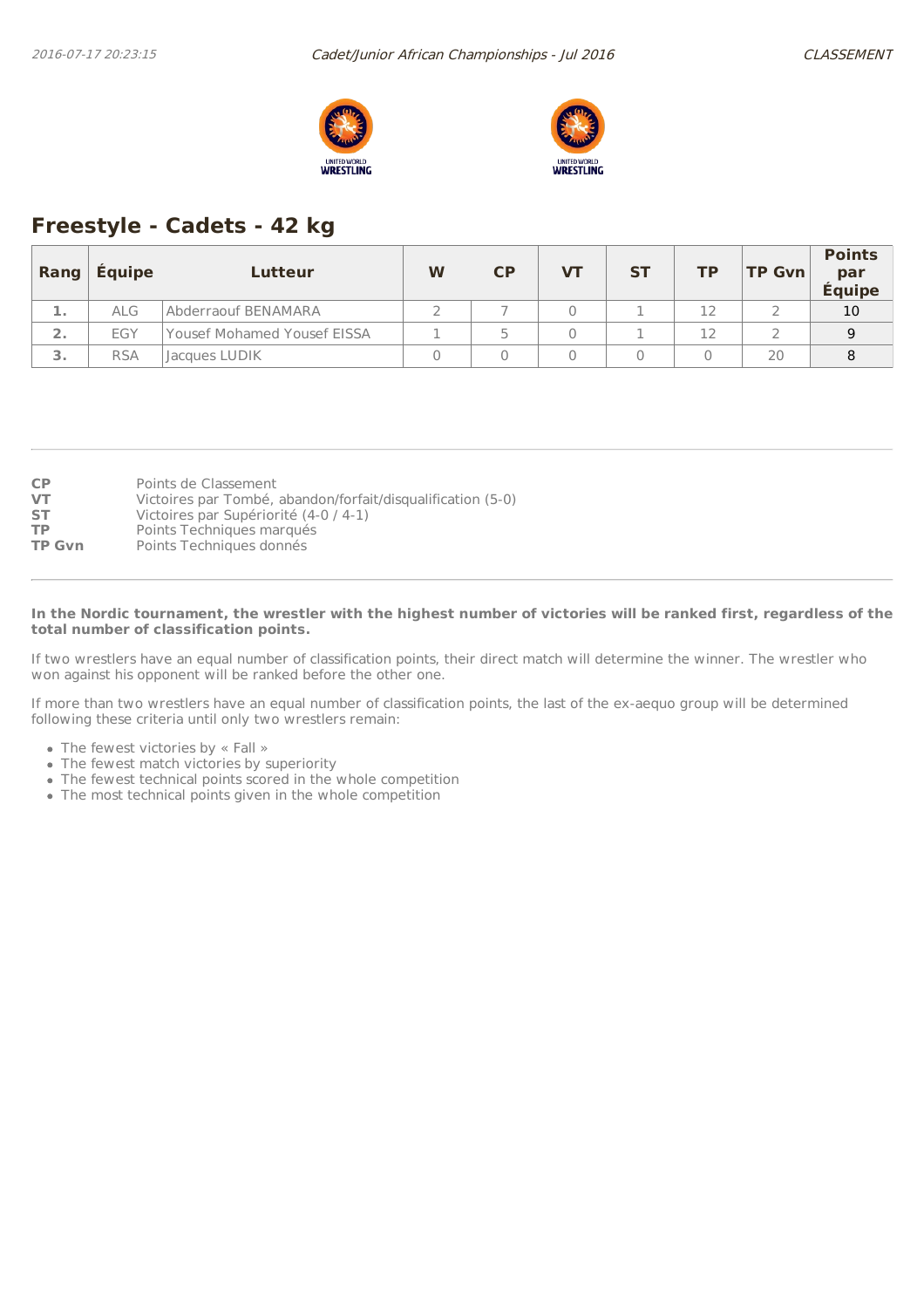



## **Freestyle - Cadets - 46 kg**

|    | <b>Rang</b> Equipe | Lutteur                                       | W        | <b>CP</b> | VТ | <b>ST</b> | <b>TP</b> | <b>TP Gvn</b> | <b>Points</b><br>par<br>Équipe |
|----|--------------------|-----------------------------------------------|----------|-----------|----|-----------|-----------|---------------|--------------------------------|
| 1. | <b>ALG</b>         | Mohamed Al Amine LAKEL                        |          | 15        |    |           | 24        |               | 10                             |
| 2. | <b>RSA</b>         | Casey Frederick Francois VAN<br><b>BAALEN</b> |          | 12        |    |           | 26        | 10            | q                              |
| 3. | TUN                | Firas KHALIFA                                 |          | 8         |    | 0         | 17        | 22            |                                |
| 4. | <b>RSA</b>         | Wietsche Stermberg BEHR                       |          |           |    |           | 10        | 27            |                                |
| 5. | <b>MAR</b>         | Anas MOUTIK                                   | $\Omega$ |           |    |           | 4         | 20            |                                |

| <b>CP</b>     | Points de Classement                                        |
|---------------|-------------------------------------------------------------|
| <b>VT</b>     | Victoires par Tombé, abandon/forfait/disqualification (5-0) |
| <b>ST</b>     | Victoires par Supériorité (4-0 / 4-1)                       |
| <b>TP</b>     | Points Techniques marqués                                   |
| <b>TP Gvn</b> | Points Techniques donnés                                    |
|               |                                                             |

#### In the Nordic tournament, the wrestler with the highest number of victories will be ranked first, regardless of the **total number of classification points.**

If two wrestlers have an equal number of classification points, their direct match will determine the winner. The wrestler who won against his opponent will be ranked before the other one.

- The fewest victories by « Fall »
- The fewest match victories by superiority
- The fewest technical points scored in the whole competition
- The most technical points given in the whole competition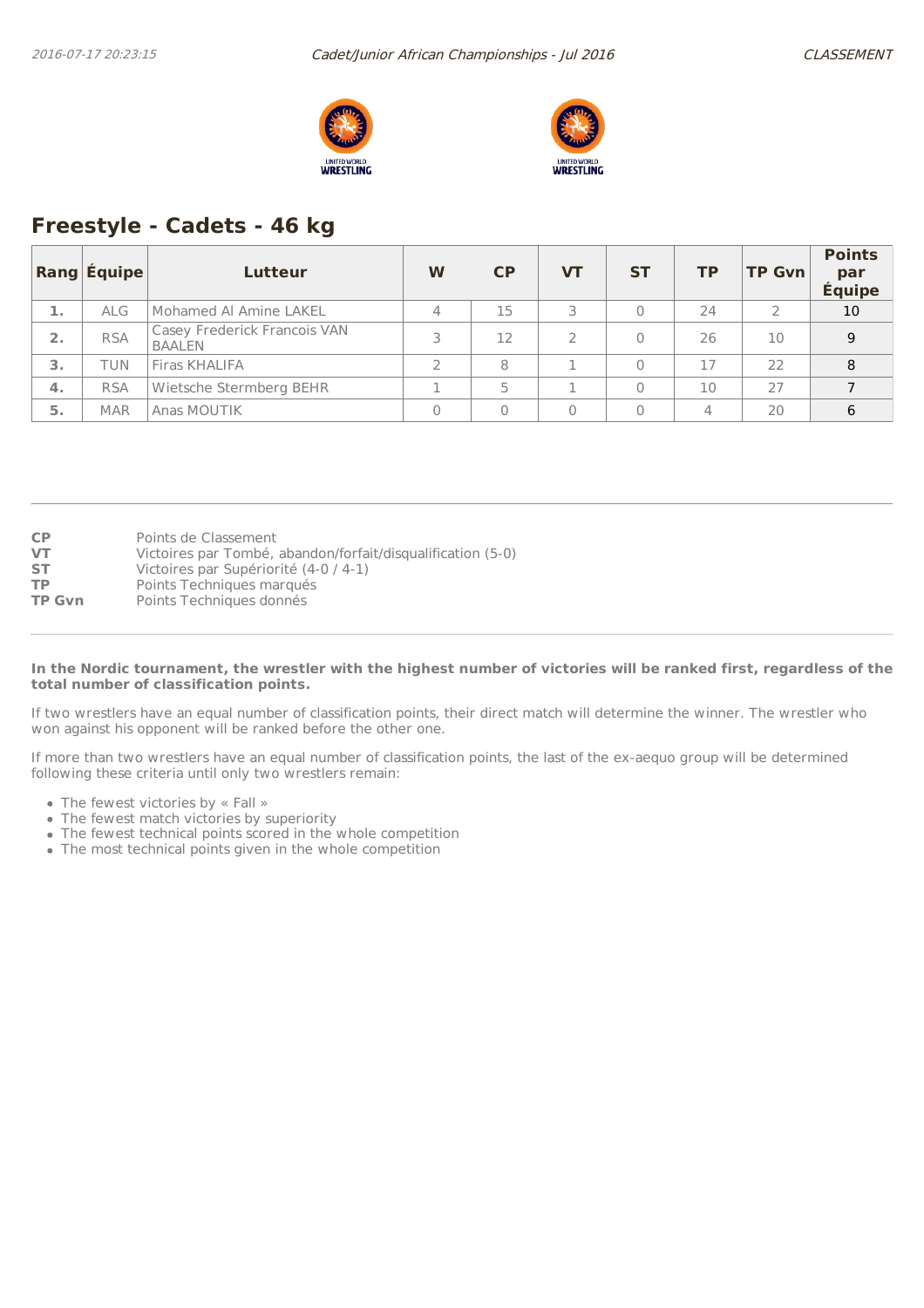



## **Freestyle - Cadets - 50 kg**

|                | <b>Rang</b> Équipe | Lutteur                                         | W | <b>CP</b> | VТ | <b>ST</b> | TP | <b>TP Gvn</b> | <b>Points</b><br>par<br>Équipe |
|----------------|--------------------|-------------------------------------------------|---|-----------|----|-----------|----|---------------|--------------------------------|
| a,             | <b>RSA</b>         | Xander COETZEE                                  |   | 10        |    |           | 18 |               | 10                             |
| $\mathbf{2}$ . | EGY                | Gamal Abdelnaser Hanafy MOHAMED                 |   | 8         |    |           | 18 | Q             |                                |
| 3.             | <b>ALG</b>         | Noureddine Abdelbasset BOUZAR<br><b>ESSAIDI</b> |   |           |    |           | 16 | 12            |                                |
| 4.             | TUN                | Imed SAIDI                                      |   |           |    |           |    | 30            |                                |

| <b>CP</b><br><b>VT</b> | Points de Classement<br>Victoires par Tombé, abandon/forfait/disqualification (5-0) |
|------------------------|-------------------------------------------------------------------------------------|
| <b>ST</b>              | Victoires par Supériorité (4-0 / 4-1)                                               |
| TP.                    | Points Techniques marqués                                                           |
| <b>TP Gvn</b>          | Points Techniques donnés                                                            |

#### In the Nordic tournament, the wrestler with the highest number of victories will be ranked first, regardless of the **total number of classification points.**

If two wrestlers have an equal number of classification points, their direct match will determine the winner. The wrestler who won against his opponent will be ranked before the other one.

- The fewest victories by « Fall »
- The fewest match victories by superiority
- The fewest technical points scored in the whole competition
- The most technical points given in the whole competition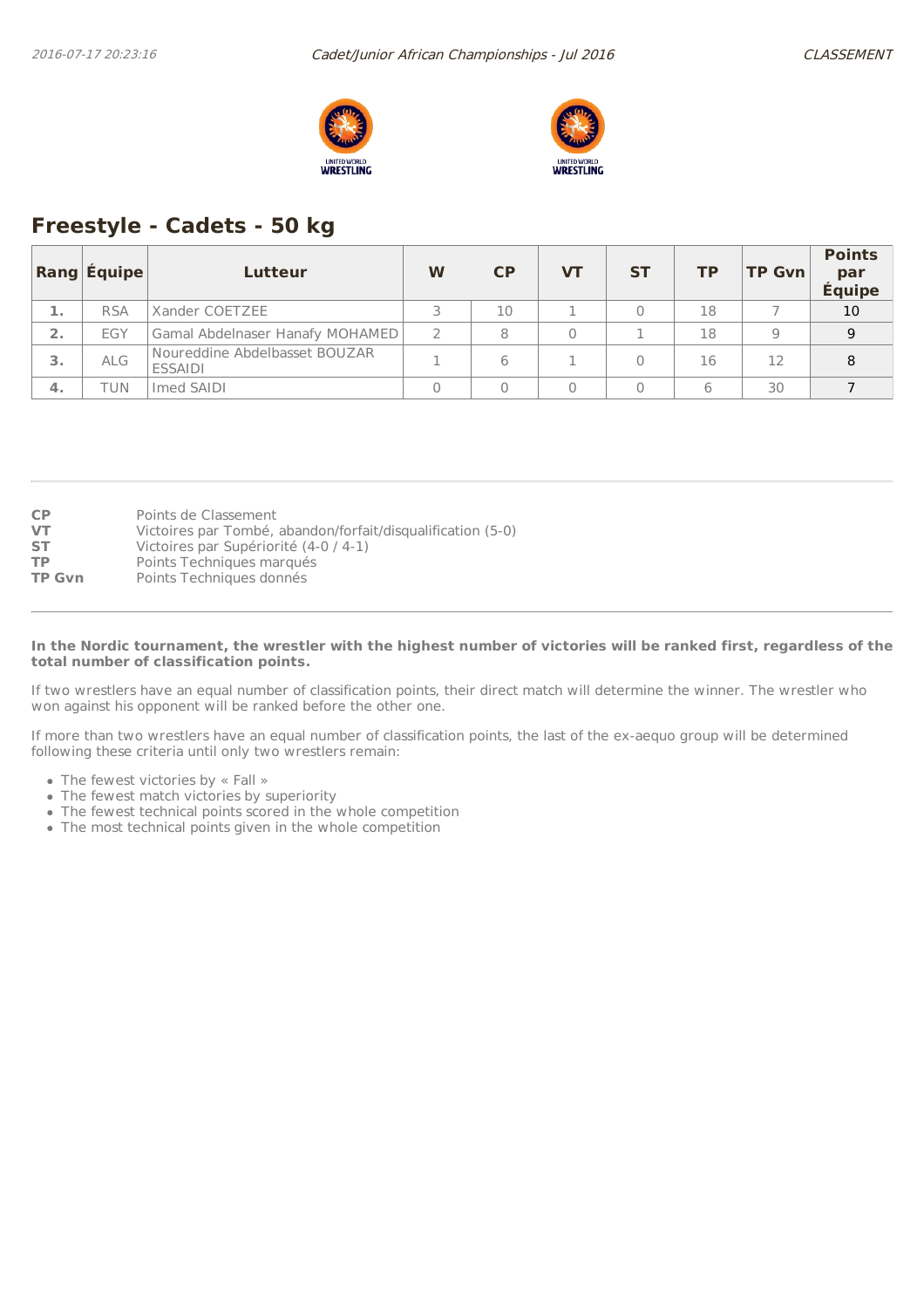



## **Freestyle - Cadets - 54 kg**

|                | <b>Rang</b> Équipe | Lutteur                            | W | <b>CP</b> | VТ | <b>ST</b> | ТP | <b>TP Gvn</b> | <b>Points</b><br>par<br>Équipe |
|----------------|--------------------|------------------------------------|---|-----------|----|-----------|----|---------------|--------------------------------|
| a.,            | EGY                | Omar Elarabi Nasreldin Ahmed ALI   |   | 13        |    |           | 21 |               | 10                             |
| $\mathbf{2}$ . | <b>RSA</b>         | Frederik Cornelius Johannes NORTJE |   | 13        |    |           | 18 |               |                                |
| з.             | <b>ALG</b>         | Dirar BOUSSAIDI                    |   | 8         |    |           | 16 | q             |                                |
| 4.             | TUN                | Abdelmalek KEFI                    |   |           |    |           | 10 | 14            |                                |
| 5.             | civ                | Bebe Alexandre KIOYE               |   |           |    |           |    | 30            |                                |

| <b>CP</b>     | Points de Classement                                        |
|---------------|-------------------------------------------------------------|
| <b>VT</b>     | Victoires par Tombé, abandon/forfait/disqualification (5-0) |
| <b>ST</b>     | Victoires par Supériorité (4-0 / 4-1)                       |
| <b>TP</b>     | Points Techniques marqués                                   |
| <b>TP Gvn</b> | Points Techniques donnés                                    |

### In the Nordic tournament, the wrestler with the highest number of victories will be ranked first, regardless of the **total number of classification points.**

If two wrestlers have an equal number of classification points, their direct match will determine the winner. The wrestler who won against his opponent will be ranked before the other one.

- The fewest victories by « Fall »
- The fewest match victories by superiority
- The fewest technical points scored in the whole competition
- The most technical points given in the whole competition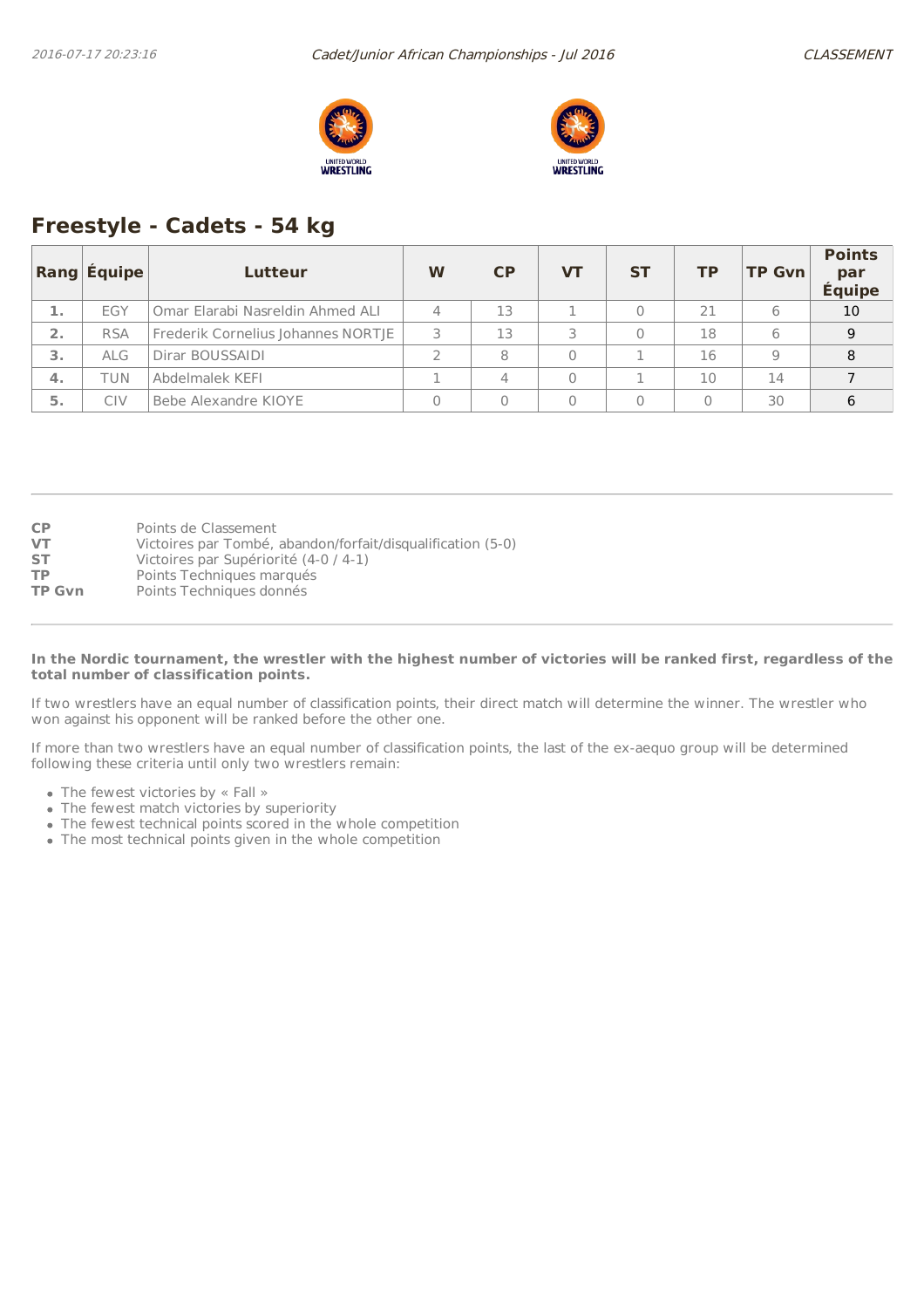



## **Freestyle - Cadets - 58 kg**

| Rang | Équipe     | Lutteur                        | W | <b>CP</b> | VТ | <b>ST</b> | ТP | <b>TP Gvn</b> | <b>Points</b><br>par<br>Équipe |
|------|------------|--------------------------------|---|-----------|----|-----------|----|---------------|--------------------------------|
| 1.   | <b>ALG</b> | <b>Ilyes BOUKHORS</b>          |   | 16        |    |           | 45 | 6             | 10                             |
| 2.   | <b>RSA</b> | <b>Francois ROSSOUW</b>        |   | 12        |    |           | 33 | 12            |                                |
| 3.   | <b>ALG</b> | Kouceila Anis SADOUKI          |   |           |    |           | 8  | 20            |                                |
| 4.   | EGY        | Eslam Ramadan Abdelfatah AHMED |   |           |    |           | 13 | 27            |                                |
| 5.   | <b>RSA</b> | Aghale MULLER                  |   |           |    |           |    | 34            |                                |

| <b>CP</b>     | Points de Classement                                        |
|---------------|-------------------------------------------------------------|
| <b>VT</b>     | Victoires par Tombé, abandon/forfait/disqualification (5-0) |
| <b>ST</b>     | Victoires par Supériorité (4-0 / 4-1)                       |
| <b>TP</b>     | Points Techniques marqués                                   |
| <b>TP Gvn</b> | Points Techniques donnés                                    |

### In the Nordic tournament, the wrestler with the highest number of victories will be ranked first, regardless of the **total number of classification points.**

If two wrestlers have an equal number of classification points, their direct match will determine the winner. The wrestler who won against his opponent will be ranked before the other one.

- The fewest victories by « Fall »
- The fewest match victories by superiority
- The fewest technical points scored in the whole competition
- The most technical points given in the whole competition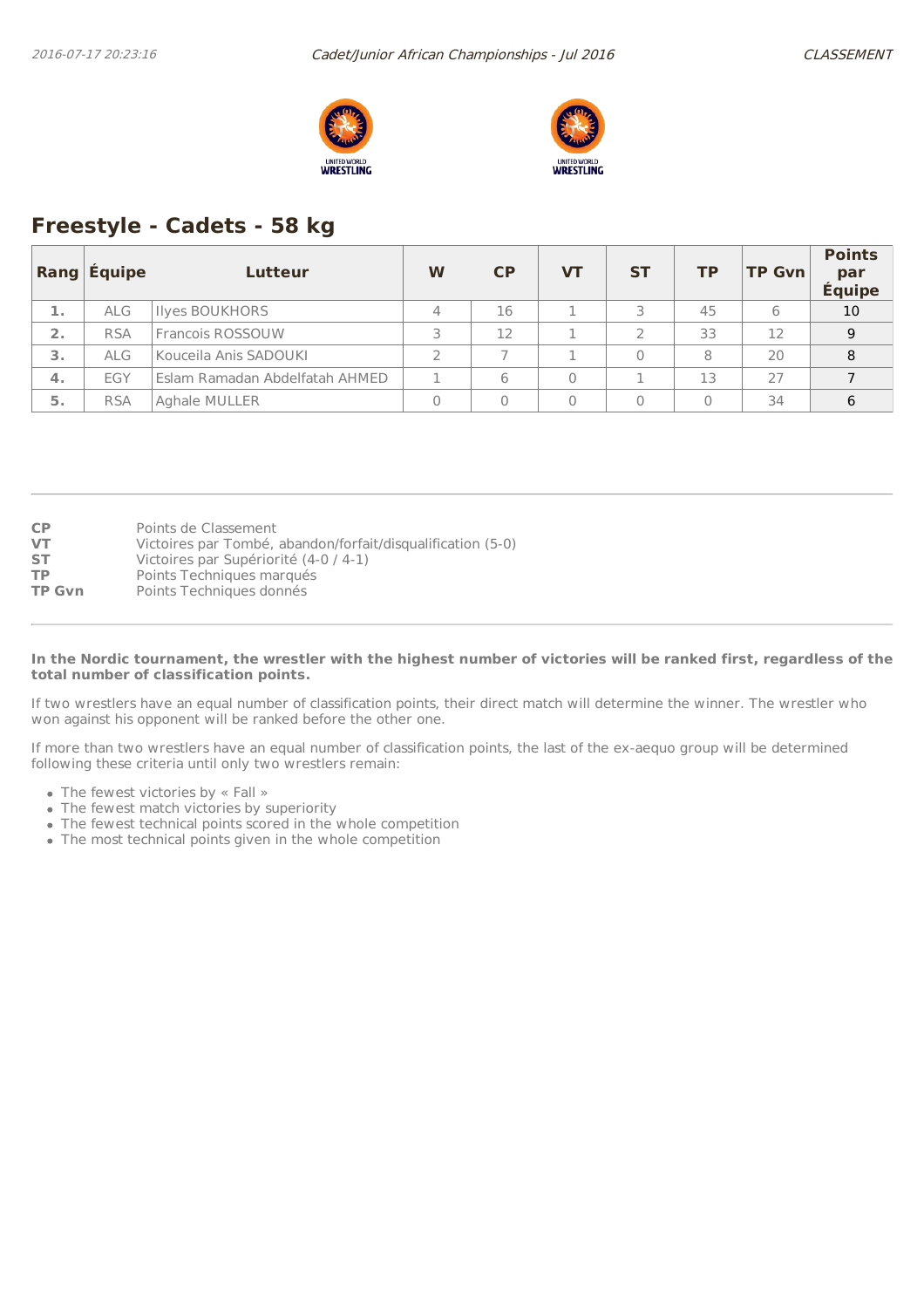



## **Freestyle - Cadets - 63 kg**

| Rang | <b>Équipe</b> | Lutteur                       | W | <b>CP</b> | VТ | <b>ST</b> | ТP | <b>TP Gvn</b> | <b>Points</b><br>par<br>Équipe |
|------|---------------|-------------------------------|---|-----------|----|-----------|----|---------------|--------------------------------|
| 1.   | <b>ALG</b>    | Taha Habib MERIKHI            |   | 11        |    |           | 32 | 8             | 10                             |
| 2.   | EGY           | Mostafa Aly Fawzy Mohamed ALY |   | 6         |    |           | 20 | 20            | <sup>o</sup>                   |
| 3.   | <b>RSA</b>    | Luco MEYER                    |   |           |    |           | 18 | 25            |                                |
| 4.   | <b>RSA</b>    | Obed Mahlatse NGOEPE          |   | ⊥         |    |           | 10 | 27            |                                |

| <b>CP</b>     | Points de Classement                                        |
|---------------|-------------------------------------------------------------|
| <b>VT</b>     | Victoires par Tombé, abandon/forfait/disqualification (5-0) |
| <b>ST</b>     | Victoires par Supériorité (4-0 / 4-1)                       |
| TP            | Points Techniques marqués                                   |
| <b>TP Gvn</b> | Points Techniques donnés                                    |

#### In the Nordic tournament, the wrestler with the highest number of victories will be ranked first, regardless of the **total number of classification points.**

If two wrestlers have an equal number of classification points, their direct match will determine the winner. The wrestler who won against his opponent will be ranked before the other one.

- The fewest victories by « Fall »
- The fewest match victories by superiority
- The fewest technical points scored in the whole competition
- The most technical points given in the whole competition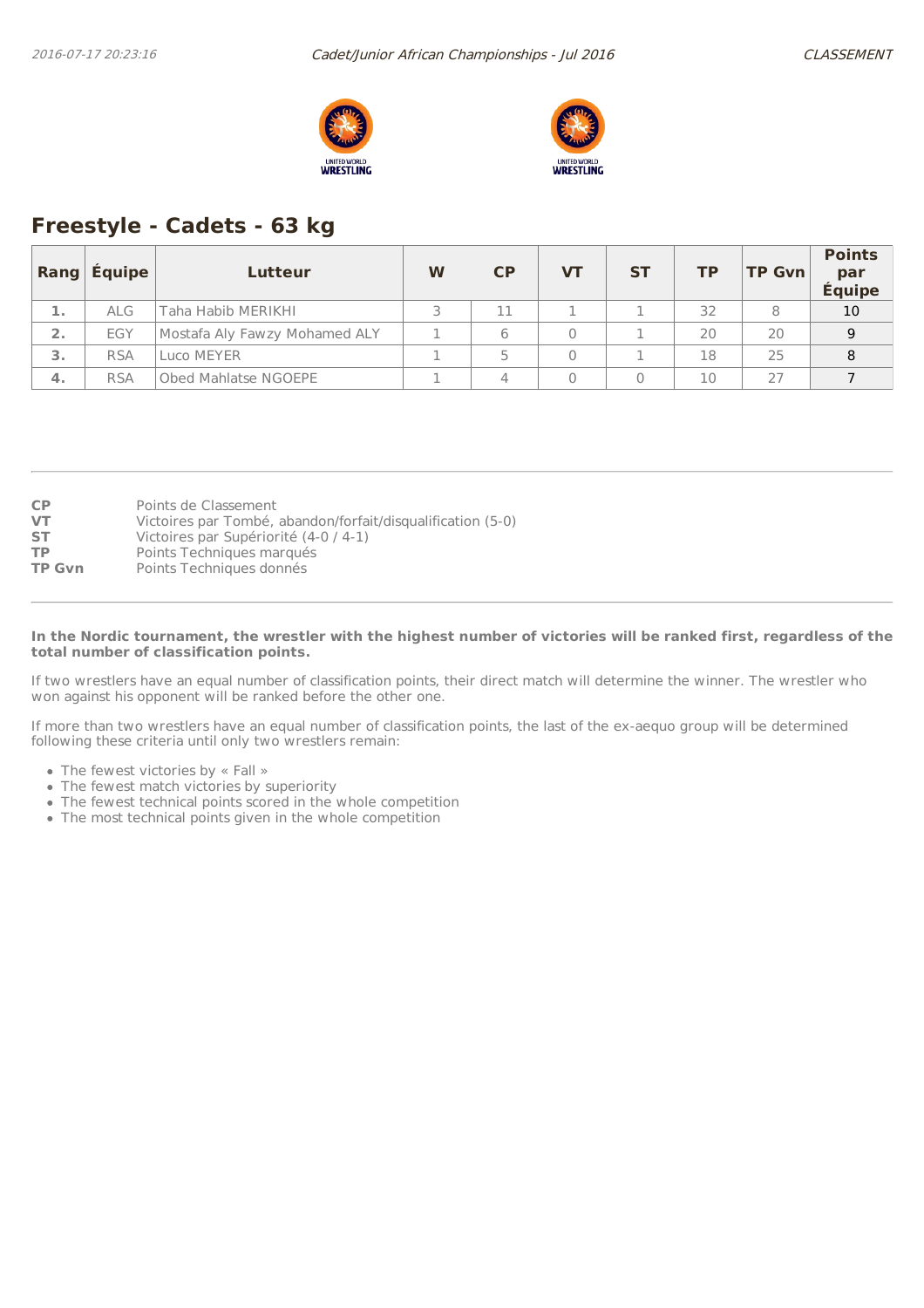



## **Freestyle - Cadets - 69 kg**

| Rang             | Équipe     | Lutteur                     | W      | <b>CP</b> | VТ | <b>ST</b> | <b>TP</b> | <b>TP Gvn</b> | <b>Points</b><br>par<br>Équipe |
|------------------|------------|-----------------------------|--------|-----------|----|-----------|-----------|---------------|--------------------------------|
| л.,              | <b>ALG</b> | <b>Ishak BOUKHORS</b>       |        | 16        |    |           | 39        |               | 10                             |
| $\overline{2}$ . | <b>RSA</b> | Matthew Trevor BARTLETT     |        | 12        |    |           | 23        | 14            |                                |
| з.               | EGY        | Hassan Mohamed Hassan FOUAD |        |           |    |           | 13        | 21            |                                |
| 4.               | TUN        | Oussema BELGACEM            |        |           |    |           | 8         | 21            |                                |
| 5.               | EGY        | Ahmed Mohamed Kabary KHAMIS | $\cap$ |           |    |           | 4         | 26            |                                |

| <b>CP</b>     | Points de Classement                                        |
|---------------|-------------------------------------------------------------|
| <b>VT</b>     | Victoires par Tombé, abandon/forfait/disqualification (5-0) |
| <b>ST</b>     | Victoires par Supériorité (4-0 / 4-1)                       |
| <b>TP</b>     | Points Techniques marqués                                   |
| <b>TP Gvn</b> | Points Techniques donnés                                    |

### In the Nordic tournament, the wrestler with the highest number of victories will be ranked first, regardless of the **total number of classification points.**

If two wrestlers have an equal number of classification points, their direct match will determine the winner. The wrestler who won against his opponent will be ranked before the other one.

- The fewest victories by « Fall »
- The fewest match victories by superiority
- The fewest technical points scored in the whole competition
- The most technical points given in the whole competition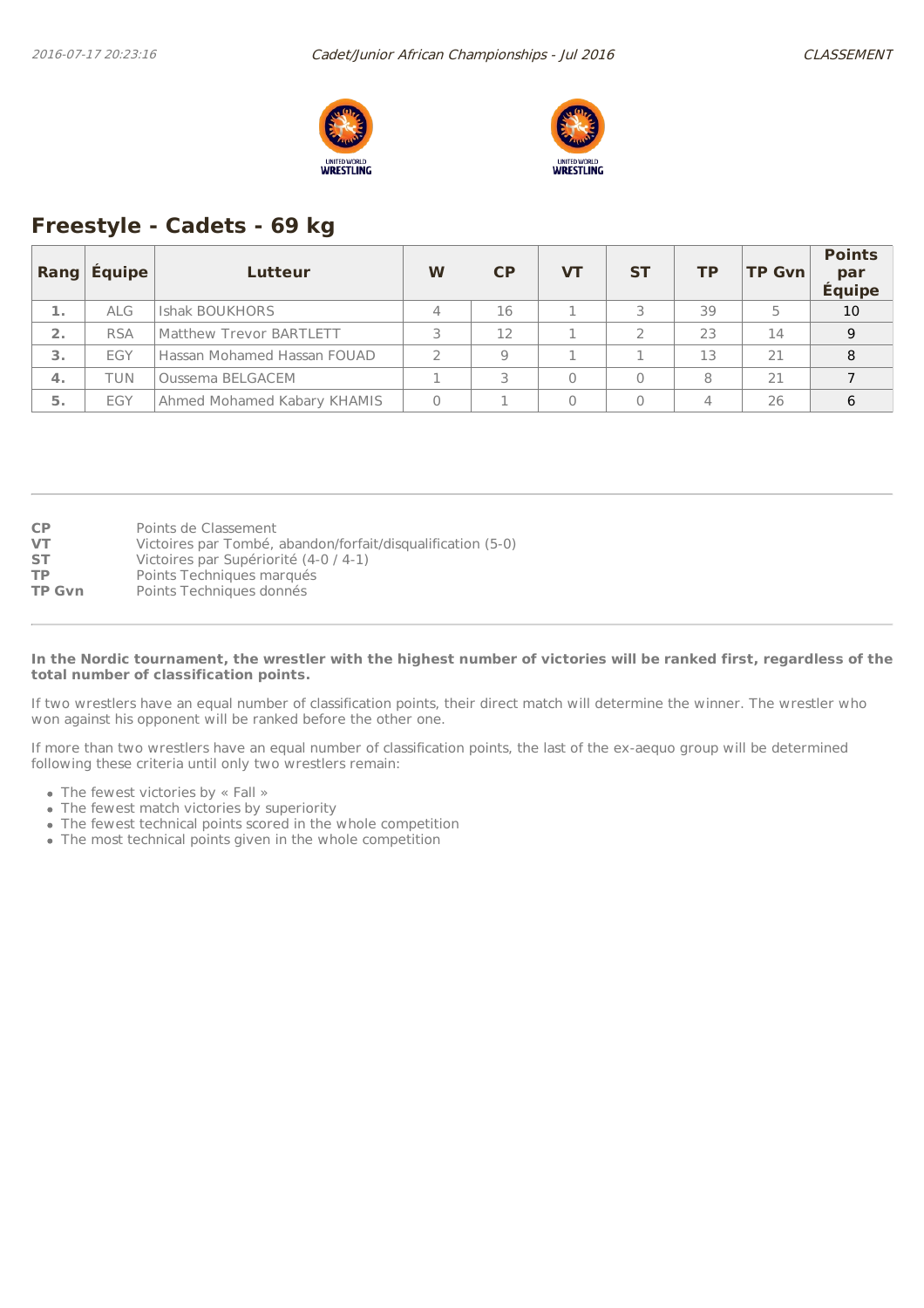



## **Freestyle - Cadets - 76 kg**

|    | <b>Rang</b> Équipe | Lutteur                                          | <b>CP</b> | <b>VT</b> | <b>ST</b> | <b>TP</b> | <b>TP Gvn</b> | <b>Points</b><br>par<br><b>Équipe</b> |
|----|--------------------|--------------------------------------------------|-----------|-----------|-----------|-----------|---------------|---------------------------------------|
| 1. | EGY                | Mahmoud Mohamed Mahmoud Mohamed<br><b>ELAZAB</b> | 9         |           |           | 18        | 9             | 10                                    |
| 2. | <b>RSA</b>         | Zian ROUX                                        | 6         |           |           |           |               | 9                                     |
| 3. | <b>MAR</b>         | Ahmed KARIMI                                     |           |           |           |           |               | 8                                     |
| з. | <b>ALG</b>         | Abdelkader CHAREF                                | 4         |           |           | 11        | 8             | 8                                     |
| 5. | <b>TUN</b>         | Omar MAGHRAOUI                                   | 6         |           |           | 22        | 19            | 6                                     |
| 6. | <b>ALG</b>         | Oussama ABDELLAOUI                               |           |           |           | 5         | 16            |                                       |

**CP** Points de Classement<br> **VIT** Victoires par Tombé. **VT** Victoires par Tombé, abandon/forfait/disqualification (5-0) **ST** Victoires par Supériorité (4-0 / 4-1) **TP Complete Points Techniques marqués**<br> **TP Gyn** Points Techniques donnés Points Techniques donnés

#### From the 7th place, wrestlers of each category will be ranked depending on their ranking points, retirement or **forfeit, injury or disqualification.**

In case of a ranking tie, they will be ranked by analysing the following criteria successively:

- The most victories by « Fall »
- The most match won by superiority
- The most technical points scored in all the competition
- The fewest technical points given in all the competition

If the place of the wrestlers cannot be determined with the above mentioned criterion, they will be ranked ex**aequo.**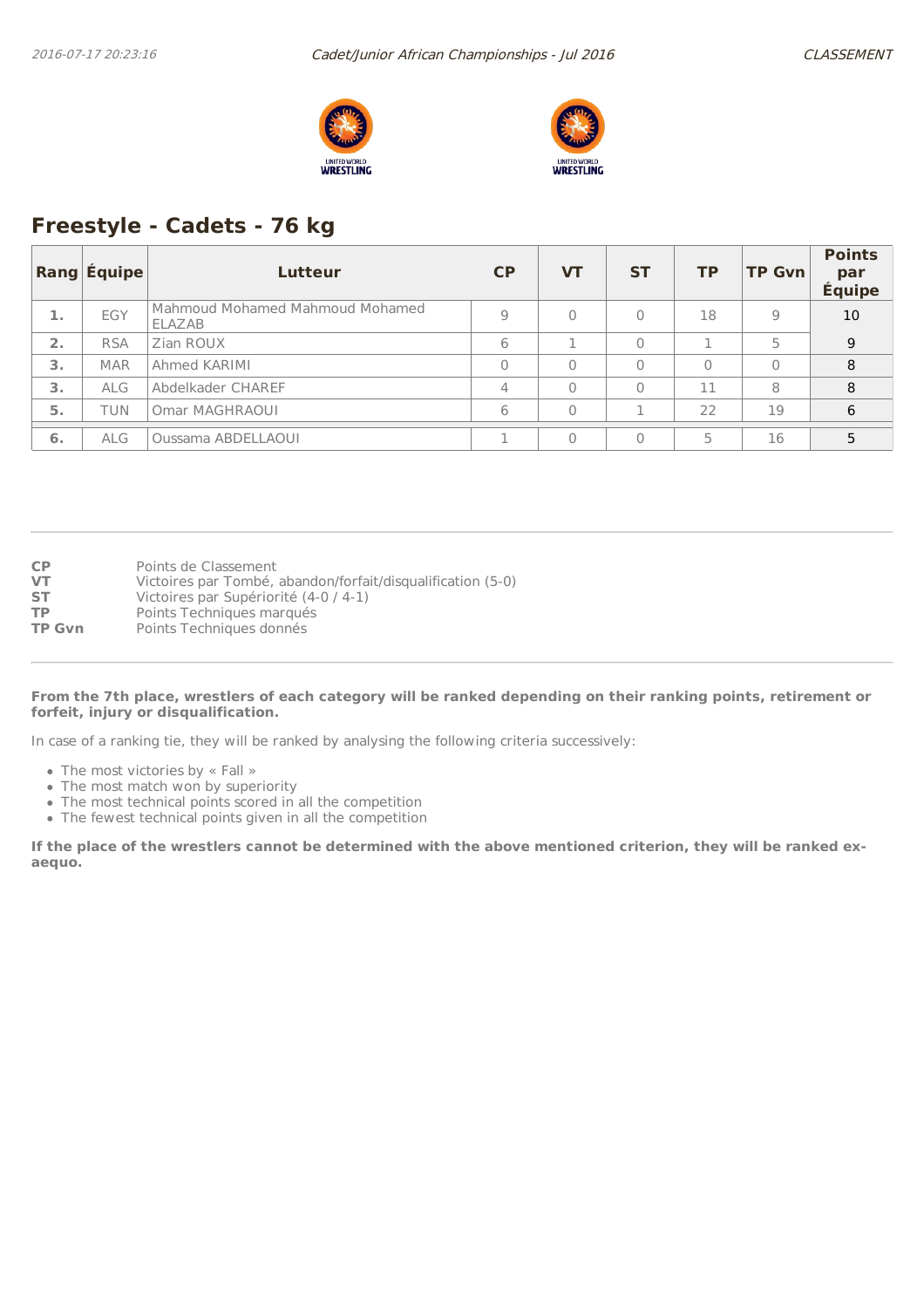



## **Freestyle - Cadets - 85 kg**

|                  | Rang Equipe | Lutteur                            | W | <b>CP</b> | VТ | <b>ST</b> | ТP | <b>TP Gvn</b> | <b>Points</b><br>par<br>Équipe |
|------------------|-------------|------------------------------------|---|-----------|----|-----------|----|---------------|--------------------------------|
| 1.               | EGY         | Amr Hatem Abdelmoteleb<br>ELGEZAWY |   | Q         |    |           | 23 |               | 10                             |
| 2.               | TUN         | Ouseima WARGUI                     |   | 8         |    |           |    | 12            |                                |
| 3.               | <b>RSA</b>  | Johannes Jacobus KRIEL             |   |           |    |           | 13 | 13            |                                |
| $\overline{4}$ . | <b>ALG</b>  | Mohamed Islam ZOBIRI               |   |           |    |           |    | 29            |                                |

| <b>CP</b>     | Points de Classement                                        |
|---------------|-------------------------------------------------------------|
| <b>VT</b>     | Victoires par Tombé, abandon/forfait/disqualification (5-0) |
| <b>ST</b>     | Victoires par Supériorité (4-0 / 4-1)                       |
| <b>TP</b>     | Points Techniques marqués                                   |
| <b>TP Gvn</b> | Points Techniques donnés                                    |

#### In the Nordic tournament, the wrestler with the highest number of victories will be ranked first, regardless of the **total number of classification points.**

If two wrestlers have an equal number of classification points, their direct match will determine the winner. The wrestler who won against his opponent will be ranked before the other one.

- The fewest victories by « Fall »
- The fewest match victories by superiority
- The fewest technical points scored in the whole competition
- The most technical points given in the whole competition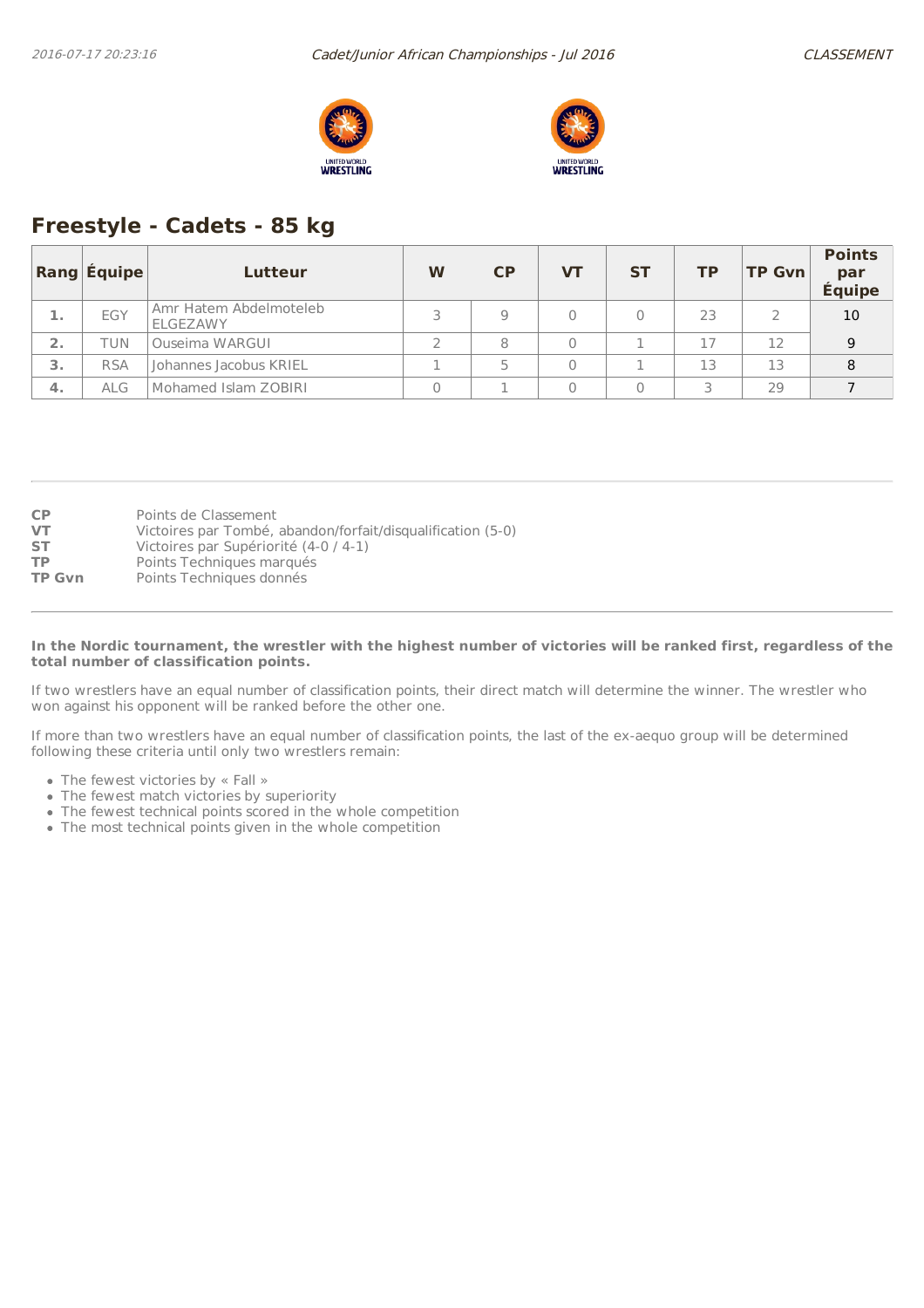



# **Freestyle - Cadets - 100 kg**

| Rang | Équipe     | Lutteur                      | W        | <b>CP</b> | VТ | <b>ST</b> | <b>TP</b> | <b>TP Gvn</b> | <b>Points</b><br>par<br><b>Équipe</b> |
|------|------------|------------------------------|----------|-----------|----|-----------|-----------|---------------|---------------------------------------|
| 1.   | EGY        | Youssef Ahmed Hamdy Aly ISSA |          | 16        |    |           | 44        | 8             | 10                                    |
| 2.   | <b>RSA</b> | Alexander Christopher STENOS |          | 12        | ∍  |           | 26        | 26            |                                       |
| 3.   | <b>RSA</b> | Jean Jacques KOTZE           |          | 10        | ∍  |           | 16        | 27            |                                       |
| 4.   | <b>TUN</b> | Mohamed HAMZA                |          | Þ         |    |           | 14        | 15            |                                       |
| 5.   | <b>ALG</b> | <b>Abdallah TERMOUL</b>      | $\Omega$ |           |    |           | 4         | 28            |                                       |

| <b>CP</b>     | Points de Classement                                        |
|---------------|-------------------------------------------------------------|
| <b>VT</b>     | Victoires par Tombé, abandon/forfait/disqualification (5-0) |
| <b>ST</b>     | Victoires par Supériorité (4-0 / 4-1)                       |
| <b>TP</b>     | Points Techniques marqués                                   |
| <b>TP Gvn</b> | Points Techniques donnés                                    |

### In the Nordic tournament, the wrestler with the highest number of victories will be ranked first, regardless of the **total number of classification points.**

If two wrestlers have an equal number of classification points, their direct match will determine the winner. The wrestler who won against his opponent will be ranked before the other one.

- The fewest victories by « Fall »
- The fewest match victories by superiority
- The fewest technical points scored in the whole competition
- The most technical points given in the whole competition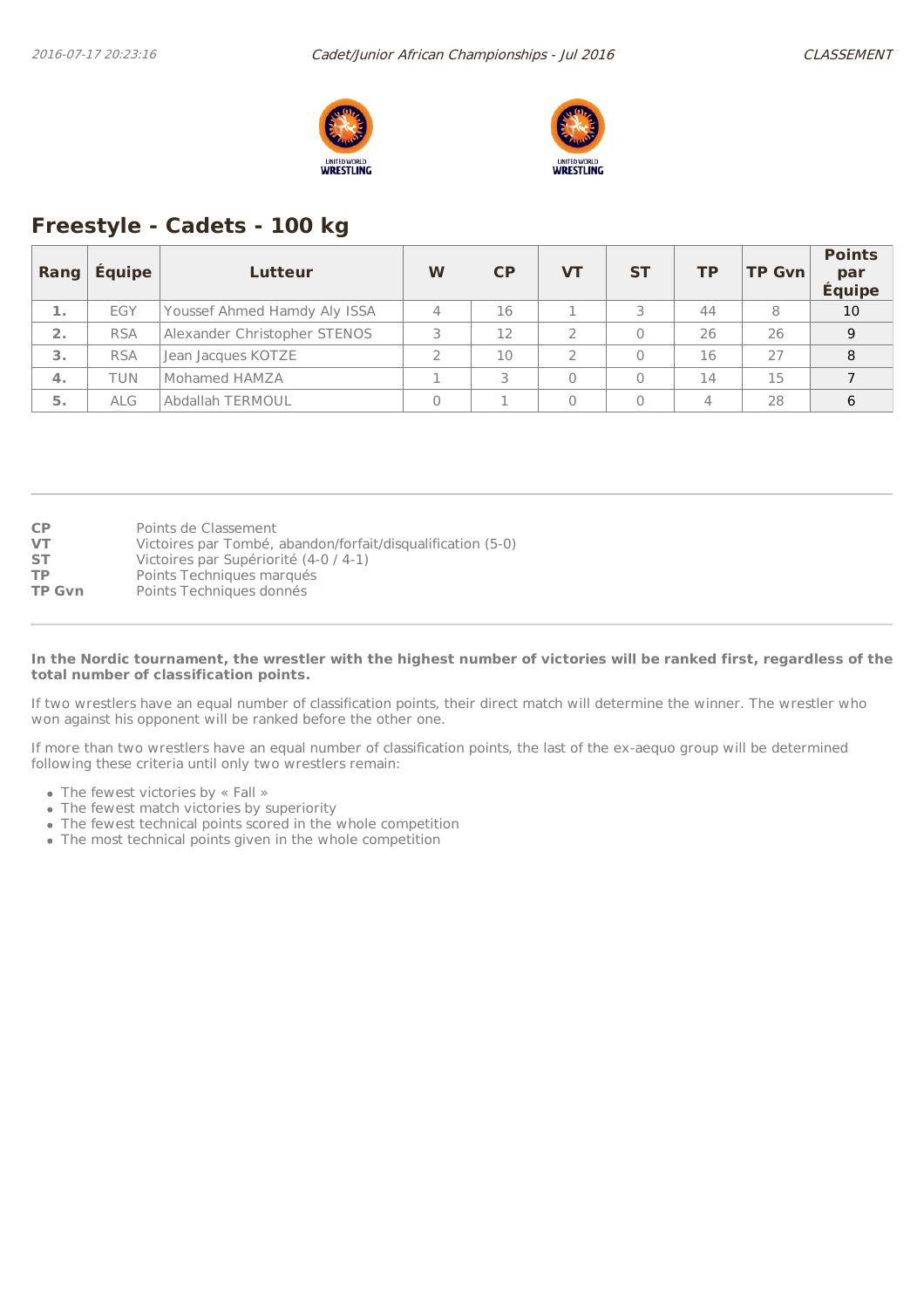



## **Freestyle - Juniors - 50 kg**

| Rang  | Équipe     | Lutteur                       | W | <b>CP</b> | VТ | <b>ST</b> | ТP | TP Gvn | <b>Points</b><br>par<br>Équipe |
|-------|------------|-------------------------------|---|-----------|----|-----------|----|--------|--------------------------------|
| dia s | <b>ALG</b> | <b>Salaheddine KATEB</b>      |   | 11        |    |           | 30 |        | 10                             |
| 2.    | TUN        | Helmi AJIMI                   |   |           |    |           | 22 | 24     | $\Omega$                       |
| 3.    | <b>RSA</b> | Jason Juwayne BEUKES          |   |           |    |           |    | 10     |                                |
| 4.    | EGY        | Abdallah Mohamed Abdallah ALI |   |           |    |           |    | 22     |                                |

| <b>CP</b><br><b>VT</b> | Points de Classement<br>Victoires par Tombé, abandon/forfait/disqualification (5-0) |
|------------------------|-------------------------------------------------------------------------------------|
| <b>ST</b>              | Victoires par Supériorité (4-0 / 4-1)                                               |
| TP                     | Points Techniques marqués                                                           |
| <b>TP Gvn</b>          | Points Techniques donnés                                                            |

#### In the Nordic tournament, the wrestler with the highest number of victories will be ranked first, regardless of the **total number of classification points.**

If two wrestlers have an equal number of classification points, their direct match will determine the winner. The wrestler who won against his opponent will be ranked before the other one.

- The fewest victories by « Fall »
- The fewest match victories by superiority
- The fewest technical points scored in the whole competition
- The most technical points given in the whole competition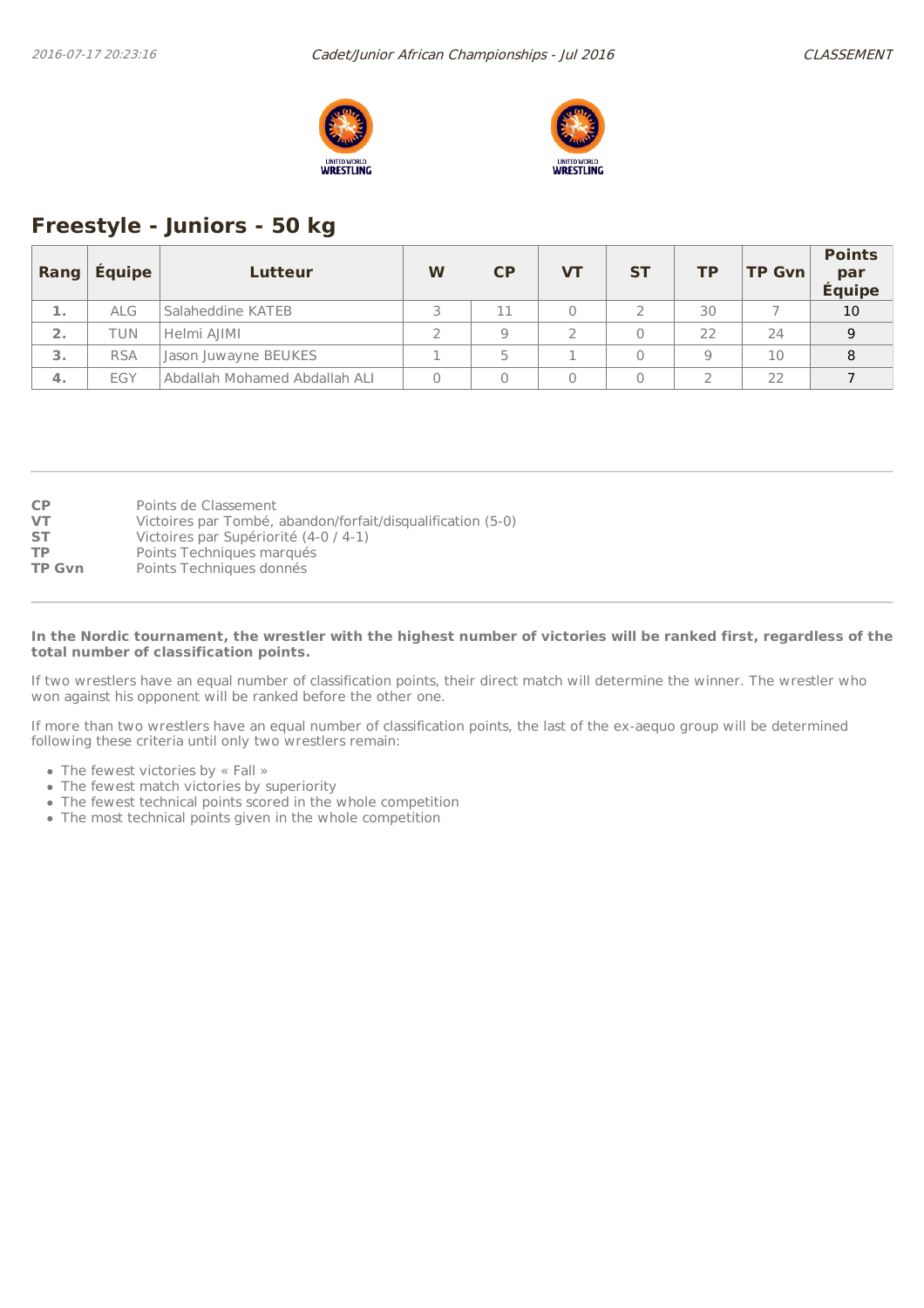



## **Freestyle - Juniors - 55 kg**

| Rang | Équipe     | Lutteur                   | W | <b>CP</b> | VТ | <b>ST</b> | <b>TP</b> | <b>TP Gvn</b> | <b>Points</b><br>par<br>Équipe |
|------|------------|---------------------------|---|-----------|----|-----------|-----------|---------------|--------------------------------|
| 1.   | EGY        | Ziad Hamdy Hassan SHALABY |   | 16        |    |           | 52        | 10            | 10                             |
| 2.   | <b>ALG</b> | <b>Fares LAKEL</b>        |   | 13        |    |           | 45        | 34            |                                |
| 3.   | <b>TUN</b> | Mohamed Ali BOU ANI       |   | q         |    |           | 27        | 23            |                                |
| 4.   | <b>RSA</b> | <b>Gift CHOCHI</b>        |   |           |    |           | 14        | 40            |                                |
| 5.   | <b>MAR</b> | Abderazak AATIF           | 0 |           |    |           | 6         | 37            | b                              |

| <b>CP</b>     | Points de Classement                                        |
|---------------|-------------------------------------------------------------|
| <b>VT</b>     | Victoires par Tombé, abandon/forfait/disqualification (5-0) |
| <b>ST</b>     | Victoires par Supériorité (4-0 / 4-1)                       |
| <b>TP</b>     | Points Techniques marqués                                   |
| <b>TP Gvn</b> | Points Techniques donnés                                    |

### In the Nordic tournament, the wrestler with the highest number of victories will be ranked first, regardless of the **total number of classification points.**

If two wrestlers have an equal number of classification points, their direct match will determine the winner. The wrestler who won against his opponent will be ranked before the other one.

- The fewest victories by « Fall »
- The fewest match victories by superiority
- The fewest technical points scored in the whole competition
- The most technical points given in the whole competition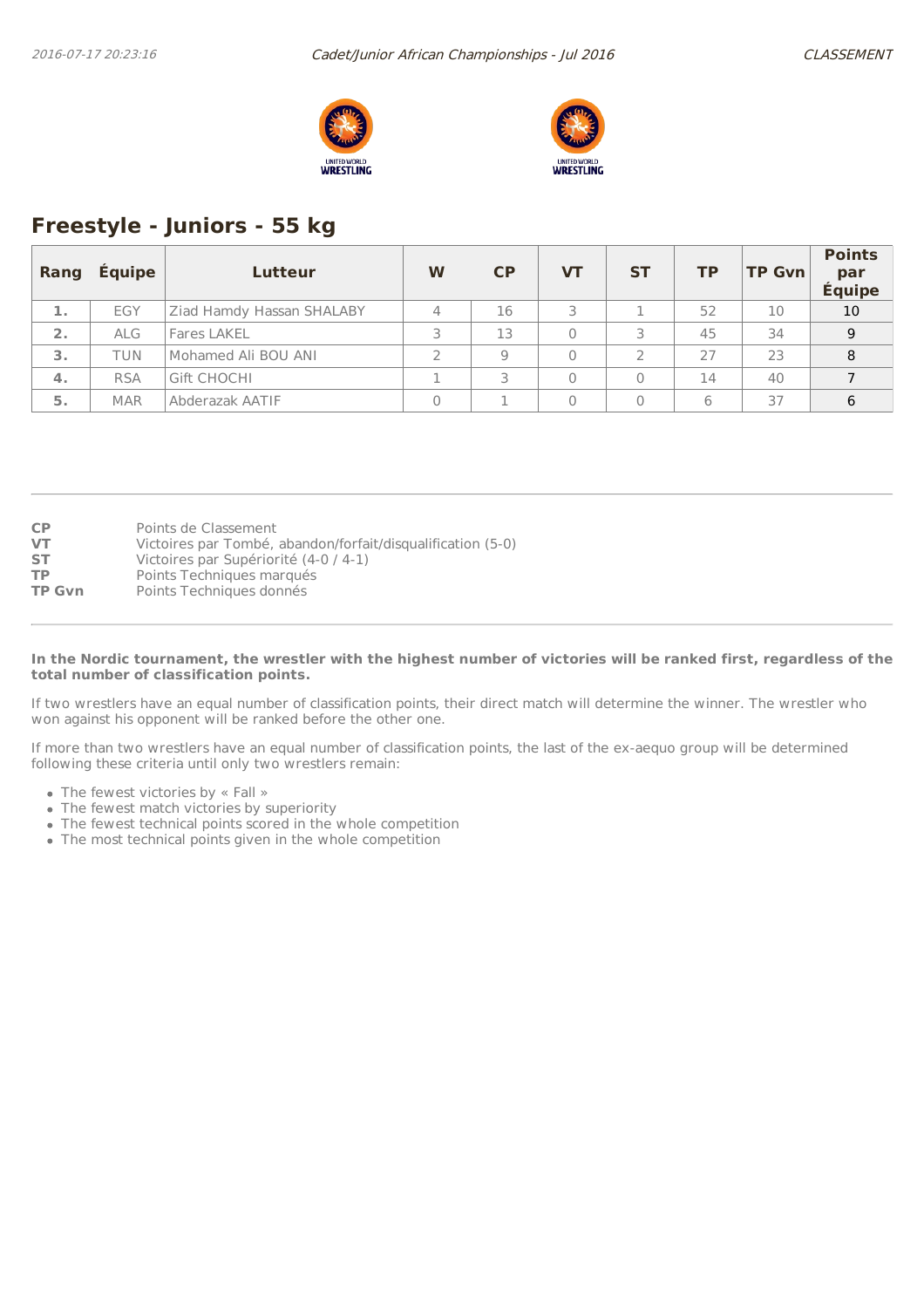



## **Freestyle - Juniors - 60 kg**

| Rang | Équipe     | Lutteur                        | <b>CP</b> | <b>VT</b> | <b>ST</b> | <b>TP</b> | <b>TP Gvn</b> | <b>Points</b><br>par<br><b>Équipe</b> |
|------|------------|--------------------------------|-----------|-----------|-----------|-----------|---------------|---------------------------------------|
|      | EGY        | Ahmed Hassan Ahmed MOHAMED     | 12        |           |           | 39        | 6             | 10                                    |
| 2.   | <b>ALG</b> | Elyes HADRI                    | 3         |           |           | 8         | 14            | 9                                     |
| 3.   | <b>CIV</b> | Guy Alain LAGO                 |           |           |           |           | 8             | 8                                     |
| 3.   | <b>TUN</b> | Kaireddine BEN TELILI          |           |           |           | 32        | 28            |                                       |
| 5.   | <b>RSA</b> | Hermanus Nicolaas VAN DEN BERG |           |           |           | 6         | 28            | 6                                     |
| 6.   | <b>MAR</b> | Otmane EL BAHJA                |           |           |           | 18        | 21            |                                       |

**CP** Points de Classement<br> **VIT** Victoires par Tombé. Victoires par Tombé, abandon/forfait/disqualification (5-0) **ST** Victoires par Supériorité (4-0 / 4-1)<br> **TP** Points Techniques marqués **TP** Points Techniques marqués<br> **TP Gvn** Points Techniques donnés Points Techniques donnés

### From the 7th place, wrestlers of each category will be ranked depending on their ranking points, retirement or **forfeit, injury or disqualification.**

In case of a ranking tie, they will be ranked by analysing the following criteria successively:

- The most victories by « Fall »
- The most match won by superiority
- The most technical points scored in all the competition
- The fewest technical points given in all the competition

If the place of the wrestlers cannot be determined with the above mentioned criterion, they will be ranked ex**aequo.**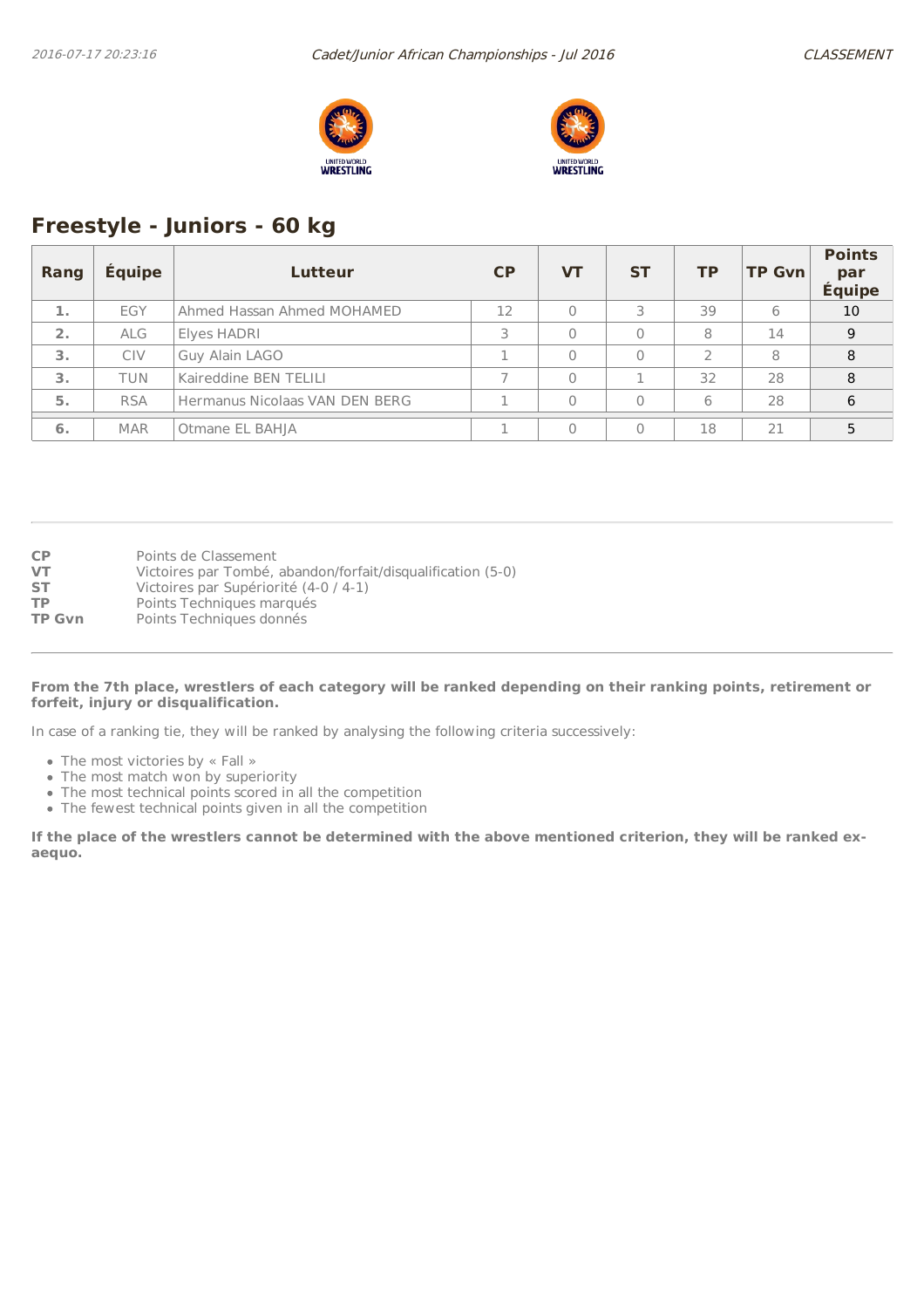



## **Freestyle - Juniors - 66 kg**

| Rang | <b>Équipe</b> | Lutteur                  | <b>CP</b> | <b>VT</b> | <b>ST</b> | <b>TP</b> | <b>TP Gvn</b> | <b>Points</b><br>par<br><b>Équipe</b> |
|------|---------------|--------------------------|-----------|-----------|-----------|-----------|---------------|---------------------------------------|
| 1.   | <b>EGY</b>    | Amr Reda Ramadan HUSSEN  | 13        |           |           | 30        |               | 10                                    |
| 2.   | <b>MAR</b>    | Rabii REGANI             | 4         |           |           | 10        | 12            | 9                                     |
| 3.   | <b>KEN</b>    | Mathayo Matonya MAHABILA |           |           |           |           | 10            | 8                                     |
| 3.   | <b>TUN</b>    | Walid KAOUACH            |           |           |           | 23        |               | 8                                     |
| 5.   | <b>ALG</b>    | Abderrahmene BOUKHORS    |           |           |           |           | 27            | 6                                     |
| 6.   | <b>RSA</b>    | Tebuo MZIMASE            |           |           |           |           | 6             |                                       |

**CP** Points de Classement<br> **VIT** Victoires par Tombé. Victoires par Tombé, abandon/forfait/disqualification (5-0) **ST** Victoires par Supériorité (4-0 / 4-1)<br> **TP** Points Techniques marqués **TP** Points Techniques marqués<br> **TP Gvn** Points Techniques donnés Points Techniques donnés

### From the 7th place, wrestlers of each category will be ranked depending on their ranking points, retirement or **forfeit, injury or disqualification.**

In case of a ranking tie, they will be ranked by analysing the following criteria successively:

- The most victories by « Fall »
- The most match won by superiority
- The most technical points scored in all the competition
- The fewest technical points given in all the competition

If the place of the wrestlers cannot be determined with the above mentioned criterion, they will be ranked ex**aequo.**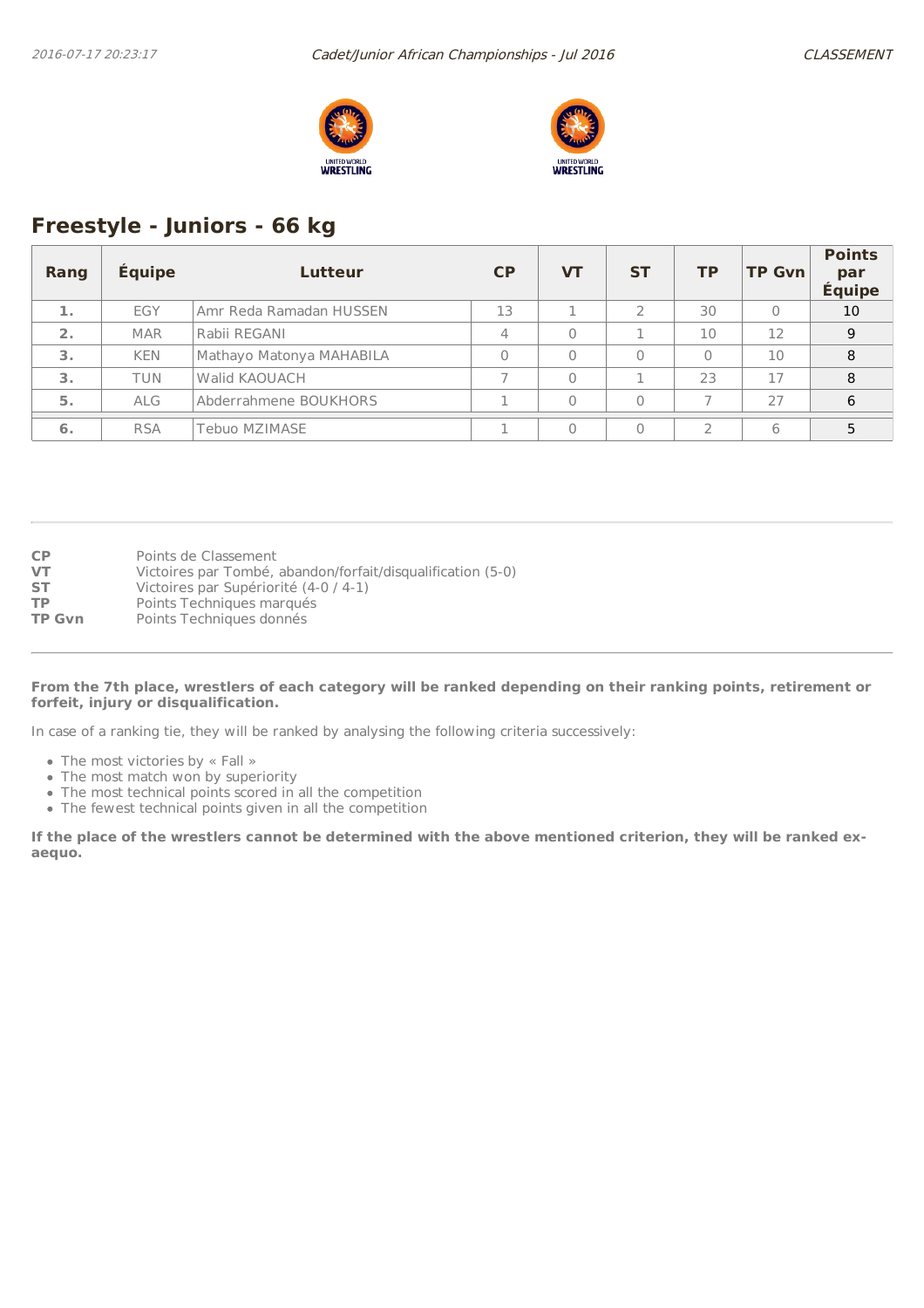



# **Freestyle - Juniors - 74 kg**

|              | <b>Rang</b> Équipe | Lutteur                                  | W | <b>CP</b> | VТ | <b>ST</b> | <b>TP</b> | <b>TP Gvn</b> | <b>Points</b><br>par<br>Équipe |
|--------------|--------------------|------------------------------------------|---|-----------|----|-----------|-----------|---------------|--------------------------------|
| 1.           | EGY                | Samy Hamdy Amin Rabie<br><b>MOUSTAFA</b> |   | 12        |    |           | 20        |               | 10                             |
| $\mathbf{2}$ | <b>ALG</b>         | <b>Ishak BOUKHORS</b>                    |   | 8         |    |           | 16        | 18            |                                |
| 3.           | <b>MAR</b>         | Souhail MAZDOURI                         |   |           |    |           |           | 22            |                                |
| 4.           | TUN                | Ayoub BARRAJ                             |   |           |    |           |           | 4             |                                |

| <b>CP</b>     | Points de Classement                                        |
|---------------|-------------------------------------------------------------|
| <b>VT</b>     | Victoires par Tombé, abandon/forfait/disqualification (5-0) |
| <b>ST</b>     | Victoires par Supériorité (4-0 / 4-1)                       |
| <b>TP</b>     | Points Techniques marqués                                   |
| <b>TP Gvn</b> | Points Techniques donnés                                    |

#### In the Nordic tournament, the wrestler with the highest number of victories will be ranked first, regardless of the **total number of classification points.**

If two wrestlers have an equal number of classification points, their direct match will determine the winner. The wrestler who won against his opponent will be ranked before the other one.

- The fewest victories by « Fall »
- The fewest match victories by superiority
- The fewest technical points scored in the whole competition
- The most technical points given in the whole competition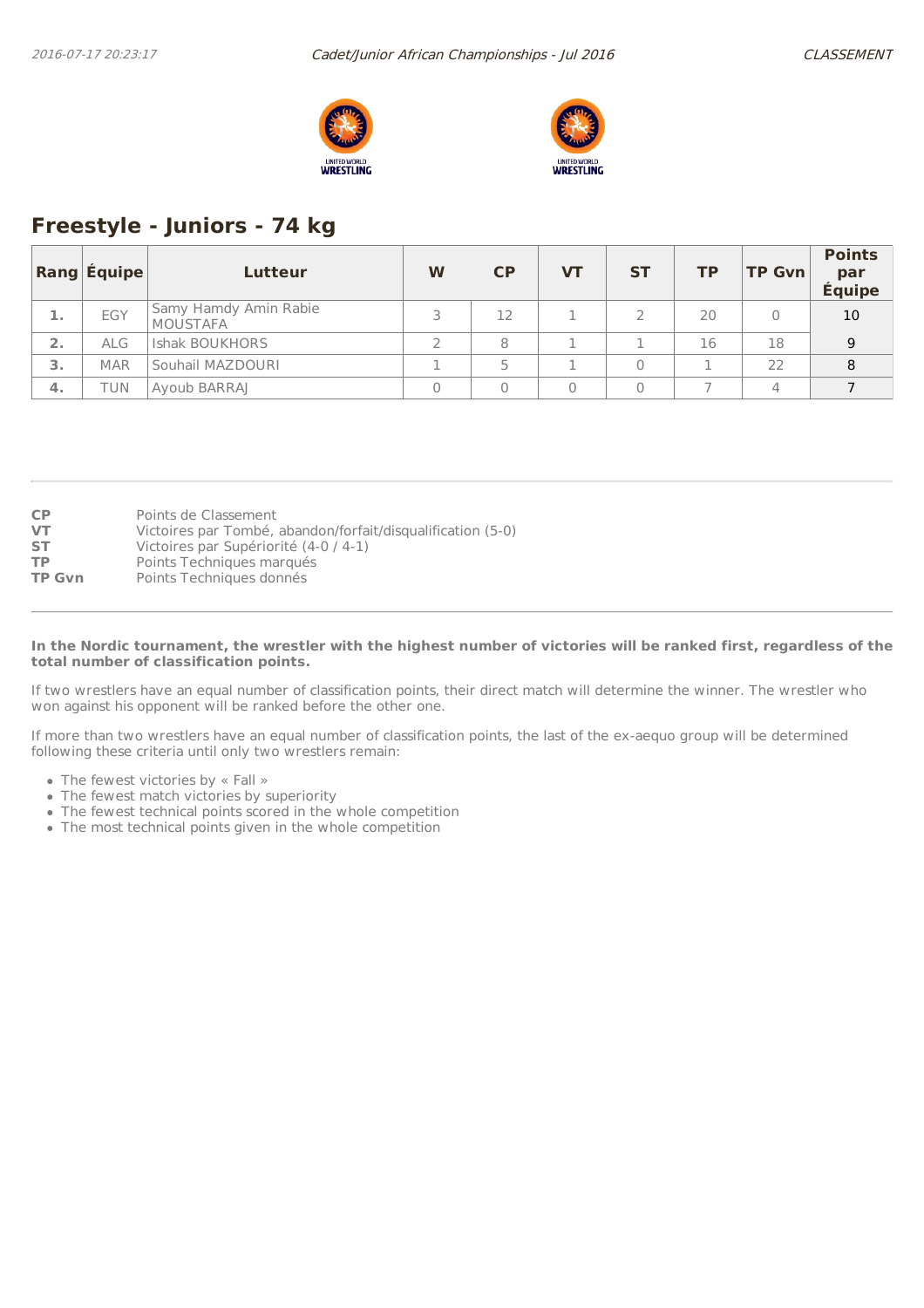



## **Freestyle - Juniors - 84 kg**

|                | <b>Rang</b> Équipe | Lutteur                                    | W | <b>CP</b> | VТ | <b>ST</b> | <b>TP</b> | <b>TP Gvn</b> | <b>Points</b><br>par<br>Équipe |
|----------------|--------------------|--------------------------------------------|---|-----------|----|-----------|-----------|---------------|--------------------------------|
| 1.             | EGY                | Mahmoud Said Ahmed Ismail<br><b>BADAWI</b> |   | 12        |    |           | 30        |               | 10                             |
| $\mathbf{2}$ . | <b>RSA</b>         | Fredylan George MARAIS                     |   | 8         |    |           | 14        | 10            | 9                              |
| 3.             | <b>ALG</b>         | Mouad BOUALIA                              |   | 4         |    |           | 6         | 21            | 8                              |
| 4.             | TUN                | Oussema WERGHI                             |   |           |    |           |           | 20            |                                |

| <b>CP</b>     | Points de Classement                                        |
|---------------|-------------------------------------------------------------|
| <b>VT</b>     | Victoires par Tombé, abandon/forfait/disqualification (5-0) |
| <b>ST</b>     | Victoires par Supériorité (4-0 / 4-1)                       |
| <b>TP</b>     | Points Techniques marqués                                   |
| <b>TP Gvn</b> | Points Techniques donnés                                    |

#### In the Nordic tournament, the wrestler with the highest number of victories will be ranked first, regardless of the **total number of classification points.**

If two wrestlers have an equal number of classification points, their direct match will determine the winner. The wrestler who won against his opponent will be ranked before the other one.

- The fewest victories by « Fall »
- The fewest match victories by superiority
- The fewest technical points scored in the whole competition
- The most technical points given in the whole competition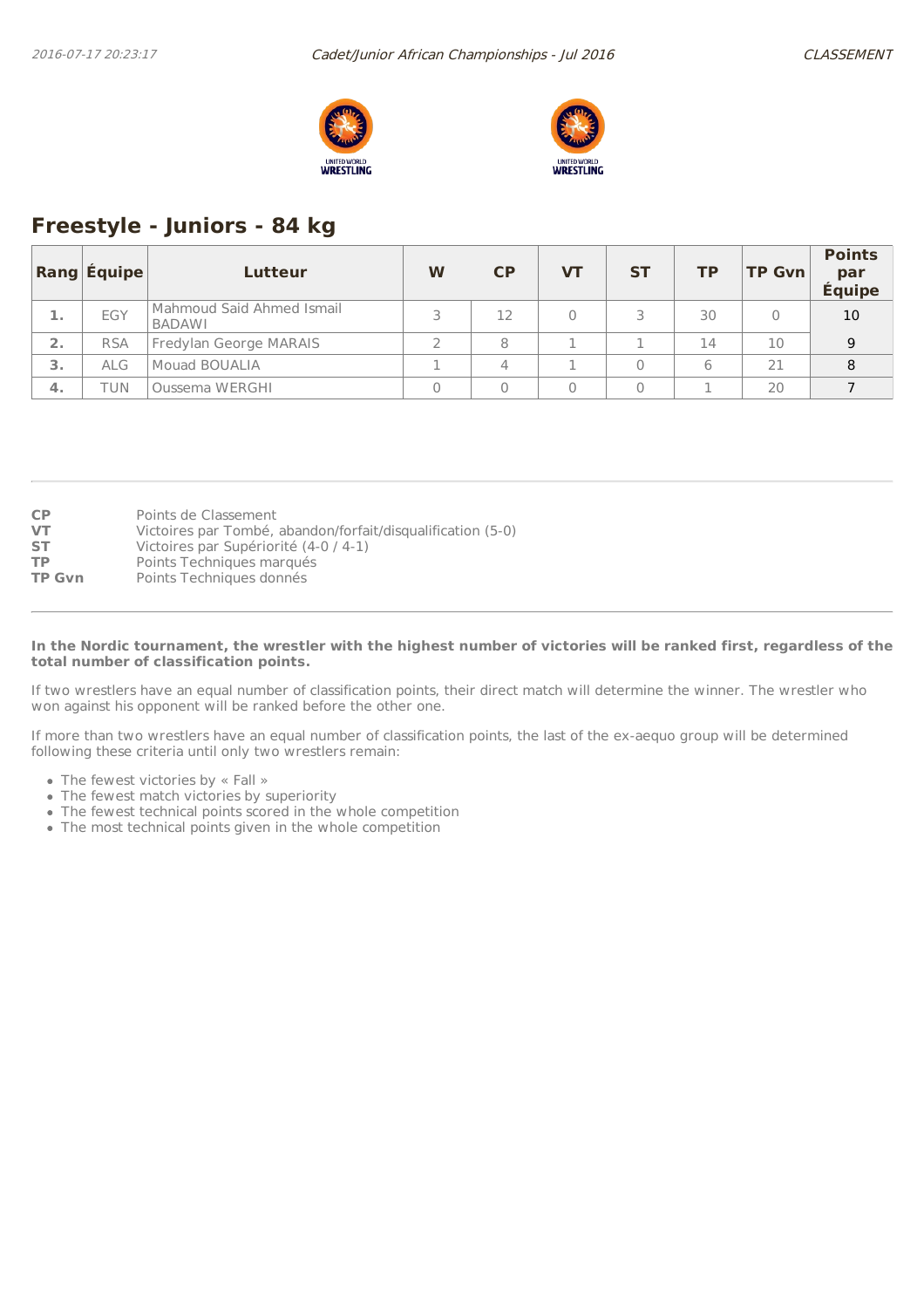



## **Freestyle - Juniors - 96 kg**

|              | $ $ Rang $ $ Équipe $ $ | Lutteur                                | W | <b>CP</b> | <b>ST</b> | <b>TP</b> | <b>TP Gvn</b> | <b>Points</b><br>par<br>Équipe |
|--------------|-------------------------|----------------------------------------|---|-----------|-----------|-----------|---------------|--------------------------------|
| alle su      | EGY                     | Abdalla Hatem Abdelmotleb<br>ALGIZAWEE |   |           |           |           |               | 10                             |
| $\mathbf{2}$ | <b>ALG</b>              | Mohammed FARDI                         |   |           |           |           |               |                                |

| <b>CP</b>     | Points de Classement                                        |
|---------------|-------------------------------------------------------------|
| <b>VT</b>     | Victoires par Tombé, abandon/forfait/disqualification (5-0) |
| <b>ST</b>     | Victoires par Supériorité (4-0 / 4-1)                       |
| TP            | Points Techniques marqués                                   |
| <b>TP Gvn</b> | Points Techniques donnés                                    |

### In the Nordic tournament, the wrestler with the highest number of victories will be ranked first, regardless of the **total number of classification points.**

If two wrestlers have an equal number of classification points, their direct match will determine the winner. The wrestler who won against his opponent will be ranked before the other one.

- The fewest victories by « Fall »
- The fewest match victories by superiority
- The fewest technical points scored in the whole competition
- The most technical points given in the whole competition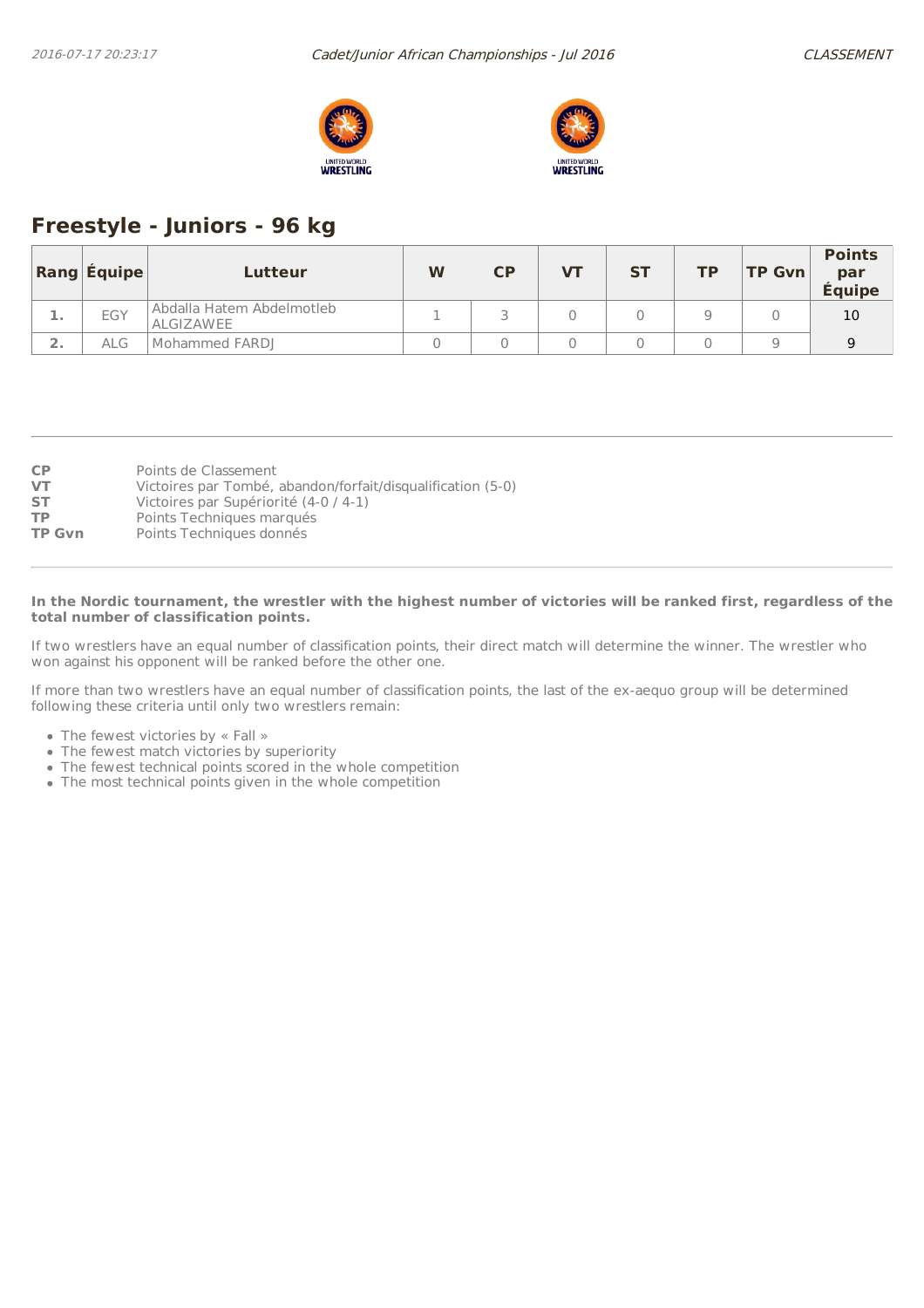



# **Freestyle - Juniors - 120 kg**

|                  | Rang Equipe | Lutteur                         | W | <b>CP</b> | VТ | <b>ST</b> | ТP | <b>TP Gvn</b> | <b>Points</b><br>par<br>Équipe |
|------------------|-------------|---------------------------------|---|-----------|----|-----------|----|---------------|--------------------------------|
| 1.               | EGY         | Khaled Omr Zaki Mohamed ABDALLA | ⊃ | 12        |    |           | 26 |               | 10                             |
| $\overline{2}$ . | <b>ALG</b>  | Oussama MADJEN                  |   |           |    |           |    | 16            |                                |
| з.               | <b>RSA</b>  | <b>Hendrik Andries VAN ZYL</b>  |   |           |    |           |    |               |                                |
| 4.               | <b>TUN</b>  | <b>Tarek BEN KHALIFA</b>        |   |           |    |           |    | 18            |                                |

| <b>CP</b><br><b>VT</b> | Points de Classement<br>Victoires par Tombé, abandon/forfait/disqualification (5-0) |
|------------------------|-------------------------------------------------------------------------------------|
| <b>ST</b>              | Victoires par Supériorité (4-0 / 4-1)                                               |
| TP.                    | Points Techniques marqués                                                           |
| <b>TP Gvn</b>          | Points Techniques donnés                                                            |

#### In the Nordic tournament, the wrestler with the highest number of victories will be ranked first, regardless of the **total number of classification points.**

If two wrestlers have an equal number of classification points, their direct match will determine the winner. The wrestler who won against his opponent will be ranked before the other one.

- The fewest victories by « Fall »
- The fewest match victories by superiority
- The fewest technical points scored in the whole competition
- The most technical points given in the whole competition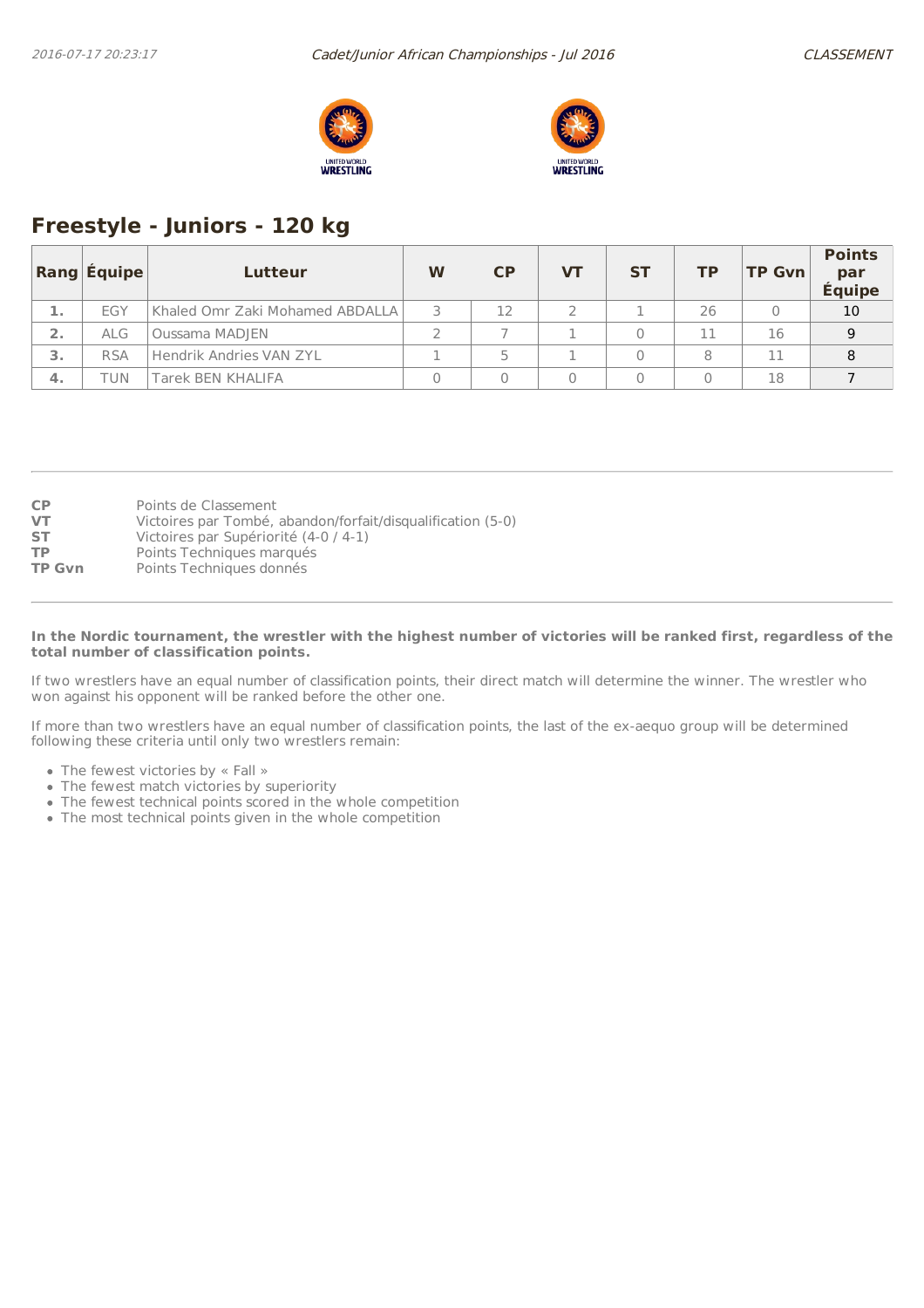



## **Greco-Roman - Cadets - 42 kg**

| Rang  | <b>Équipe</b> | Lutteur                             | W | <b>CP</b> | VТ | <b>ST</b> | ТP | <b>TP Gvn</b> | <b>Points</b><br>par<br>Équipe |
|-------|---------------|-------------------------------------|---|-----------|----|-----------|----|---------------|--------------------------------|
| dia s | ALG.          | Ahmed Abdelhakim MERIKHI            |   |           |    |           |    |               | 10                             |
| 2.    | <b>TUN</b>    | ı Salim HAMDI                       |   |           |    |           | 10 |               |                                |
| 3.    | EGY           | <b>Youssef Mohamed Youssef ISSA</b> |   |           |    |           |    |               |                                |

| <b>CP</b><br>VT<br><b>ST</b><br>ТP | Points de Classement<br>Victoires par Tombé, abandon/forfait/disqualification (5-0)<br>Victoires par Supériorité (4-0 / 4-1)<br>Points Techniques marqués |
|------------------------------------|-----------------------------------------------------------------------------------------------------------------------------------------------------------|
| <b>TP Gvn</b>                      | Points Techniques donnés                                                                                                                                  |
|                                    |                                                                                                                                                           |

### In the Nordic tournament, the wrestler with the highest number of victories will be ranked first, regardless of the **total number of classification points.**

If two wrestlers have an equal number of classification points, their direct match will determine the winner. The wrestler who won against his opponent will be ranked before the other one.

- The fewest victories by « Fall »
- The fewest match victories by superiority
- The fewest technical points scored in the whole competition
- The most technical points given in the whole competition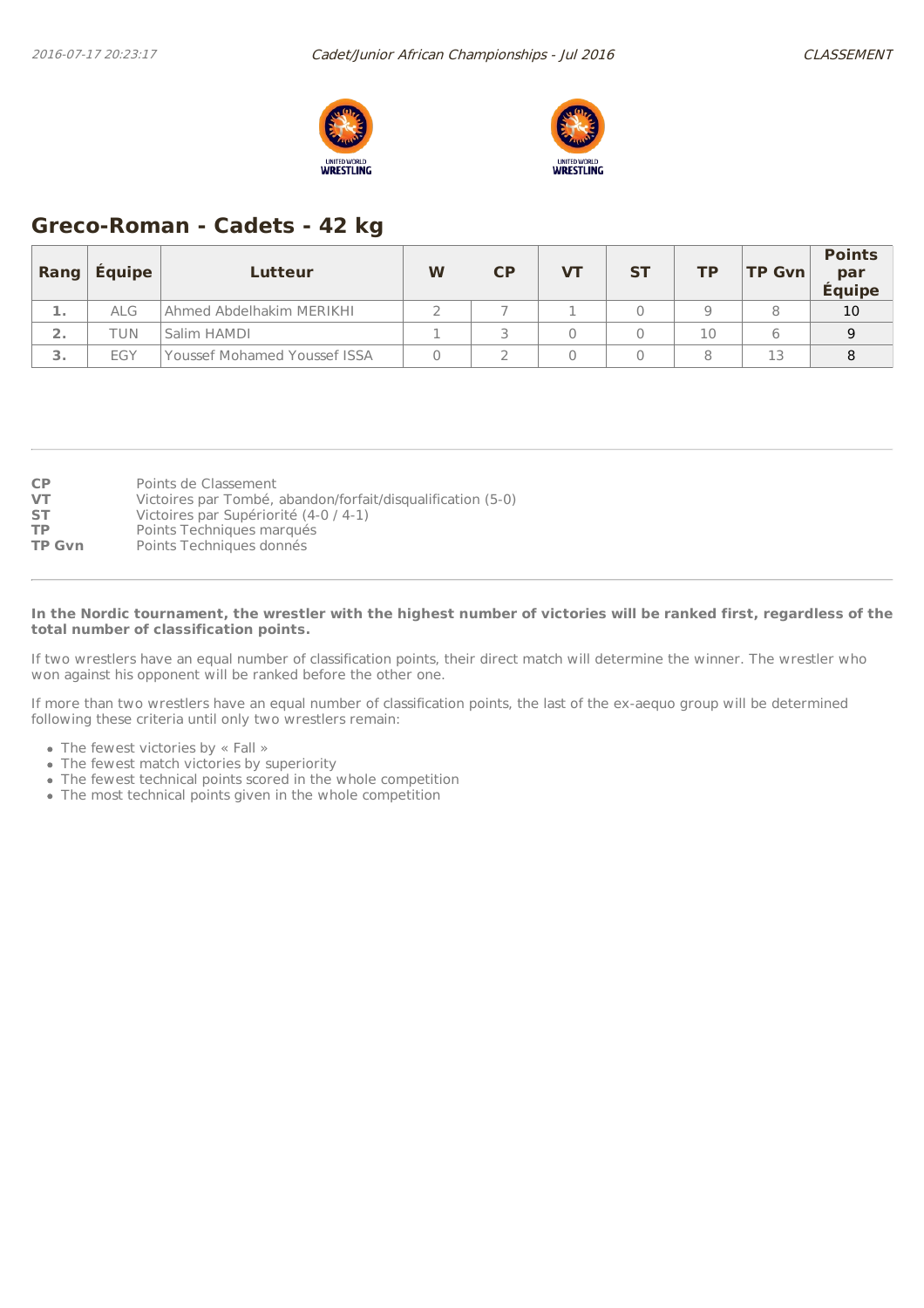



## **Greco-Roman - Cadets - 46 kg**

| Rang | Équipe     | Lutteur                    | W | <b>CP</b> | VТ | <b>ST</b> | <b>TP</b> | <b>TP Gvn</b> | <b>Points</b><br>par<br><b>Équipe</b> |
|------|------------|----------------------------|---|-----------|----|-----------|-----------|---------------|---------------------------------------|
| 1.   | EGY        | Moamen Ahmed Rabie MOHAMED | 4 | 15        |    |           | 25        | 4             | 10                                    |
| 2.   | <b>ALG</b> | Aboubakeur DAMOUS          |   | 12        |    |           | 19        |               |                                       |
| з.   | TUN        | Mehdi JOUINI               |   | 8         |    |           | 21        | 11            |                                       |
| 4.   | <b>MAR</b> | Omar SADKI                 |   |           |    |           | 12        | 25            |                                       |
| 5.   | <b>MAR</b> | Anas MOUTIK                |   |           |    |           |           | 32            |                                       |

| <b>CP</b>     | Points de Classement                                        |
|---------------|-------------------------------------------------------------|
| <b>VT</b>     | Victoires par Tombé, abandon/forfait/disqualification (5-0) |
| <b>ST</b>     | Victoires par Supériorité (4-0 / 4-1)                       |
| <b>TP</b>     | Points Techniques marqués                                   |
| <b>TP Gvn</b> | Points Techniques donnés                                    |

### In the Nordic tournament, the wrestler with the highest number of victories will be ranked first, regardless of the **total number of classification points.**

If two wrestlers have an equal number of classification points, their direct match will determine the winner. The wrestler who won against his opponent will be ranked before the other one.

- The fewest victories by « Fall »
- The fewest match victories by superiority
- The fewest technical points scored in the whole competition
- The most technical points given in the whole competition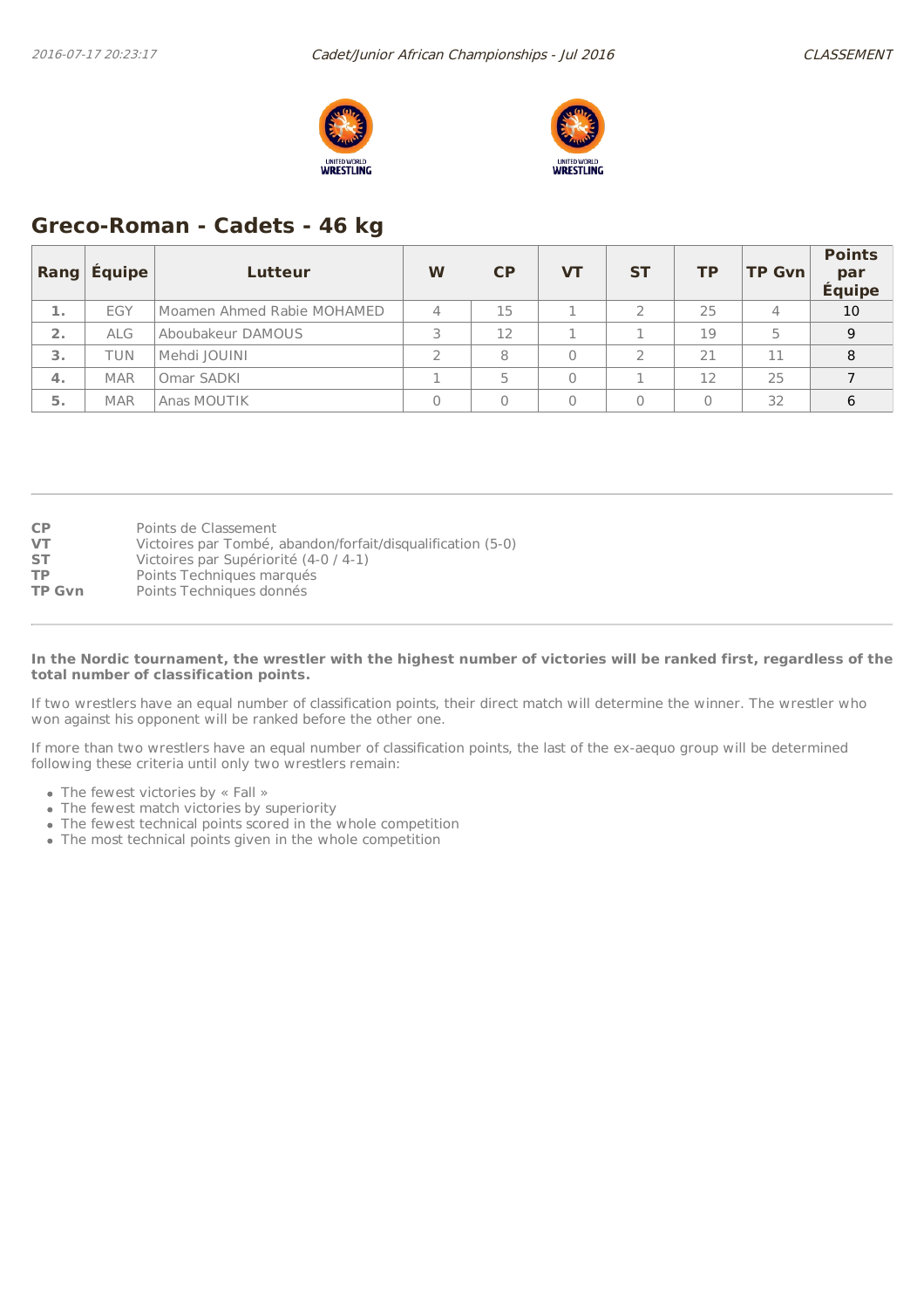



## **Greco-Roman - Cadets - 50 kg**

| Rang             | Équipe     | Lutteur                      | W        | <b>CP</b> | VТ | <b>ST</b> | <b>TP</b> | <b>TP Gvn</b> | <b>Points</b><br>par<br><b>Équipe</b> |
|------------------|------------|------------------------------|----------|-----------|----|-----------|-----------|---------------|---------------------------------------|
| 1.               | <b>ALG</b> | Mouttaleb KEBAILI            |          | 16        |    | 4         | 41        | 10            | 10                                    |
| $\overline{2}$ . | EGY        | Youssef Mohamed Harbi THABET |          | 13        |    |           | 33        | 17            |                                       |
| 3.               | <b>MAR</b> | Abderazak ROUIMBI            |          | Q         |    |           | 18        | 21            |                                       |
| 4.               | <b>RSA</b> | Gershwin Ralph FARAO         |          |           |    |           | 16        | 38            |                                       |
| 5.               | <b>RSA</b> | Rhyno GROENEWALD             | $\Omega$ |           |    |           | 12        | 34            |                                       |

| <b>CP</b>     | Points de Classement                                        |
|---------------|-------------------------------------------------------------|
| <b>VT</b>     | Victoires par Tombé, abandon/forfait/disqualification (5-0) |
| <b>ST</b>     | Victoires par Supériorité (4-0 / 4-1)                       |
| <b>TP</b>     | Points Techniques marqués                                   |
| <b>TP Gvn</b> | Points Techniques donnés                                    |

### In the Nordic tournament, the wrestler with the highest number of victories will be ranked first, regardless of the **total number of classification points.**

If two wrestlers have an equal number of classification points, their direct match will determine the winner. The wrestler who won against his opponent will be ranked before the other one.

- The fewest victories by « Fall »
- The fewest match victories by superiority
- The fewest technical points scored in the whole competition
- The most technical points given in the whole competition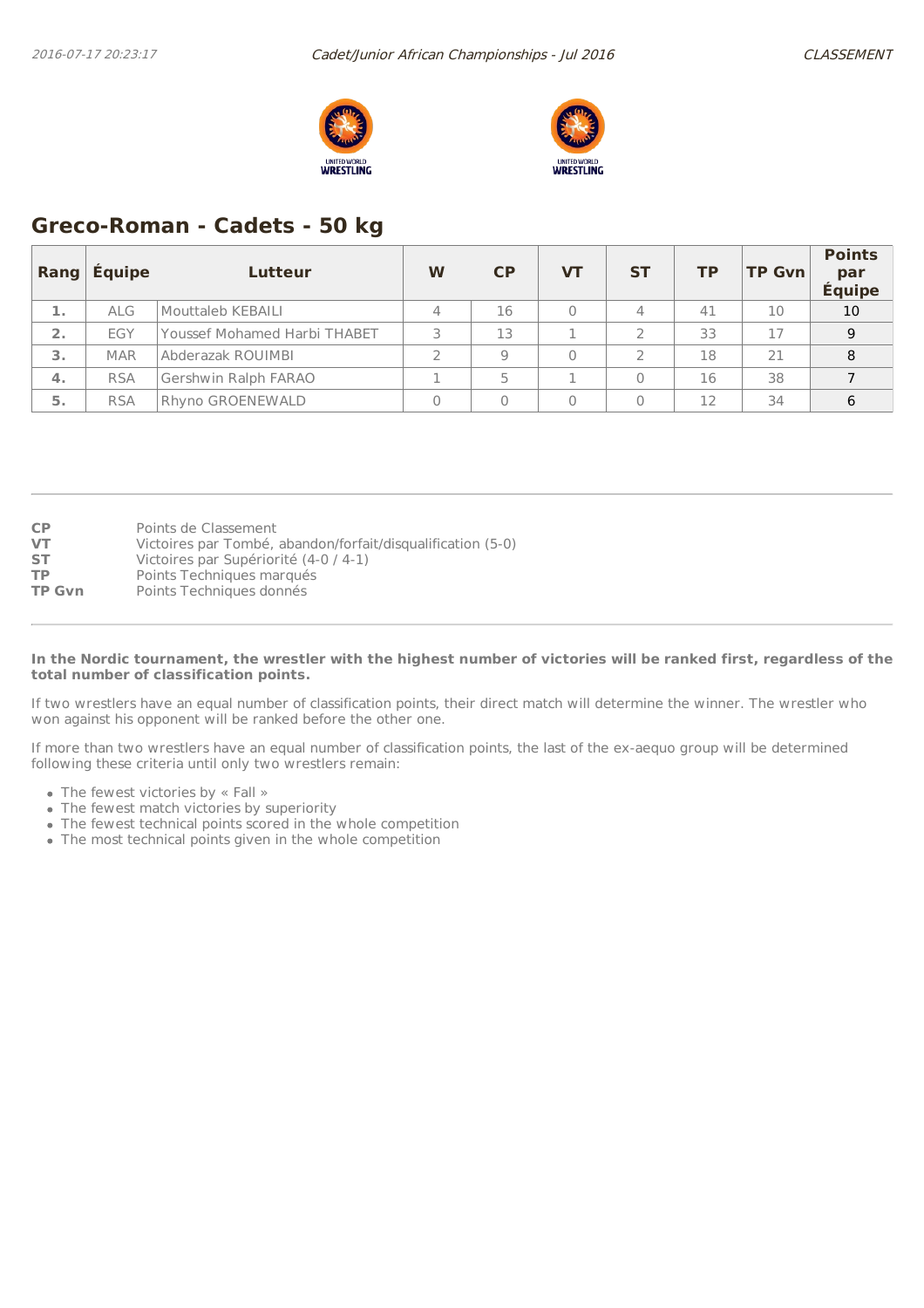



### **Greco-Roman - Cadets - 54 kg**

|      | Rang Equipe | Lutteur                                          | W | <b>CP</b> | VТ | <b>ST</b> | <b>TP</b> | <b>TP Gvn</b> | <b>Points</b><br>par<br>Équipe |
|------|-------------|--------------------------------------------------|---|-----------|----|-----------|-----------|---------------|--------------------------------|
| a. . | EGY         | Hassan Hassan Ahmed MOHAMED                      |   |           |    |           | 19        |               | 10                             |
| 2.   | <b>ALG</b>  | Mourtada NAANAA                                  |   |           |    |           |           |               |                                |
| 3.   | <b>RSA</b>  | Nicolaas Johannes Dirkse VAN<br><b>SCHALKWYK</b> |   |           |    |           |           | 16            |                                |

| $\mathsf{C}\mathsf{P}$ | Points de Classement                                        |
|------------------------|-------------------------------------------------------------|
| VT                     | Victoires par Tombé, abandon/forfait/disqualification (5-0) |
| <b>ST</b>              | Victoires par Supériorité (4-0 / 4-1)                       |
| ТP                     | Points Techniques marqués                                   |
| <b>TP Gvn</b>          | Points Techniques donnés                                    |

### In the Nordic tournament, the wrestler with the highest number of victories will be ranked first, regardless of the **total number of classification points.**

If two wrestlers have an equal number of classification points, their direct match will determine the winner. The wrestler who won against his opponent will be ranked before the other one.

- The fewest victories by « Fall »
- The fewest match victories by superiority
- The fewest technical points scored in the whole competition
- The most technical points given in the whole competition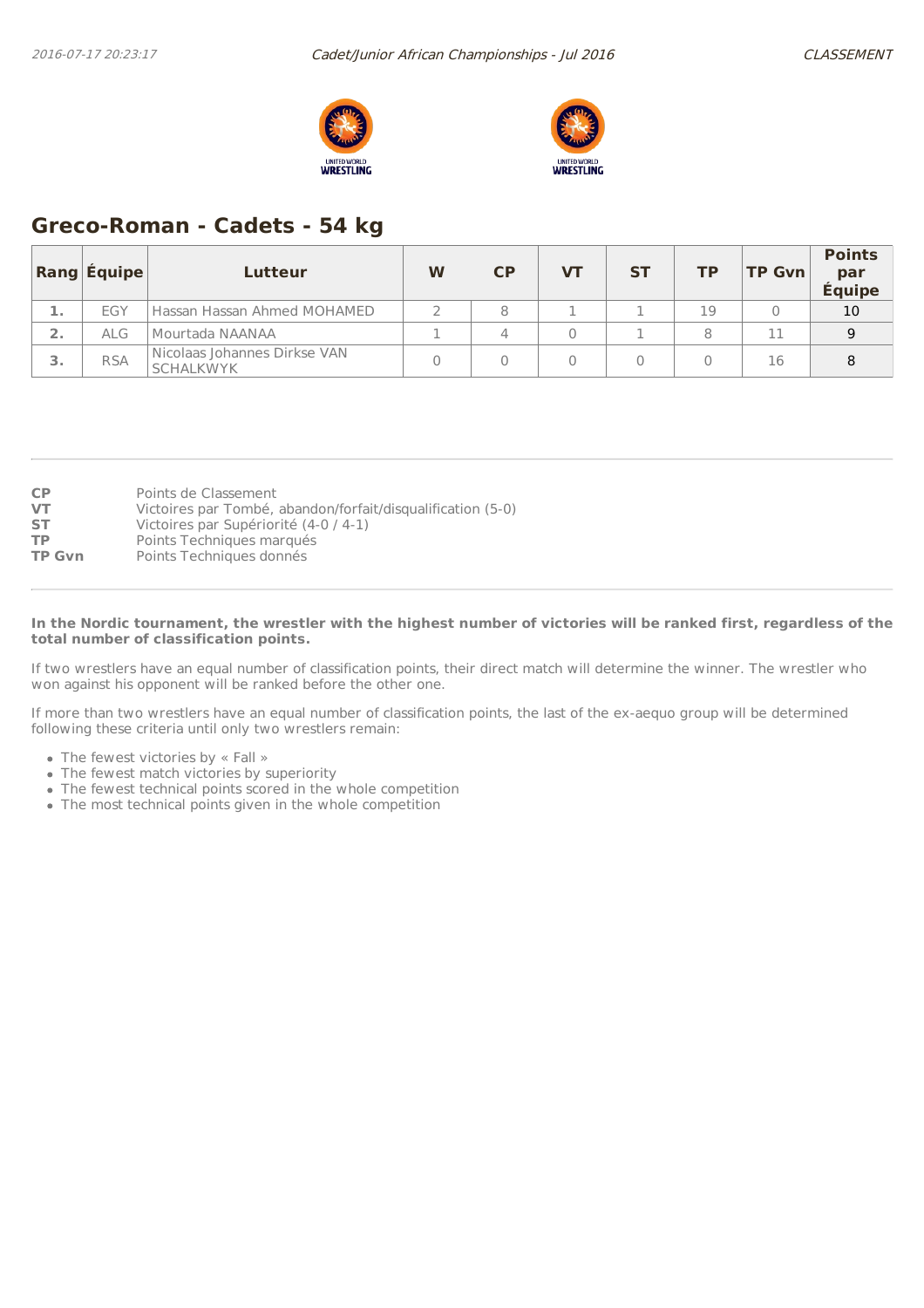



### **Greco-Roman - Cadets - 58 kg**

|                  | Rang Equipe | Lutteur                            | W | <b>CP</b> | VТ | <b>ST</b> | ТP | <b>TP Gvn</b> | <b>Points</b><br>par<br>Équipe |
|------------------|-------------|------------------------------------|---|-----------|----|-----------|----|---------------|--------------------------------|
| 1.               | ALG.        | Ahmed-Sami CHELBANI                |   | 11        |    |           | 16 |               | 10                             |
| 2.               | <b>RSA</b>  | Jacob Johannes LUDICK              |   |           |    |           |    | 16            |                                |
| З.               | EGY         | Ahmed Eslam Ramadhan<br>ABDELFATAH |   |           |    |           |    |               |                                |
| $\overline{4}$ . | <b>RSA</b>  | Arend Ruben VAN DEN BERG           |   |           |    |           |    | 20            |                                |

| <b>CP</b><br><b>VT</b> | Points de Classement<br>Victoires par Tombé, abandon/forfait/disqualification (5-0) |
|------------------------|-------------------------------------------------------------------------------------|
| <b>ST</b><br><b>TP</b> | Victoires par Supériorité (4-0 / 4-1)                                               |
| <b>TP Gvn</b>          | Points Techniques marqués<br>Points Techniques donnés                               |

#### In the Nordic tournament, the wrestler with the highest number of victories will be ranked first, regardless of the **total number of classification points.**

If two wrestlers have an equal number of classification points, their direct match will determine the winner. The wrestler who won against his opponent will be ranked before the other one.

- The fewest victories by « Fall »
- The fewest match victories by superiority
- The fewest technical points scored in the whole competition
- The most technical points given in the whole competition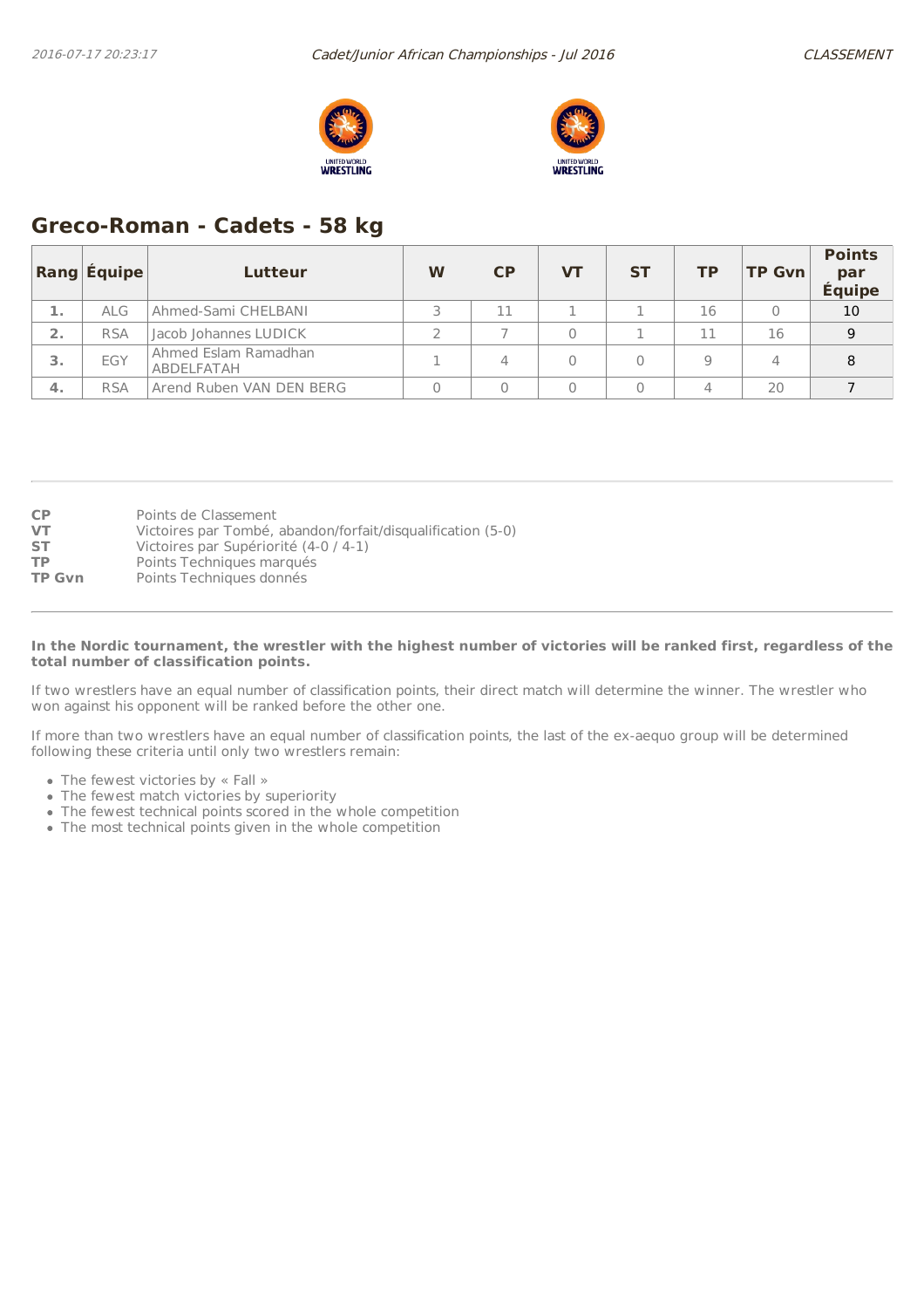



## **Greco-Roman - Cadets - 63 kg**

|                  | Rang Equipe | Lutteur                                          | W        | <b>CP</b> | VТ | <b>ST</b> | ТP | <b>TP Gvn</b> | <b>Points</b><br>par<br>Équipe |
|------------------|-------------|--------------------------------------------------|----------|-----------|----|-----------|----|---------------|--------------------------------|
| 1.               | EGY         | Adham gamal Mohamed Elmoghazy<br><b>NORELDIN</b> | 4        | 14        |    |           | 37 | 13            | 10                             |
| $\overline{2}$ . | TUN         | Raslen DARMOUL                                   |          | 12        |    |           | 30 | 15            | 9                              |
| з.               | <b>ALG</b>  | <b>Boualem CHEREF</b>                            |          | 9         |    |           | 20 | 18            |                                |
| 4.               | <b>RSA</b>  | Jaundre VAN RIEL                                 |          | 6         |    |           | 21 | 32            |                                |
| 5.               | <b>RSA</b>  | Ce Jade Devino WESTRAADT                         | $\Omega$ |           |    |           | 6  | 36            |                                |

| <b>CP</b>     | Points de Classement                                        |
|---------------|-------------------------------------------------------------|
| <b>VT</b>     | Victoires par Tombé, abandon/forfait/disqualification (5-0) |
| <b>ST</b>     | Victoires par Supériorité (4-0 / 4-1)                       |
| <b>TP</b>     | Points Techniques marqués                                   |
| <b>TP Gvn</b> | Points Techniques donnés                                    |
|               |                                                             |

### In the Nordic tournament, the wrestler with the highest number of victories will be ranked first, regardless of the **total number of classification points.**

If two wrestlers have an equal number of classification points, their direct match will determine the winner. The wrestler who won against his opponent will be ranked before the other one.

- The fewest victories by « Fall »
- The fewest match victories by superiority
- The fewest technical points scored in the whole competition
- The most technical points given in the whole competition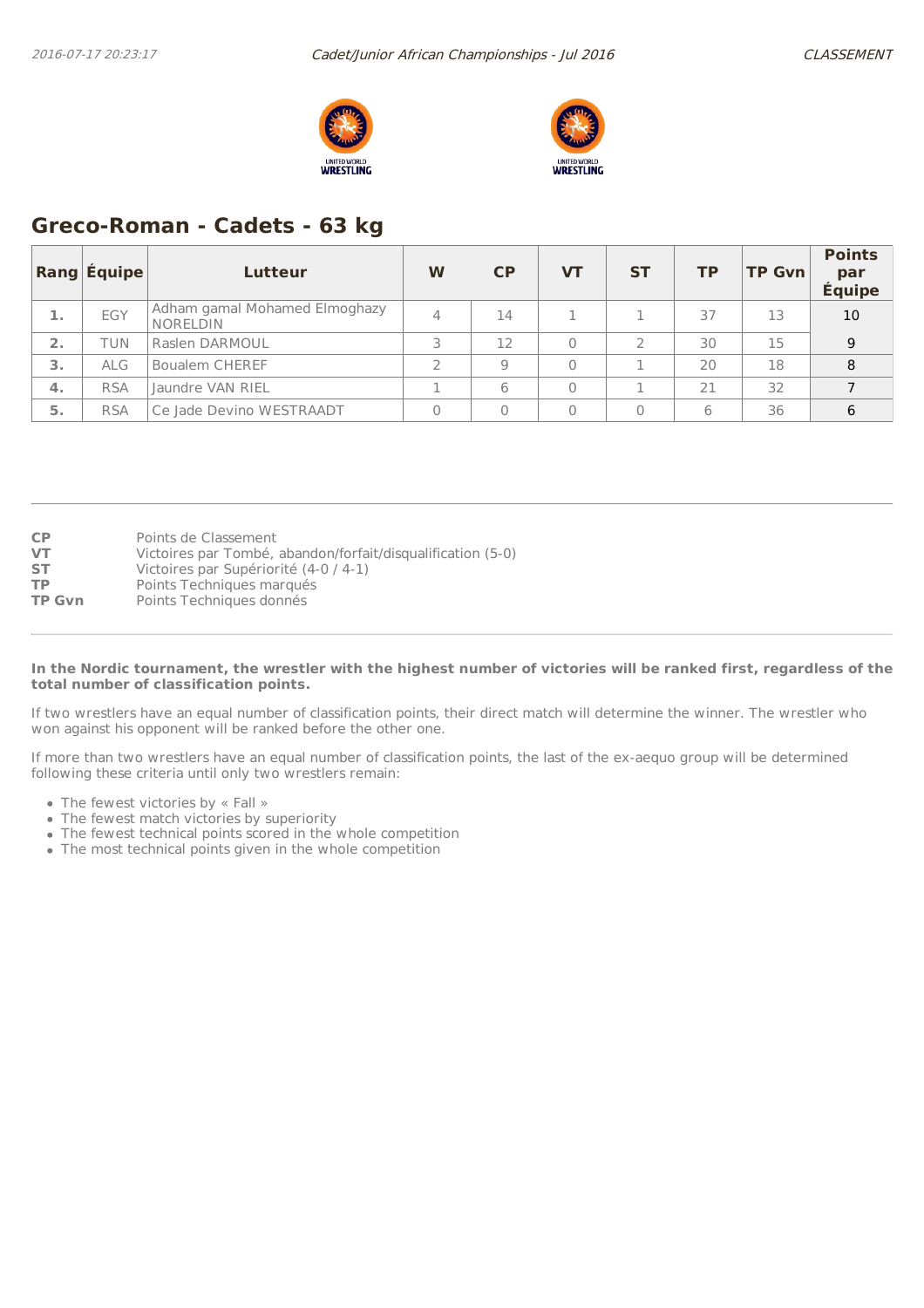



## **Greco-Roman - Cadets - 69 kg**

|                  | Rang Equipe | Lutteur                                 | W | <b>CP</b> | <b>VT</b> | <b>ST</b> | <b>TP</b> | <b>TP Gvn</b> | <b>Points</b><br>par<br><b>Équipe</b> |
|------------------|-------------|-----------------------------------------|---|-----------|-----------|-----------|-----------|---------------|---------------------------------------|
| 1.               | EGY         | Hossam Mahmoud Elsayed Ahmed<br>MOHAMED | 4 | 15        |           |           | 25        |               | 10                                    |
| $\overline{2}$ . | <b>ALG</b>  | Amine BENDJELLOUL                       |   | Q         |           |           | 27        | 19            |                                       |
| з.               | <b>RSA</b>  | Johannes Gerhardus HULME                |   | 6         |           |           | 12        | 30            |                                       |
| 4.               | TUN         | Mouheb HAGGUI                           |   |           |           |           | 18        | 20            |                                       |
| 5.               | <b>RSA</b>  | Machiel Johannes GROBLER                |   |           |           |           |           | 25            |                                       |

| <b>CP</b>     | Points de Classement                                        |
|---------------|-------------------------------------------------------------|
| <b>VT</b>     | Victoires par Tombé, abandon/forfait/disqualification (5-0) |
| <b>ST</b>     | Victoires par Supériorité (4-0 / 4-1)                       |
| <b>TP</b>     | Points Techniques marqués                                   |
| <b>TP Gvn</b> | Points Techniques donnés                                    |
|               |                                                             |

### In the Nordic tournament, the wrestler with the highest number of victories will be ranked first, regardless of the **total number of classification points.**

If two wrestlers have an equal number of classification points, their direct match will determine the winner. The wrestler who won against his opponent will be ranked before the other one.

- The fewest victories by « Fall »
- The fewest match victories by superiority
- The fewest technical points scored in the whole competition
- The most technical points given in the whole competition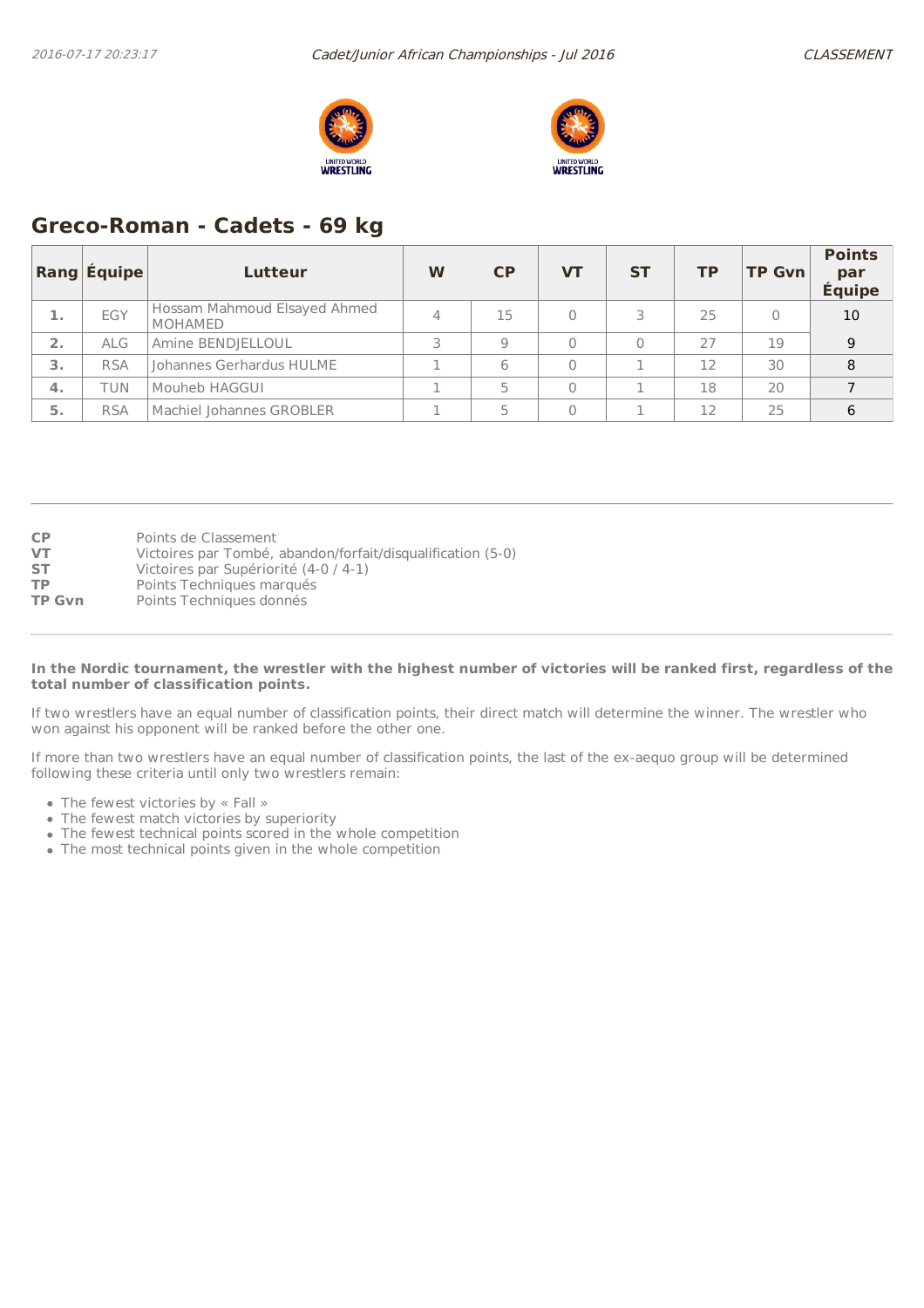



### **Greco-Roman - Cadets - 76 kg**

| Rang | <b>Équipe</b> | Lutteur                | <b>CP</b> | <b>VT</b> | <b>ST</b> | <b>TP</b> | <b>TP Gvn</b> | <b>Points</b><br>par<br>Équipe |
|------|---------------|------------------------|-----------|-----------|-----------|-----------|---------------|--------------------------------|
| 1.   | EGY           | Hassan Mohamed Hassan  | 8         |           |           | 16        |               | 10                             |
| 2.   | <b>TUN</b>    | <b>Ghaith HANNACHI</b> | 10        |           |           | 8         | 10            | 9                              |
| 3.   | <b>ALG</b>    | Oussama ABDELLAOUI     |           |           |           |           | 8             | 8                              |
| 3.   | <b>RSA</b>    | Ondrej DVOULETY        |           |           |           | 10        | 4             | 8                              |
| 5.   | <b>ALG</b>    | Djallel Edine BIOUD    | 4         |           |           | 14        | 18            | 6                              |
| 6.   | <b>MAR</b>    | Ahmed KARIMI           |           |           |           | 6         | 14            |                                |

**CP** Points de Classement<br> **VIT** Victoires par Tombé. Victoires par Tombé, abandon/forfait/disqualification (5-0) **ST** Victoires par Supériorité (4-0 / 4-1)<br> **TP** Points Techniques marqués **TP** Points Techniques marqués<br> **TP Gvn** Points Techniques donnés Points Techniques donnés

### From the 7th place, wrestlers of each category will be ranked depending on their ranking points, retirement or **forfeit, injury or disqualification.**

In case of a ranking tie, they will be ranked by analysing the following criteria successively:

- The most victories by « Fall »
- The most match won by superiority
- The most technical points scored in all the competition
- The fewest technical points given in all the competition

If the place of the wrestlers cannot be determined with the above mentioned criterion, they will be ranked ex**aequo.**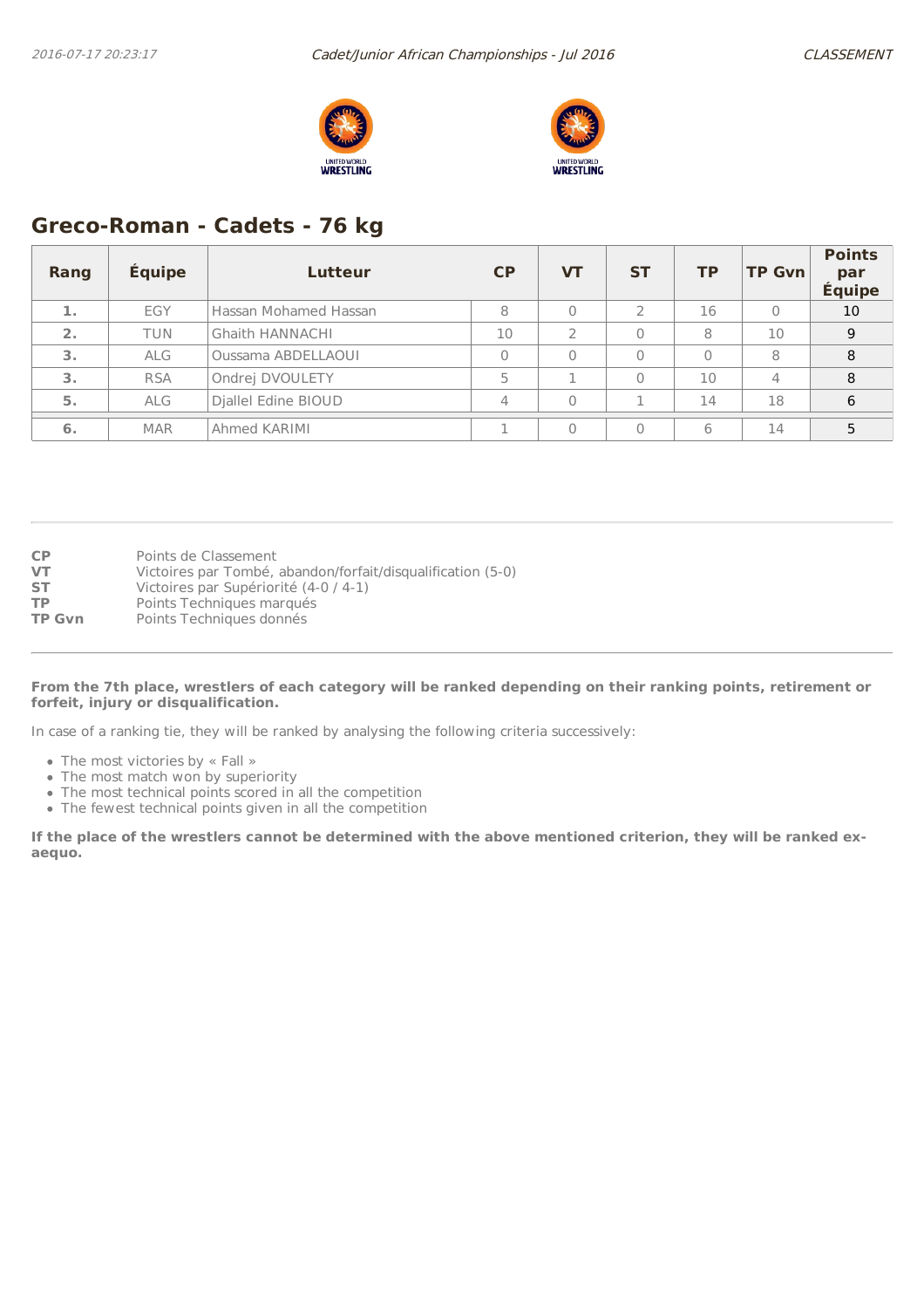



### **Greco-Roman - Cadets - 85 kg**

| Rang    | Équipe     | Lutteur                       | W | <b>CP</b> | VТ | <b>ST</b> | ТP | <b>TP Gvn</b> | <b>Points</b><br>par<br>Équipe |
|---------|------------|-------------------------------|---|-----------|----|-----------|----|---------------|--------------------------------|
| alle su | EGY        | Fathi Mohamed Abdelrahman ALI |   |           |    |           |    |               | 10                             |
| 2.      | TUN        | Amine GUENNICHI               |   |           |    |           |    |               |                                |
| 3.      | <b>ALG</b> | Oubaida ASSAMEUR              |   |           |    |           |    |               |                                |

| <b>CP</b>     | Points de Classement                                        |
|---------------|-------------------------------------------------------------|
| <b>VT</b>     | Victoires par Tombé, abandon/forfait/disqualification (5-0) |
| <b>ST</b>     | Victoires par Supériorité (4-0 / 4-1)                       |
| TP            | Points Techniques marqués                                   |
| <b>TP Gvn</b> | Points Techniques donnés                                    |

### In the Nordic tournament, the wrestler with the highest number of victories will be ranked first, regardless of the **total number of classification points.**

If two wrestlers have an equal number of classification points, their direct match will determine the winner. The wrestler who won against his opponent will be ranked before the other one.

- The fewest victories by « Fall »
- The fewest match victories by superiority
- The fewest technical points scored in the whole competition
- The most technical points given in the whole competition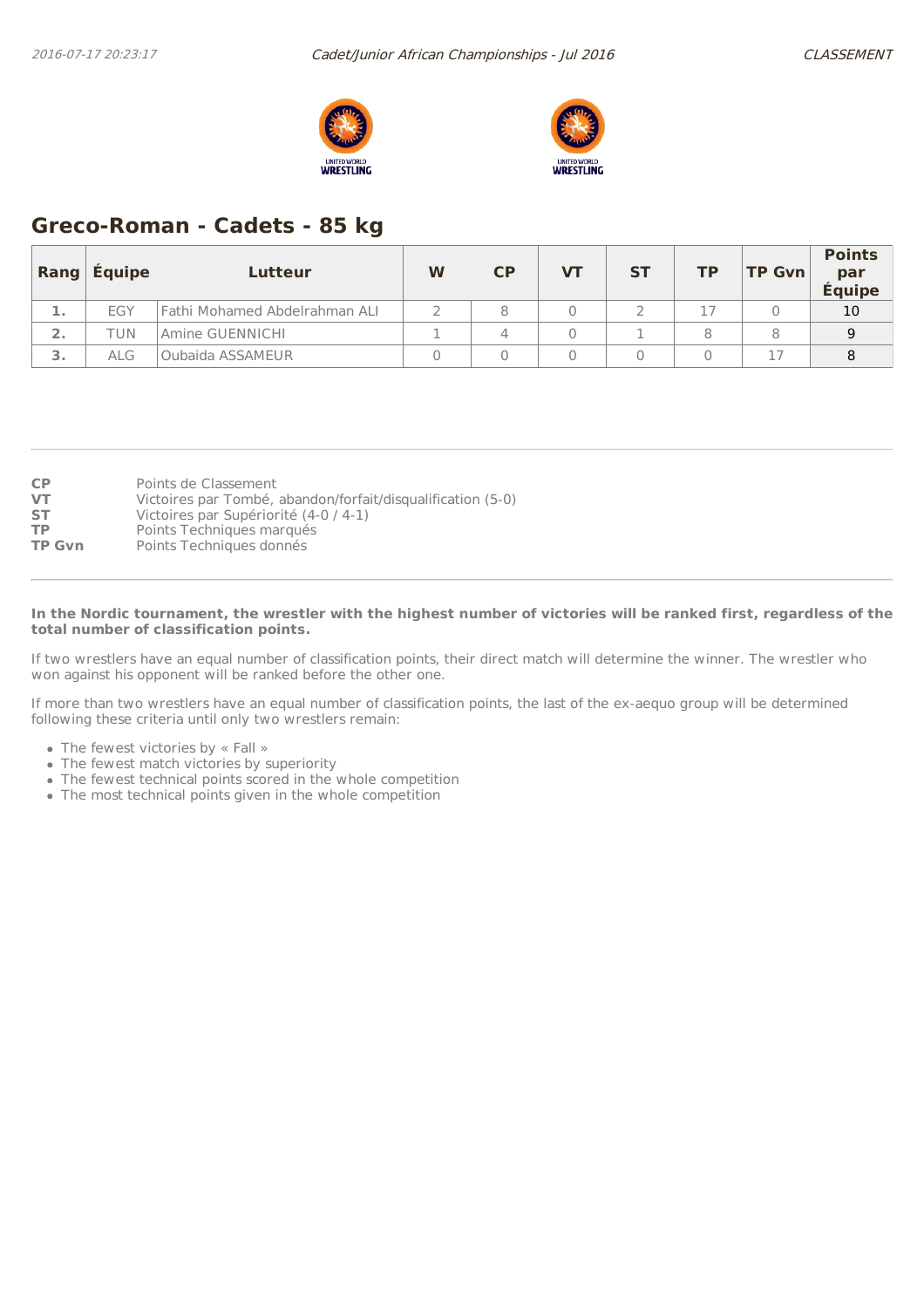



## **Greco-Roman - Cadets - 100 kg**

| Rang  | <b>Équipe</b> | Lutteur                      | W | <b>CP</b> | VТ | <b>ST</b> | ТP | <b>TP Gvn</b> | <b>Points</b><br>par<br>Équipe |
|-------|---------------|------------------------------|---|-----------|----|-----------|----|---------------|--------------------------------|
| dia s | EGY           | Youssef Ahmed Hamdy Aly ISSA |   |           |    |           |    |               | 10                             |
| 2.    | ALG.          | Oualid BENMERZOUGA           |   |           |    |           |    |               |                                |
| 3.    | TUN           | Mouhamed BEN HAMZA           |   |           |    |           |    | 10            |                                |

| <b>CP</b><br>VT<br><b>ST</b><br>ТP | Points de Classement<br>Victoires par Tombé, abandon/forfait/disqualification (5-0)<br>Victoires par Supériorité (4-0 / 4-1)<br>Points Techniques marqués |
|------------------------------------|-----------------------------------------------------------------------------------------------------------------------------------------------------------|
|                                    |                                                                                                                                                           |
| <b>TP Gvn</b>                      | Points Techniques donnés                                                                                                                                  |

### In the Nordic tournament, the wrestler with the highest number of victories will be ranked first, regardless of the **total number of classification points.**

If two wrestlers have an equal number of classification points, their direct match will determine the winner. The wrestler who won against his opponent will be ranked before the other one.

- The fewest victories by « Fall »
- The fewest match victories by superiority
- The fewest technical points scored in the whole competition
- The most technical points given in the whole competition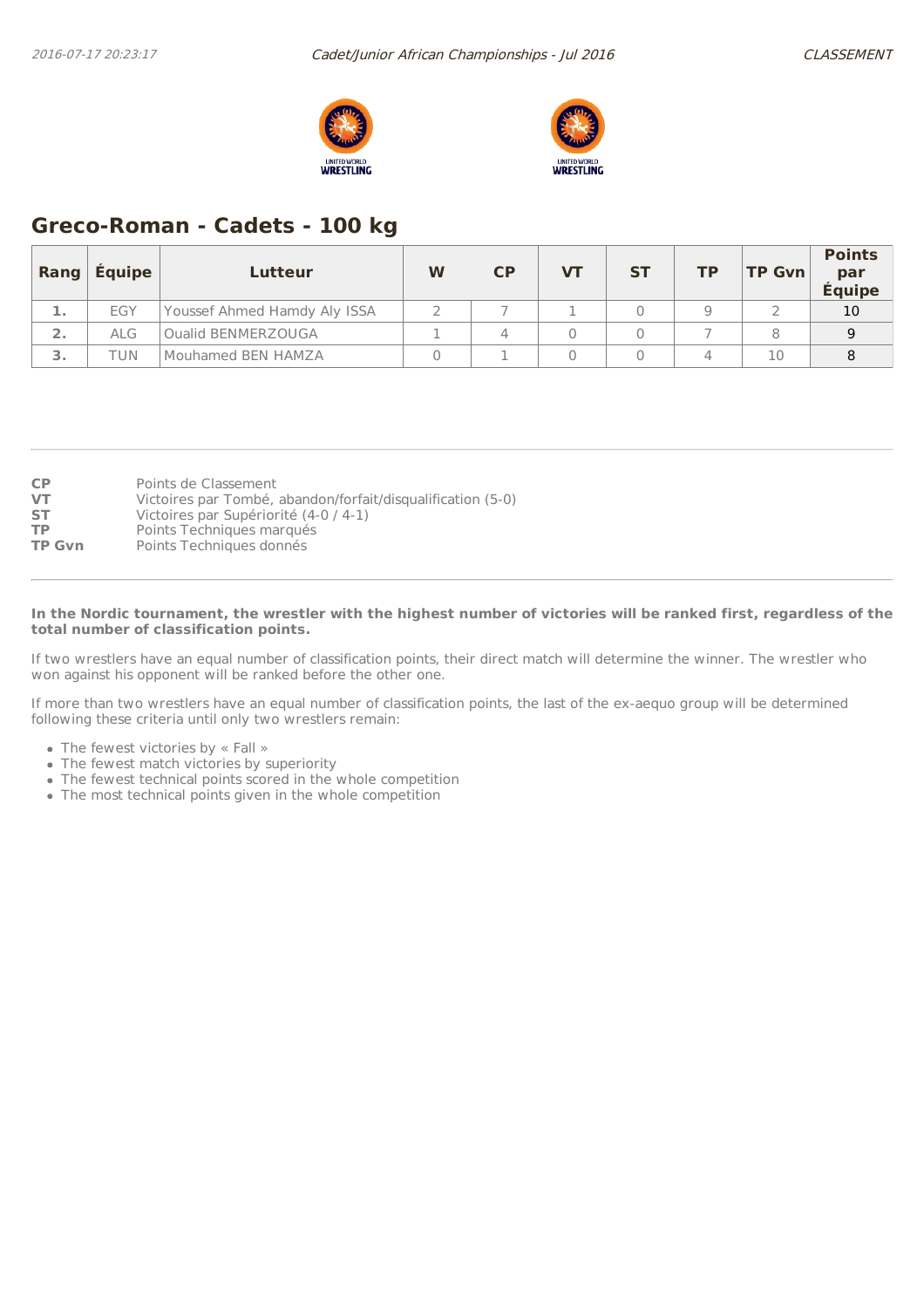



## **Greco-Roman - Juniors - 50 kg**

| Rang | Équipe     | Lutteur                      | W | <b>CP</b> | VТ | <b>ST</b> | <b>TP</b> | <b>TP Gvn</b> | <b>Points</b><br>par<br><b>Équipe</b> |
|------|------------|------------------------------|---|-----------|----|-----------|-----------|---------------|---------------------------------------|
| 1.   | <b>ALG</b> | Anis CHEBLI                  |   | 14        |    |           | 26        | 10            | 10                                    |
| 2.   | TUN        | Skander MELKI                |   | 10        |    |           | 15        | 12            |                                       |
| 3.   | EGY        | Youssef Mohamed Harbi THABET |   | 10        |    |           | 22        | 12            |                                       |
| 4.   | <b>RSA</b> | Given CHOCHI                 |   | 6         |    |           | 17        | 24            |                                       |
| 5.   | <b>MAR</b> | Abderazak ROUIMBI            |   |           |    |           | 6         | 28            |                                       |

| <b>CP</b>     | Points de Classement                                        |
|---------------|-------------------------------------------------------------|
| <b>VT</b>     | Victoires par Tombé, abandon/forfait/disqualification (5-0) |
| <b>ST</b>     | Victoires par Supériorité (4-0 / 4-1)                       |
| <b>TP</b>     | Points Techniques marqués                                   |
| <b>TP Gvn</b> | Points Techniques donnés                                    |

### In the Nordic tournament, the wrestler with the highest number of victories will be ranked first, regardless of the **total number of classification points.**

If two wrestlers have an equal number of classification points, their direct match will determine the winner. The wrestler who won against his opponent will be ranked before the other one.

- The fewest victories by « Fall »
- The fewest match victories by superiority
- The fewest technical points scored in the whole competition
- The most technical points given in the whole competition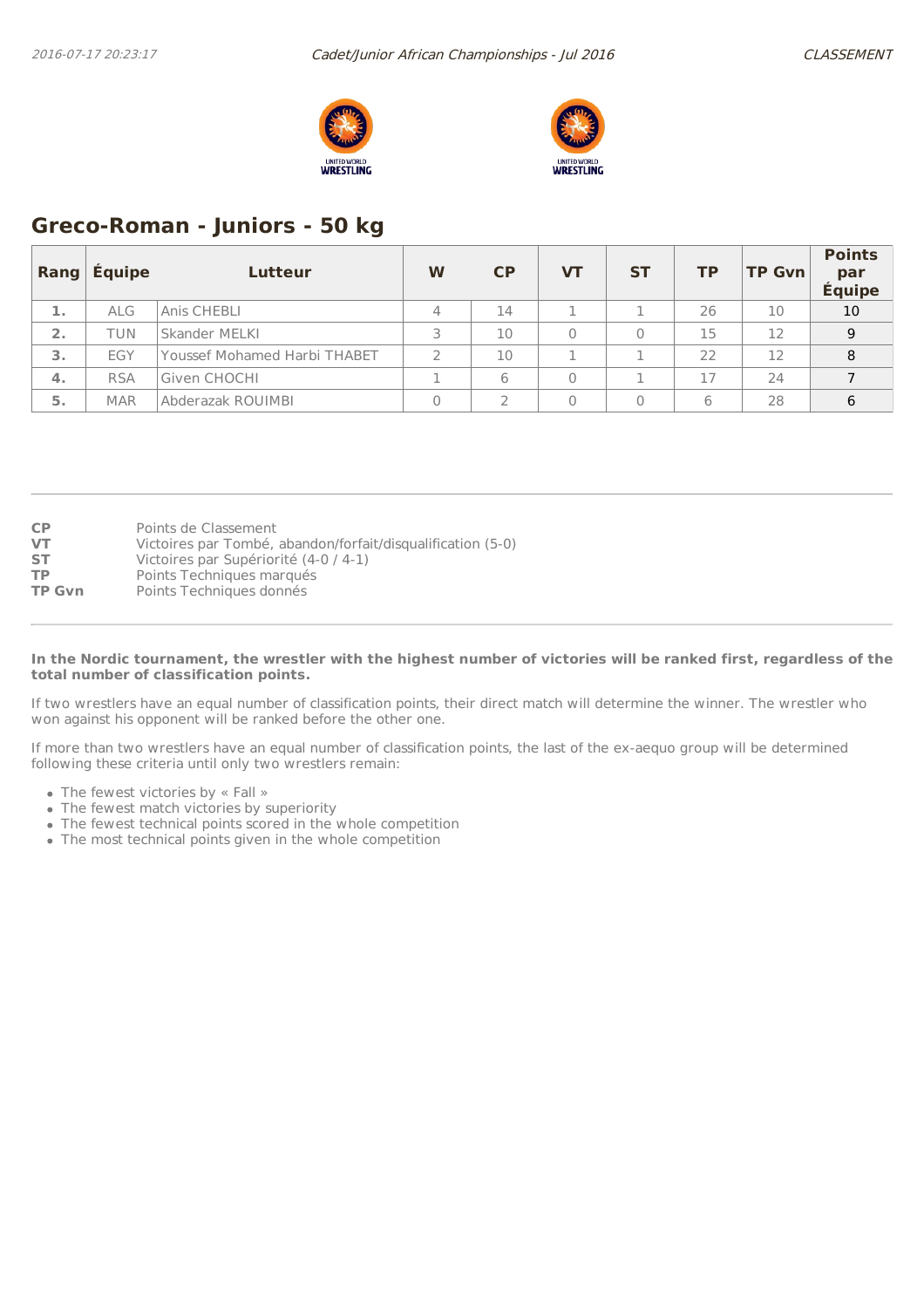



## **Greco-Roman - Juniors - 55 kg**

| Rang | Équipe     | Lutteur                     | W | <b>CP</b> | VТ | <b>ST</b> | TP | <b>TP Gvn</b> | <b>Points</b><br>par<br>Équipe |
|------|------------|-----------------------------|---|-----------|----|-----------|----|---------------|--------------------------------|
| 1.   | <b>ALG</b> | Mourtada NAANAA             |   | 10        |    |           | 19 |               | 10                             |
| 2.   | EGY        | Hassan Hassan Ahmed MOHAMED |   |           |    |           | 19 |               |                                |
| 3.   | TUN        | Haikel BRAHMI               |   |           |    |           | 10 |               |                                |
| 4.   | <b>MAR</b> | Abdelhakim FRIMAL           |   |           |    |           |    | 25            |                                |

| CP            | Points de Classement                                        |
|---------------|-------------------------------------------------------------|
| <b>VT</b>     | Victoires par Tombé, abandon/forfait/disqualification (5-0) |
| <b>ST</b>     | Victoires par Supériorité (4-0 / 4-1)                       |
| TP            | Points Techniques marqués                                   |
| <b>TP Gvn</b> | Points Techniques donnés                                    |

#### In the Nordic tournament, the wrestler with the highest number of victories will be ranked first, regardless of the **total number of classification points.**

If two wrestlers have an equal number of classification points, their direct match will determine the winner. The wrestler who won against his opponent will be ranked before the other one.

- The fewest victories by « Fall »
- The fewest match victories by superiority
- The fewest technical points scored in the whole competition
- The most technical points given in the whole competition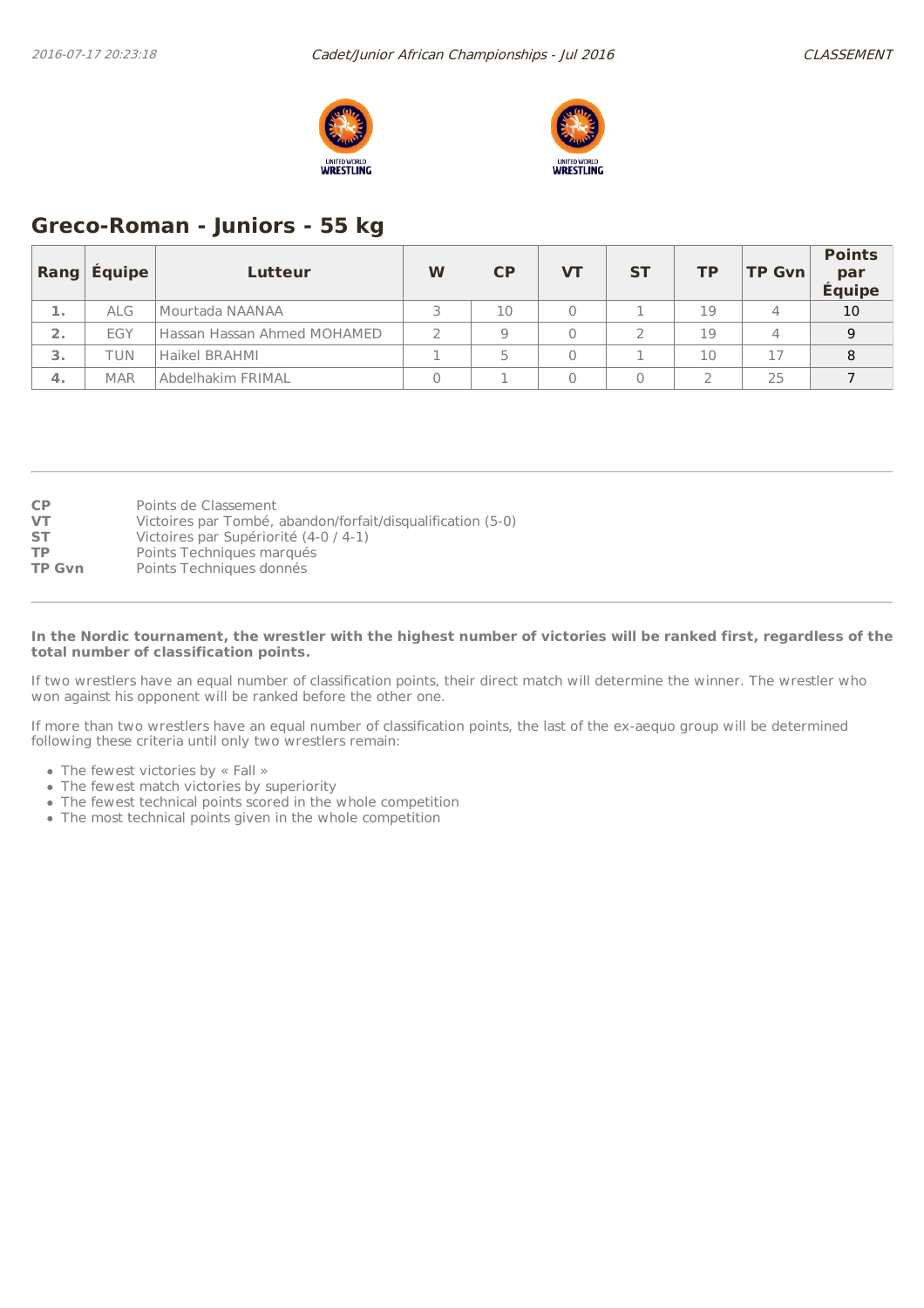



### **Greco-Roman - Juniors - 60 kg**

| Rang           | Équipe     | <b>Lutteur</b>        | W | CP | VT | <b>ST</b> | ТP | <b>TP Gvn</b> | <b>Points</b><br>par<br>Équipe |
|----------------|------------|-----------------------|---|----|----|-----------|----|---------------|--------------------------------|
| --             | <b>ALG</b> | <b>Ghiles SADOUDI</b> |   |    |    |           | 15 |               | 10                             |
| $\mathbf{2}$ . | <b>MAR</b> | Ayoub HANINE          |   |    |    |           | 10 |               |                                |
| 3.             | <b>RSA</b> | Titsetsang KHATHALI   |   |    |    |           |    | 20            |                                |

| $\mathsf{C}\mathsf{P}$<br>VT<br><b>ST</b><br>ТP | Points de Classement<br>Victoires par Tombé, abandon/forfait/disqualification (5-0)<br>Victoires par Supériorité (4-0 / 4-1)<br>Points Techniques marqués |
|-------------------------------------------------|-----------------------------------------------------------------------------------------------------------------------------------------------------------|
|                                                 |                                                                                                                                                           |
| <b>TP Gvn</b>                                   | Points Techniques donnés                                                                                                                                  |

### In the Nordic tournament, the wrestler with the highest number of victories will be ranked first, regardless of the **total number of classification points.**

If two wrestlers have an equal number of classification points, their direct match will determine the winner. The wrestler who won against his opponent will be ranked before the other one.

- The fewest victories by « Fall »
- The fewest match victories by superiority
- The fewest technical points scored in the whole competition
- The most technical points given in the whole competition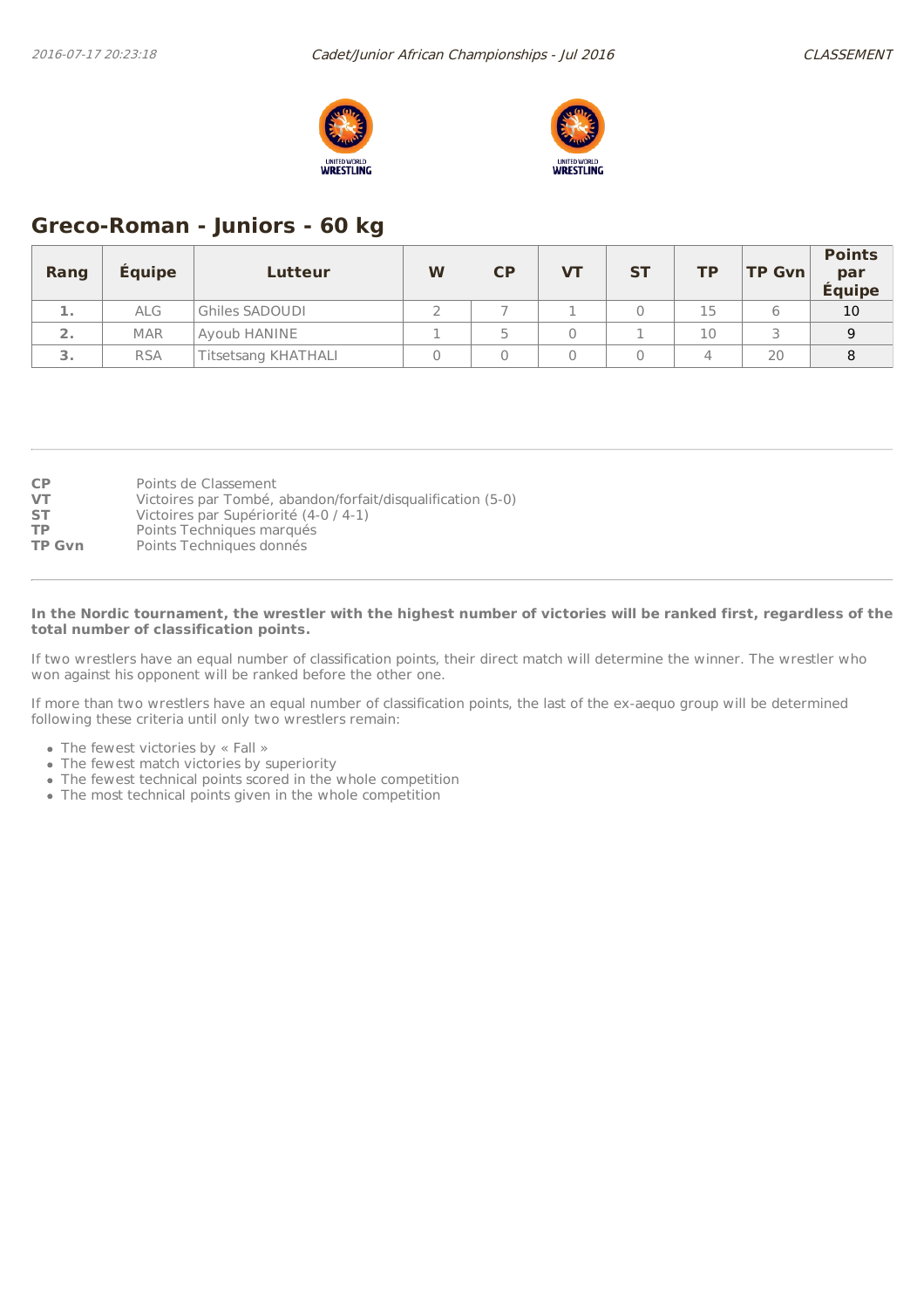



## **Greco-Roman - Juniors - 66 kg**

|    | Rang Equipe | Lutteur                                          | W        | <b>CP</b> | VТ | <b>ST</b> | TP | <b>TP Gvn</b> | <b>Points</b><br>par<br>Équipe |
|----|-------------|--------------------------------------------------|----------|-----------|----|-----------|----|---------------|--------------------------------|
| 1. | EGY         | Mohamed Ibrahim Elsayed Ibrahi<br><b>ELSAYED</b> | 4        | 16        |    | 4         | 34 |               | 10                             |
| 2. | <b>TUN</b>  | Souleymen NASR                                   |          | 12        |    |           | 28 | 10            | 9                              |
| з. | <b>ALG</b>  | Mehdi HASSAINE                                   |          |           |    |           | 22 | 28            | 8                              |
| 4. | <b>RSA</b>  | Jefferey Onke OSADOLOR                           |          |           |    |           | 5  | 28            |                                |
| 5. | <b>MAR</b>  | Mouad LCHKAR                                     | $\Omega$ | C         | 0  |           | 11 | 34            |                                |

| <b>CP</b>     | Points de Classement                                        |
|---------------|-------------------------------------------------------------|
| <b>VT</b>     | Victoires par Tombé, abandon/forfait/disqualification (5-0) |
| <b>ST</b>     | Victoires par Supériorité (4-0 / 4-1)                       |
| <b>TP</b>     | Points Techniques marqués                                   |
| <b>TP Gvn</b> | Points Techniques donnés                                    |
|               |                                                             |

### In the Nordic tournament, the wrestler with the highest number of victories will be ranked first, regardless of the **total number of classification points.**

If two wrestlers have an equal number of classification points, their direct match will determine the winner. The wrestler who won against his opponent will be ranked before the other one.

- The fewest victories by « Fall »
- The fewest match victories by superiority
- The fewest technical points scored in the whole competition
- The most technical points given in the whole competition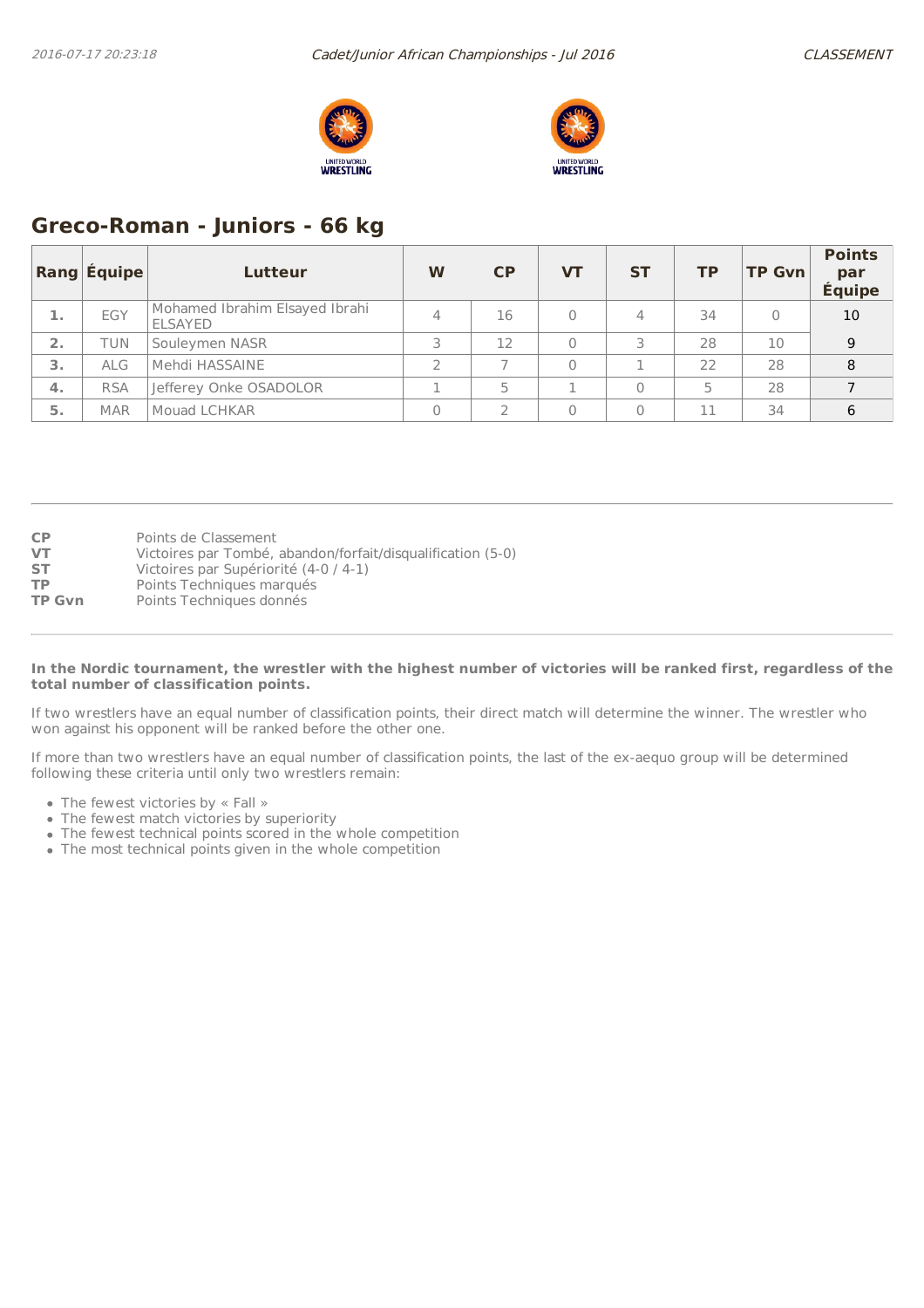



## **Greco-Roman - Juniors - 74 kg**

| Rang | Équipe     | Lutteur                    | W | <b>CP</b> | VТ | <b>ST</b> | ТP | <b>TP Gvn</b> | <b>Points</b><br>par<br>Équipe |
|------|------------|----------------------------|---|-----------|----|-----------|----|---------------|--------------------------------|
| 1.   | EGY        | Ahmed Ibrahim Gomaa HASSAN |   | 12        |    |           | 29 |               | 10                             |
| 2.   | <b>ALG</b> | Chawki DOULACHE            |   |           |    |           | 15 | 10            |                                |
| 3.   | <b>MAR</b> | I El Mehdi YANAMI          |   |           |    |           | 18 | 25            |                                |
| 4.   | <b>RSA</b> | Wiehan Corne WHELAN        |   |           |    |           | 10 | 37            |                                |

| <b>CP</b><br><b>VT</b> | Points de Classement<br>Victoires par Tombé, abandon/forfait/disqualification (5-0) |
|------------------------|-------------------------------------------------------------------------------------|
| <b>ST</b>              | Victoires par Supériorité (4-0 / 4-1)                                               |
| TP                     | Points Techniques marqués                                                           |
| <b>TP Gvn</b>          | Points Techniques donnés                                                            |

#### In the Nordic tournament, the wrestler with the highest number of victories will be ranked first, regardless of the **total number of classification points.**

If two wrestlers have an equal number of classification points, their direct match will determine the winner. The wrestler who won against his opponent will be ranked before the other one.

- The fewest victories by « Fall »
- The fewest match victories by superiority
- The fewest technical points scored in the whole competition
- The most technical points given in the whole competition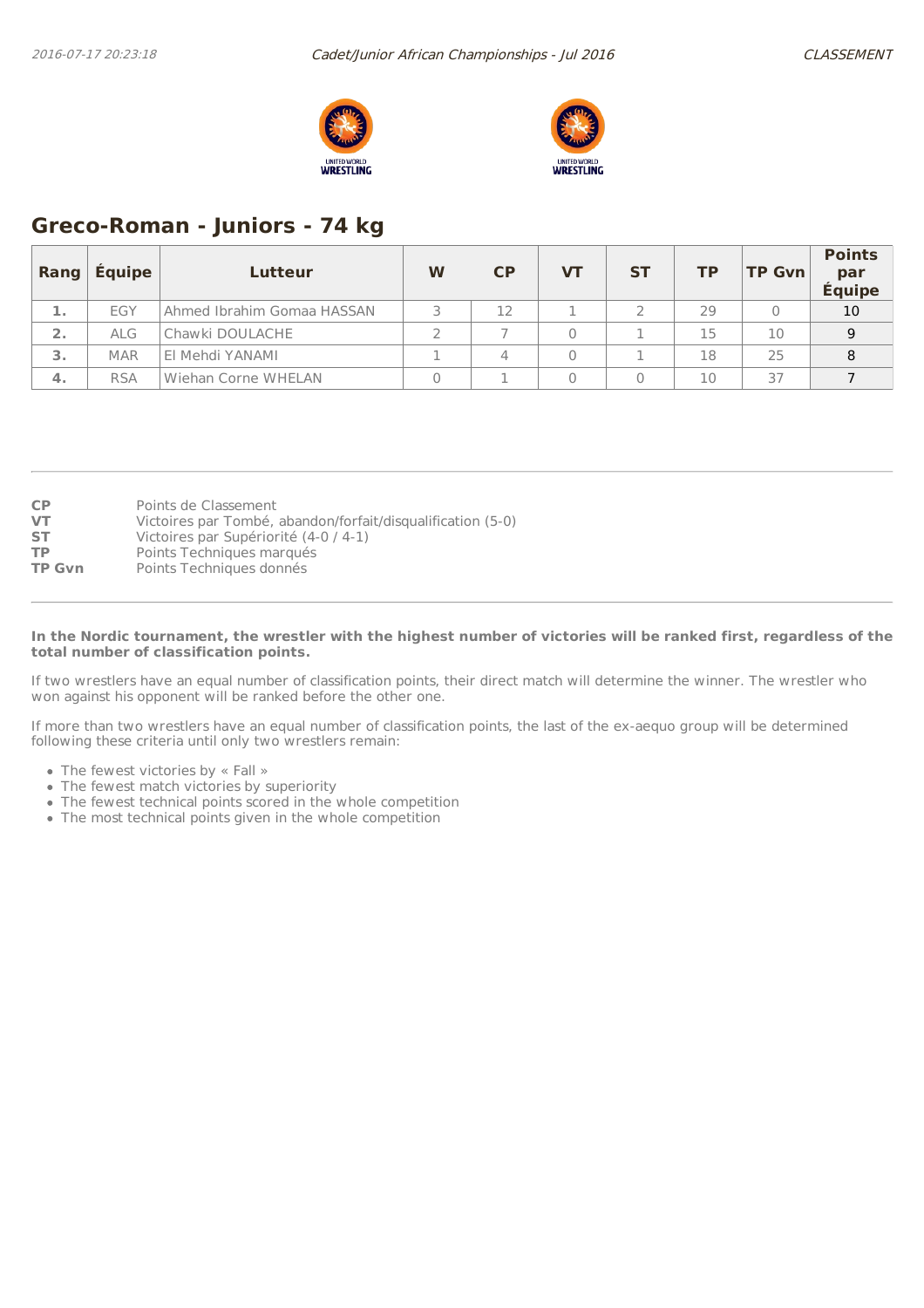



### **Greco-Roman - Juniors - 84 kg**

|      | <b>Rang</b> Équipe | Lutteur                                        | W | <b>CP</b> | VТ | <b>ST</b> | ТP | TP Gvn | <b>Points</b><br>par<br>Équipe |
|------|--------------------|------------------------------------------------|---|-----------|----|-----------|----|--------|--------------------------------|
| ak a | <b>ALG</b>         | Bachir SID AZARA                               |   |           |    |           |    |        | 10                             |
| 2.   | EGY                | Omar Khalied Shehata Mohamed<br><b>IBRAHIM</b> |   |           |    |           | 12 |        |                                |
| з.   | <b>RSA</b>         | Ian Gert NEL                                   |   |           |    |           |    | 19     |                                |

| $\mathsf{C}\mathsf{P}$ | Points de Classement                                        |
|------------------------|-------------------------------------------------------------|
| VT                     | Victoires par Tombé, abandon/forfait/disqualification (5-0) |
| <b>ST</b>              | Victoires par Supériorité (4-0 / 4-1)                       |
| ТP                     | Points Techniques marqués                                   |
| <b>TP Gvn</b>          | Points Techniques donnés                                    |

### In the Nordic tournament, the wrestler with the highest number of victories will be ranked first, regardless of the **total number of classification points.**

If two wrestlers have an equal number of classification points, their direct match will determine the winner. The wrestler who won against his opponent will be ranked before the other one.

- The fewest victories by « Fall »
- The fewest match victories by superiority
- The fewest technical points scored in the whole competition
- The most technical points given in the whole competition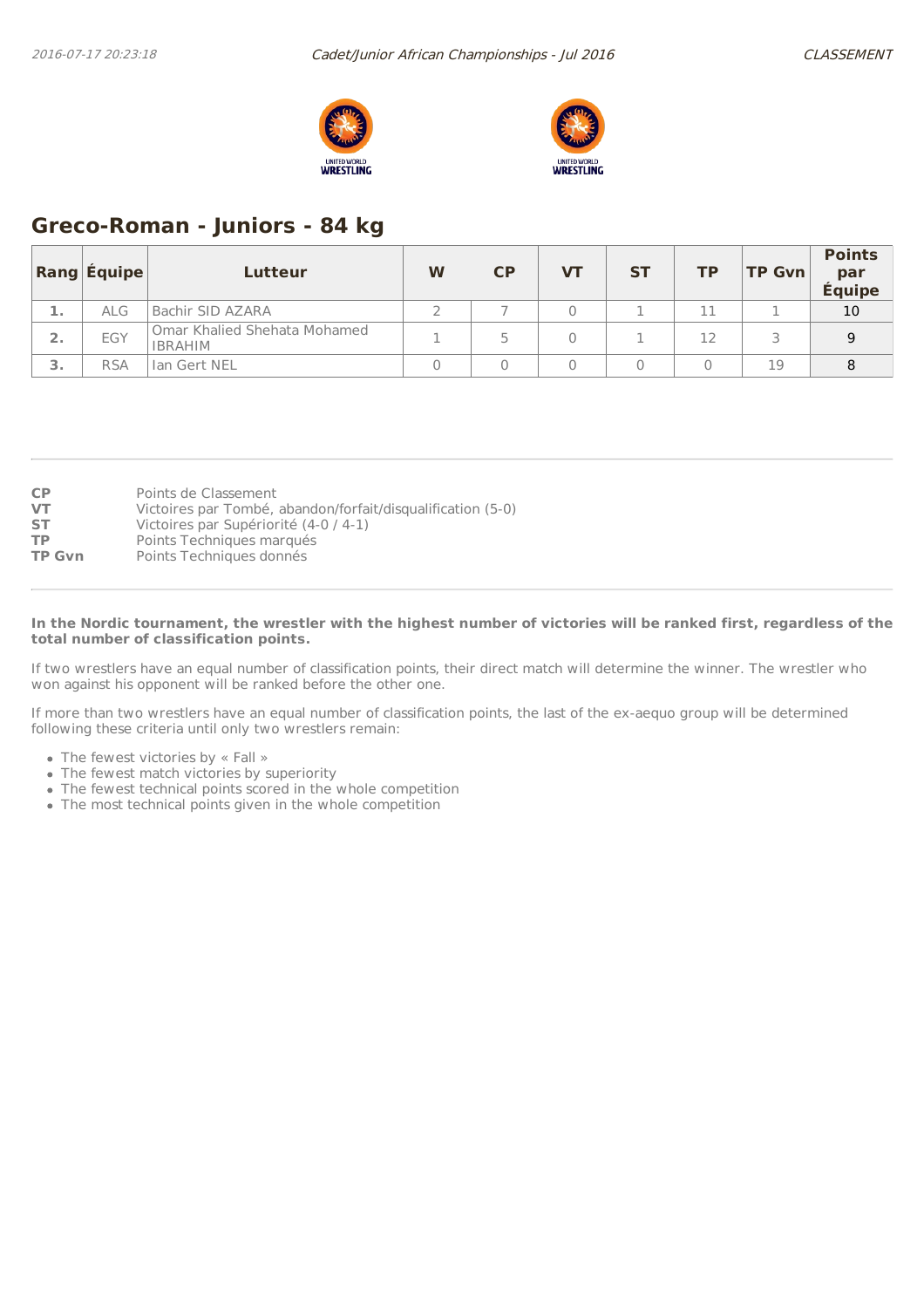



## **Greco-Roman - Juniors - 96 kg**

|                  | Rang Equipe | Lutteur                        | W | <b>CP</b> | VТ | <b>ST</b> | ТP | <b>TP Gvn</b> | <b>Points</b><br>par<br><b>Équipe</b> |
|------------------|-------------|--------------------------------|---|-----------|----|-----------|----|---------------|---------------------------------------|
| --               | EGY         | Ahmed Hassan Aly Mahmoud AHMED |   |           |    |           |    |               | 10                                    |
| $\overline{2}$ . | 'UN         | Amine GUENNICHI                |   |           |    |           |    | 16            |                                       |
| З.               | <b>ALG</b>  | <b>Oualid BENMERZOUGA</b>      |   |           |    |           |    | 16            |                                       |

| $\mathsf{C}\mathsf{P}$<br>VT<br><b>ST</b> | Points de Classement<br>Victoires par Tombé, abandon/forfait/disqualification (5-0)<br>Victoires par Supériorité (4-0 / 4-1) |
|-------------------------------------------|------------------------------------------------------------------------------------------------------------------------------|
| ТP                                        | Points Techniques marqués                                                                                                    |
| <b>TP Gvn</b>                             | Points Techniques donnés                                                                                                     |

### In the Nordic tournament, the wrestler with the highest number of victories will be ranked first, regardless of the **total number of classification points.**

If two wrestlers have an equal number of classification points, their direct match will determine the winner. The wrestler who won against his opponent will be ranked before the other one.

- The fewest victories by « Fall »
- The fewest match victories by superiority
- The fewest technical points scored in the whole competition
- The most technical points given in the whole competition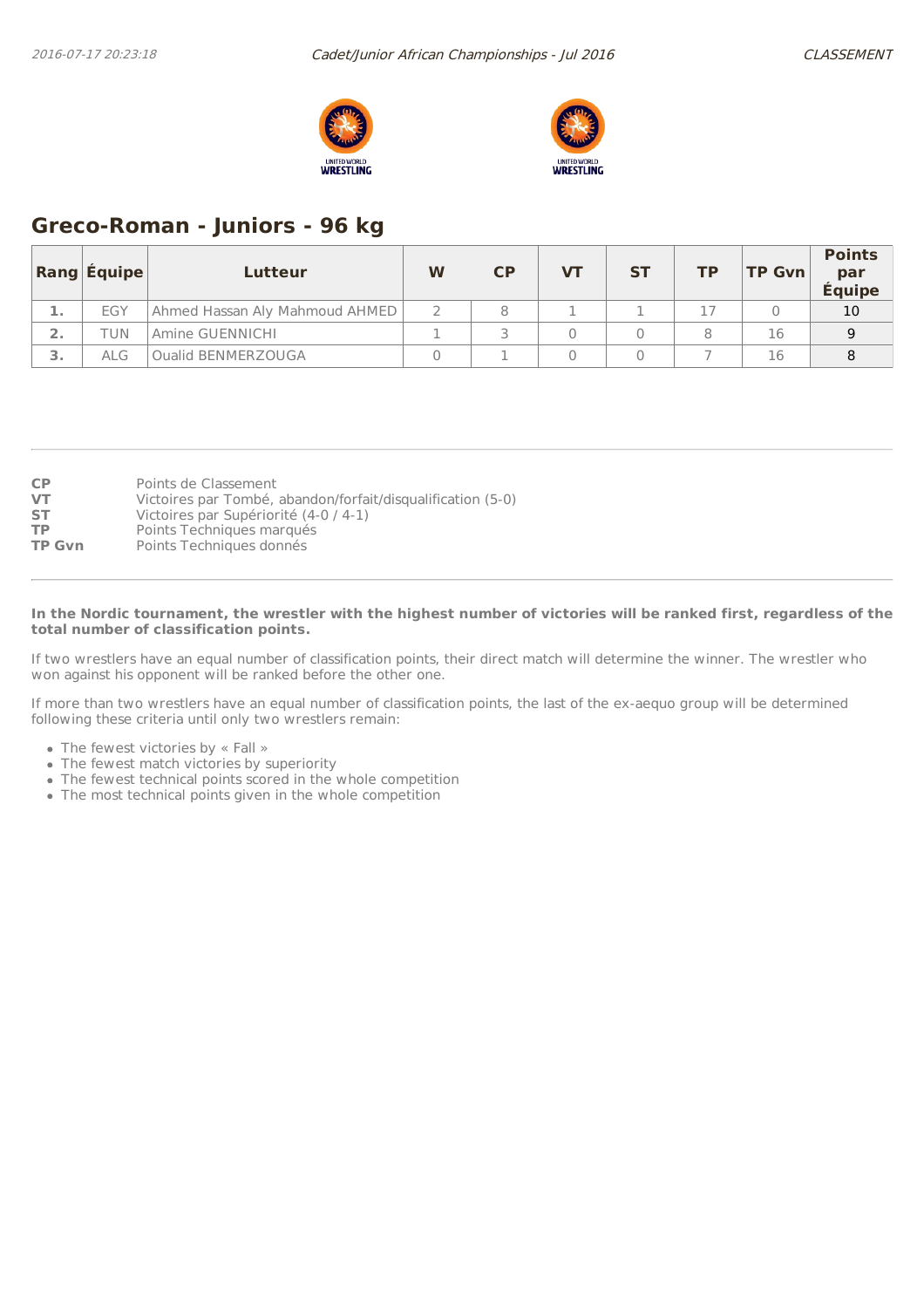



## **Greco-Roman - Juniors - 120 kg**

| Rang                           | <b>Équipe</b> | Lutteur                      | W | СP | <b>ST</b> | <b>TP</b> | <b>TP Gvn</b> | <b>Points</b><br>par<br><b>Équipe</b> |
|--------------------------------|---------------|------------------------------|---|----|-----------|-----------|---------------|---------------------------------------|
| dia s                          | EGY           | Youssef Ahmed Hamdy Aly ISSA |   |    |           |           |               | 10                                    |
| $\overline{\phantom{a}}$<br>۷. | ALG           | Abdelfetah DAMOUS            |   |    |           |           |               |                                       |

| CP<br><b>VT</b> | Points de Classement<br>Victoires par Tombé, abandon/forfait/disqualification (5-0) |
|-----------------|-------------------------------------------------------------------------------------|
| <b>ST</b>       | Victoires par Supériorité (4-0 / 4-1)                                               |
| <b>TP</b>       | Points Techniques marqués                                                           |
| <b>TP Gvn</b>   | Points Techniques donnés                                                            |

### In the Nordic tournament, the wrestler with the highest number of victories will be ranked first, regardless of the **total number of classification points.**

If two wrestlers have an equal number of classification points, their direct match will determine the winner. The wrestler who won against his opponent will be ranked before the other one.

- The fewest victories by « Fall »
- The fewest match victories by superiority
- The fewest technical points scored in the whole competition
- The most technical points given in the whole competition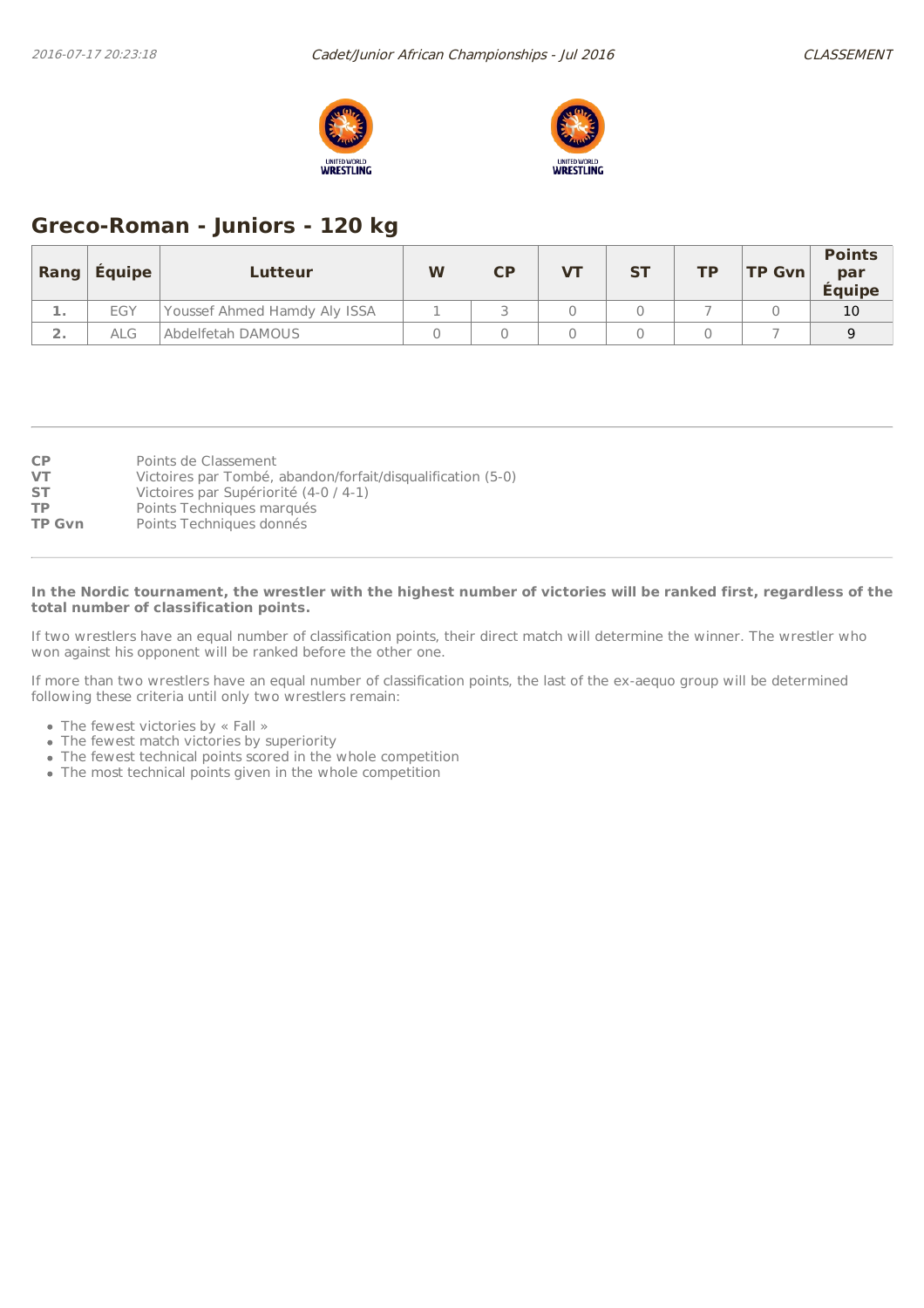



### **Women's wrestling - Cadets - 38 kg**

|        | $ $ Rang $ $ Équipe $ $ | Lutteur                               | W | СP | <b>ST</b> | TD                 | <b>TP Gvn</b> | <b>Points</b><br>par<br><b>Équipe</b> |
|--------|-------------------------|---------------------------------------|---|----|-----------|--------------------|---------------|---------------------------------------|
| alle s | EGY                     | Nada Medani Ashour Abdalla<br>MOHAMED |   |    |           | $\sim$ $\sim$<br>∸ |               | 10                                    |
| 2.     | <b>ALG</b>              | Souhila LARBI                         |   |    |           |                    | --            |                                       |

| <b>CP</b><br><b>VT</b> | Points de Classement<br>Victoires par Tombé, abandon/forfait/disqualification (5-0) |
|------------------------|-------------------------------------------------------------------------------------|
| <b>ST</b>              | Victoires par Supériorité (4-0 / 4-1)                                               |
| TP                     | Points Techniques marqués                                                           |
| <b>TP Gvn</b>          | Points Techniques donnés                                                            |

#### In the Nordic tournament, the wrestler with the highest number of victories will be ranked first, regardless of the **total number of classification points.**

If two wrestlers have an equal number of classification points, their direct match will determine the winner. The wrestler who won against his opponent will be ranked before the other one.

- The fewest victories by « Fall »
- The fewest match victories by superiority
- The fewest technical points scored in the whole competition
- The most technical points given in the whole competition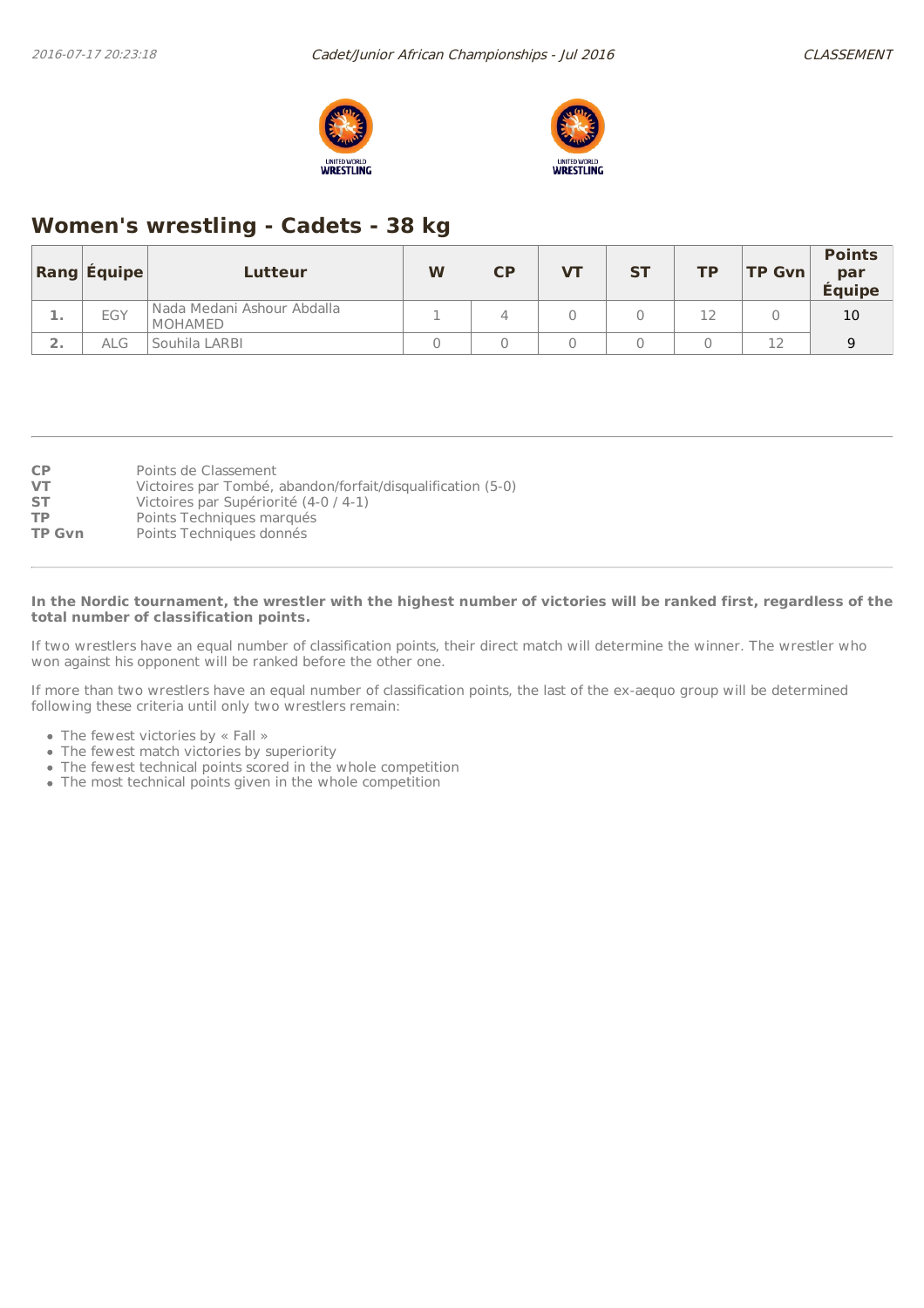

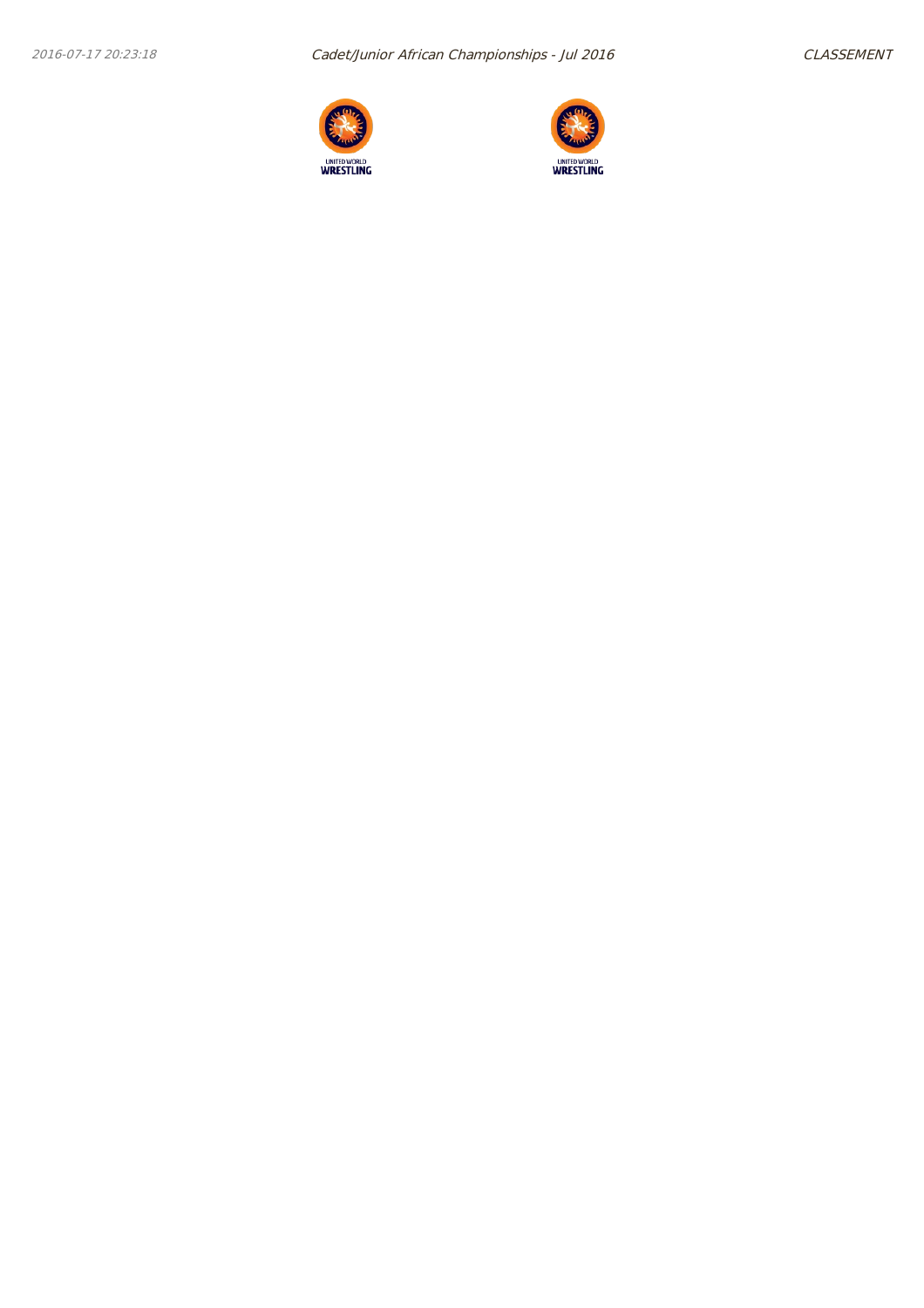



### **Women's wrestling - Cadets - 43 kg**

|              | <b>Rang</b> Equipe | Lutteur                             | W | <b>CP</b> | VТ | <b>ST</b> | ТP | <b>TP Gvn</b> | <b>Points</b><br>par<br>Équipe |
|--------------|--------------------|-------------------------------------|---|-----------|----|-----------|----|---------------|--------------------------------|
| alian s      | EGY                | Reem Magdy Mahmoud Youssef<br>AHMED |   | 8         |    |           | 30 |               | 10                             |
| $\mathbf{2}$ | TUN                | Yosra JAOUADI                       |   |           |    |           | 10 | 10            |                                |
| 3.           | <b>ALG</b>         | Manel DIEBRANI                      |   |           |    |           |    | 30            |                                |

| <b>CP</b>     | Points de Classement                                        |
|---------------|-------------------------------------------------------------|
| VT            | Victoires par Tombé, abandon/forfait/disqualification (5-0) |
| <b>ST</b>     | Victoires par Supériorité (4-0 / 4-1)                       |
| ТP            | Points Techniques marqués                                   |
| <b>TP Gvn</b> | Points Techniques donnés                                    |

### In the Nordic tournament, the wrestler with the highest number of victories will be ranked first, regardless of the **total number of classification points.**

If two wrestlers have an equal number of classification points, their direct match will determine the winner. The wrestler who won against his opponent will be ranked before the other one.

- The fewest victories by « Fall »
- The fewest match victories by superiority
- The fewest technical points scored in the whole competition
- The most technical points given in the whole competition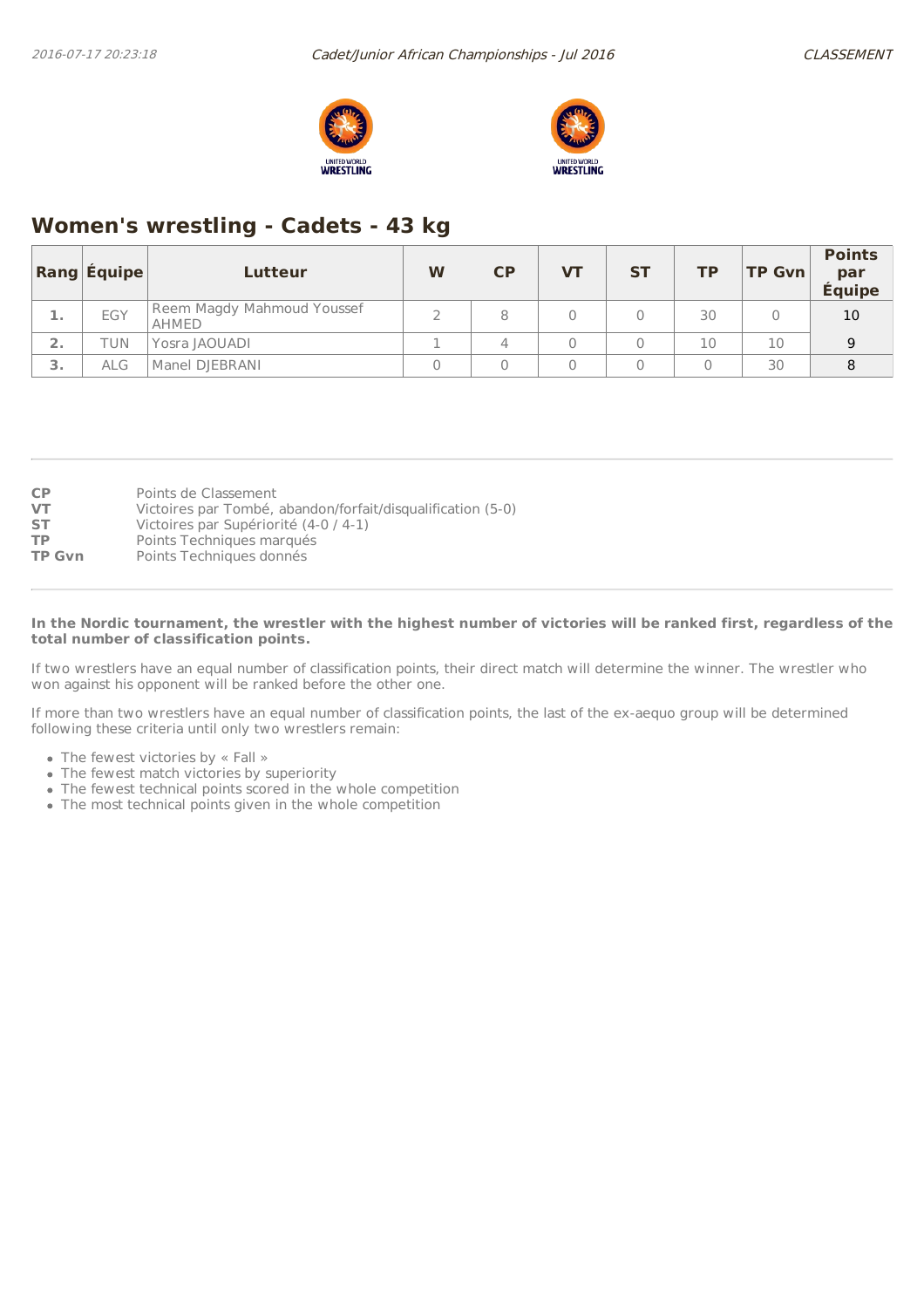



## **Women's wrestling - Cadets - 46 kg**

| <b>Rang</b> | <b>Équipe</b> | Lutteur                     | W | <b>CP</b> | VТ | <b>ST</b> | <b>TP</b> | <b>TP Gvn</b> | <b>Points</b><br>par<br>Équipe |
|-------------|---------------|-----------------------------|---|-----------|----|-----------|-----------|---------------|--------------------------------|
| alla p      | TUN           | Siwar BOUSETTA              |   | 12        |    |           | 26        |               | 10                             |
| 2.          | EGY           | Faten Ramadan Shamndy AHMED |   |           |    |           | 20        | Q             |                                |
| 3.          | <b>ALG</b>    | Randjia HARCHA              |   |           |    |           |           | 16            |                                |
| 4.          | <b>RSA</b>    | ezandri ZANDBERG            |   |           |    |           |           | 24            |                                |

| CP            | Points de Classement                                        |
|---------------|-------------------------------------------------------------|
| <b>VT</b>     | Victoires par Tombé, abandon/forfait/disqualification (5-0) |
| <b>ST</b>     | Victoires par Supériorité (4-0 / 4-1)                       |
| TP            | Points Techniques marqués                                   |
| <b>TP Gvn</b> | Points Techniques donnés                                    |

#### In the Nordic tournament, the wrestler with the highest number of victories will be ranked first, regardless of the **total number of classification points.**

If two wrestlers have an equal number of classification points, their direct match will determine the winner. The wrestler who won against his opponent will be ranked before the other one.

- The fewest victories by « Fall »
- The fewest match victories by superiority
- The fewest technical points scored in the whole competition
- The most technical points given in the whole competition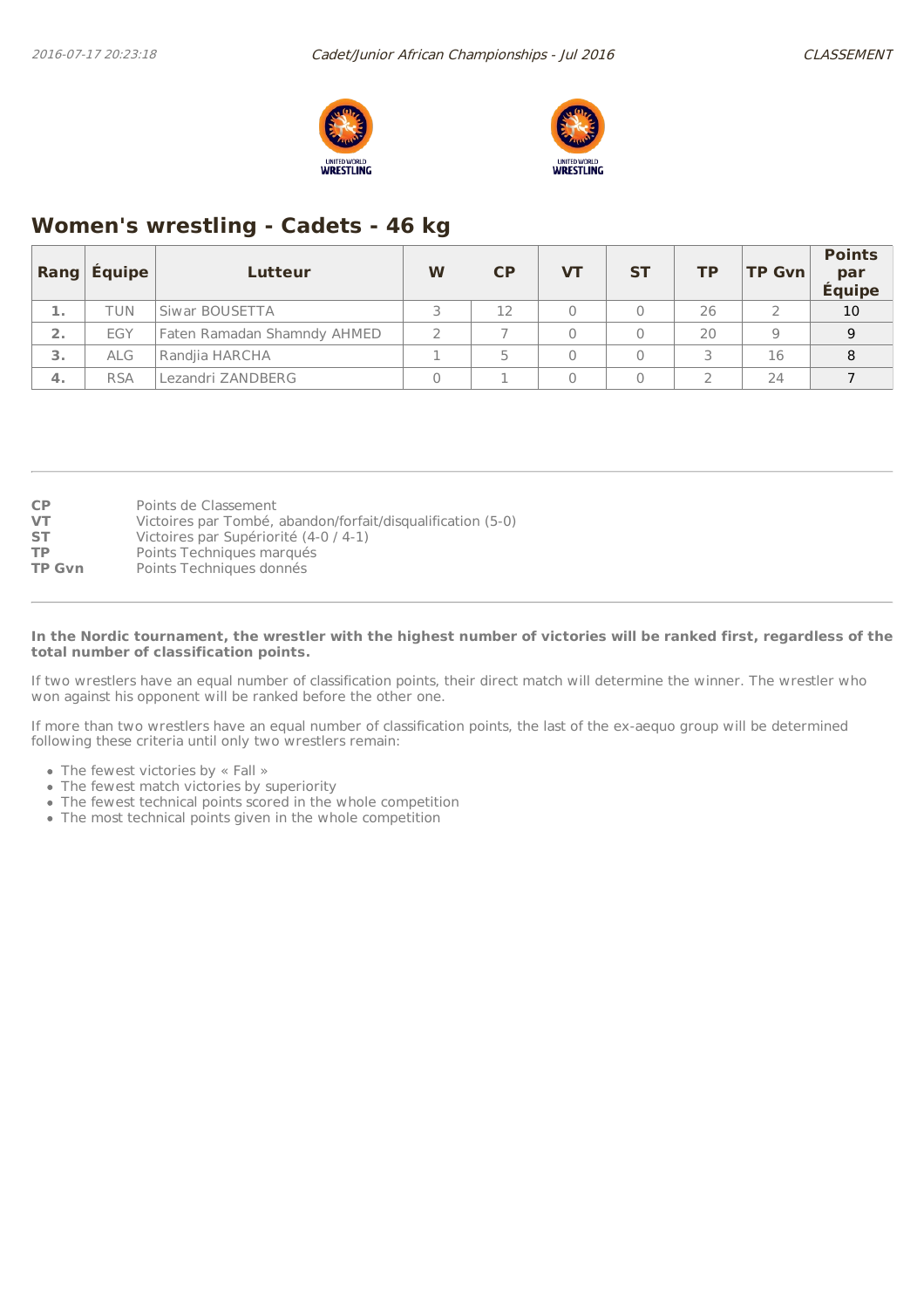



### **Women's wrestling - Cadets - 49 kg**

|       | <b>Rang</b> Équipe | Lutteur                                     | W | <b>CP</b> | VТ | <b>ST</b> | ТP | <b>TP Gvn</b> | <b>Points</b><br>par<br>Équipe |
|-------|--------------------|---------------------------------------------|---|-----------|----|-----------|----|---------------|--------------------------------|
| ala s | <b>ALG</b>         | Hassiba BEKREN TCHIR                        |   |           |    |           |    |               | 10                             |
| 2.    | TUN                | Amal MATHLOUTHI                             |   |           |    |           |    |               |                                |
| з.    | EGY                | Shaimaa Mahmoud Gomaa Ali<br><b>ELSAYED</b> |   |           |    |           |    |               |                                |

| <b>CP</b>     | Points de Classement                                        |
|---------------|-------------------------------------------------------------|
| <b>VT</b>     | Victoires par Tombé, abandon/forfait/disqualification (5-0) |
| <b>ST</b>     | Victoires par Supériorité (4-0 / 4-1)                       |
| TP            | Points Techniques marqués                                   |
| <b>TP Gvn</b> | Points Techniques donnés                                    |

### In the Nordic tournament, the wrestler with the highest number of victories will be ranked first, regardless of the **total number of classification points.**

If two wrestlers have an equal number of classification points, their direct match will determine the winner. The wrestler who won against his opponent will be ranked before the other one.

- The fewest victories by « Fall »
- The fewest match victories by superiority
- The fewest technical points scored in the whole competition
- The most technical points given in the whole competition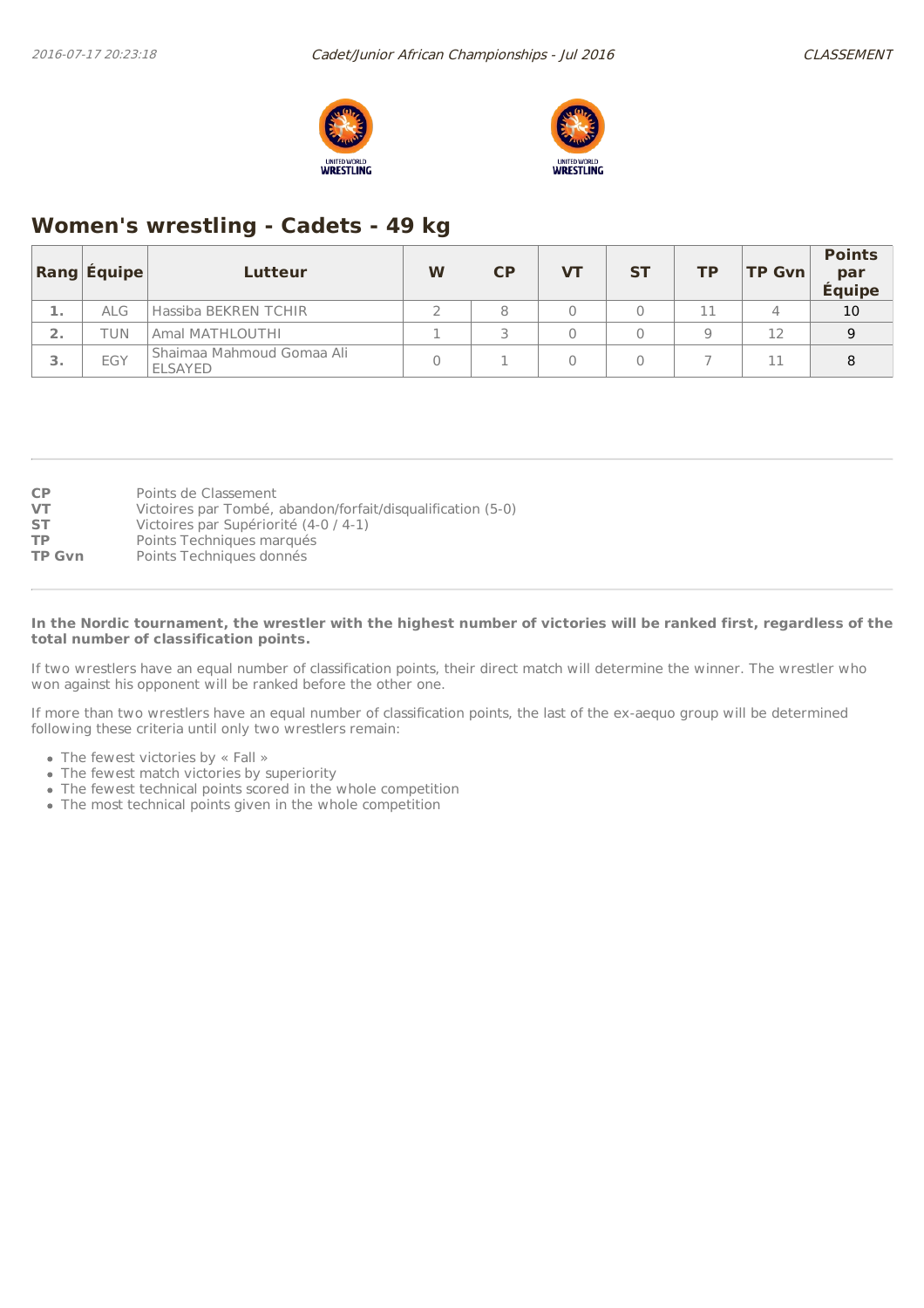



## **Women's wrestling - Cadets - 52 kg**

| Rang   | Équipe     | Lutteur       | W | <b>CP</b> | <b>VT</b> | <b>ST</b> | <b>TP</b> | <b>TP Gvn</b> | <b>Points</b><br>par<br>Équipe |
|--------|------------|---------------|---|-----------|-----------|-----------|-----------|---------------|--------------------------------|
| alla p | <b>ALG</b> | Rayane HOUFAF |   |           |           |           | 16        |               | 10                             |
| 2.     | <b>ALG</b> | Lilia ADDAD   |   |           |           |           |           |               |                                |
| З.     | TUN        | Ghada ARRAR   |   |           |           |           |           | 18            |                                |

| СP<br>VT<br>ST | Points de Classement<br>Victoires par Tombé, abandon/forfait/disqualification (5-0)<br>Victoires par Supériorité (4-0 / 4-1) |
|----------------|------------------------------------------------------------------------------------------------------------------------------|
| ТP             | Points Techniques marqués                                                                                                    |
| <b>TP Gvn</b>  | Points Techniques donnés                                                                                                     |

### In the Nordic tournament, the wrestler with the highest number of victories will be ranked first, regardless of the **total number of classification points.**

If two wrestlers have an equal number of classification points, their direct match will determine the winner. The wrestler who won against his opponent will be ranked before the other one.

- The fewest victories by « Fall »
- The fewest match victories by superiority
- The fewest technical points scored in the whole competition
- The most technical points given in the whole competition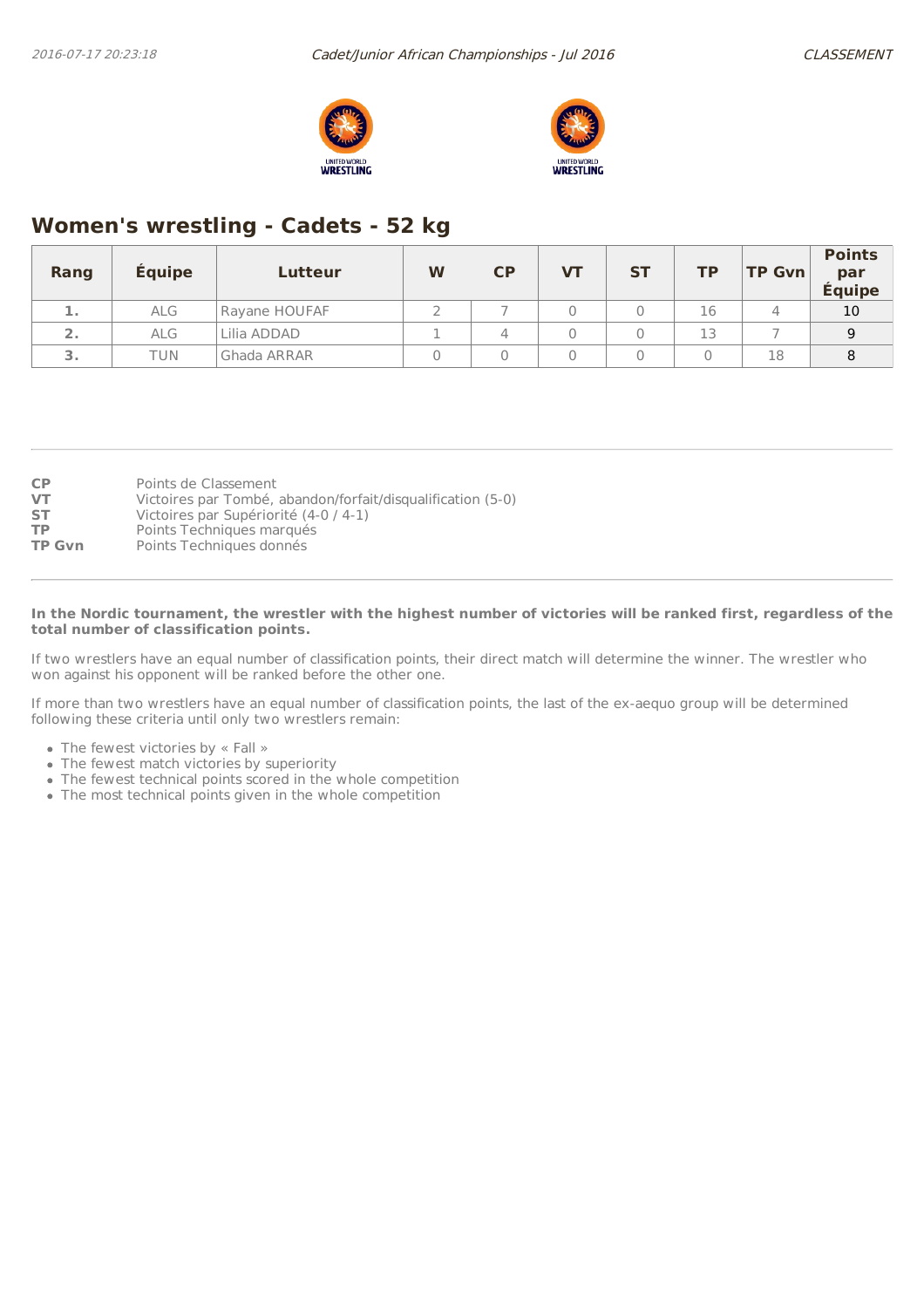



## **Women's wrestling - Cadets - 56 kg**

| Rang            | <b>Équipe</b> | Lutteur        | W | СP | VT | <b>ST</b> | ТP | <b>TP Gvn</b> | <b>Points</b><br>par<br>Équipe |
|-----------------|---------------|----------------|---|----|----|-----------|----|---------------|--------------------------------|
| <u>. н. н. </u> | TUN           | Siwar BEN ALI  |   |    |    |           | 21 |               | 10                             |
| 2.              | <b>ALG</b>    | 'Lamia CHEMLAL |   |    |    |           | 15 |               |                                |
| з.              | <b>RSA</b>    | Zuleike LUDICK |   |    |    |           |    | 22            |                                |

| <b>CP</b><br>VT<br><b>ST</b><br>ТP | Points de Classement<br>Victoires par Tombé, abandon/forfait/disqualification (5-0)<br>Victoires par Supériorité (4-0 / 4-1)<br>Points Techniques marqués |
|------------------------------------|-----------------------------------------------------------------------------------------------------------------------------------------------------------|
|                                    |                                                                                                                                                           |
| <b>TP Gvn</b>                      | Points Techniques donnés                                                                                                                                  |

### In the Nordic tournament, the wrestler with the highest number of victories will be ranked first, regardless of the **total number of classification points.**

If two wrestlers have an equal number of classification points, their direct match will determine the winner. The wrestler who won against his opponent will be ranked before the other one.

- The fewest victories by « Fall »
- The fewest match victories by superiority
- The fewest technical points scored in the whole competition
- The most technical points given in the whole competition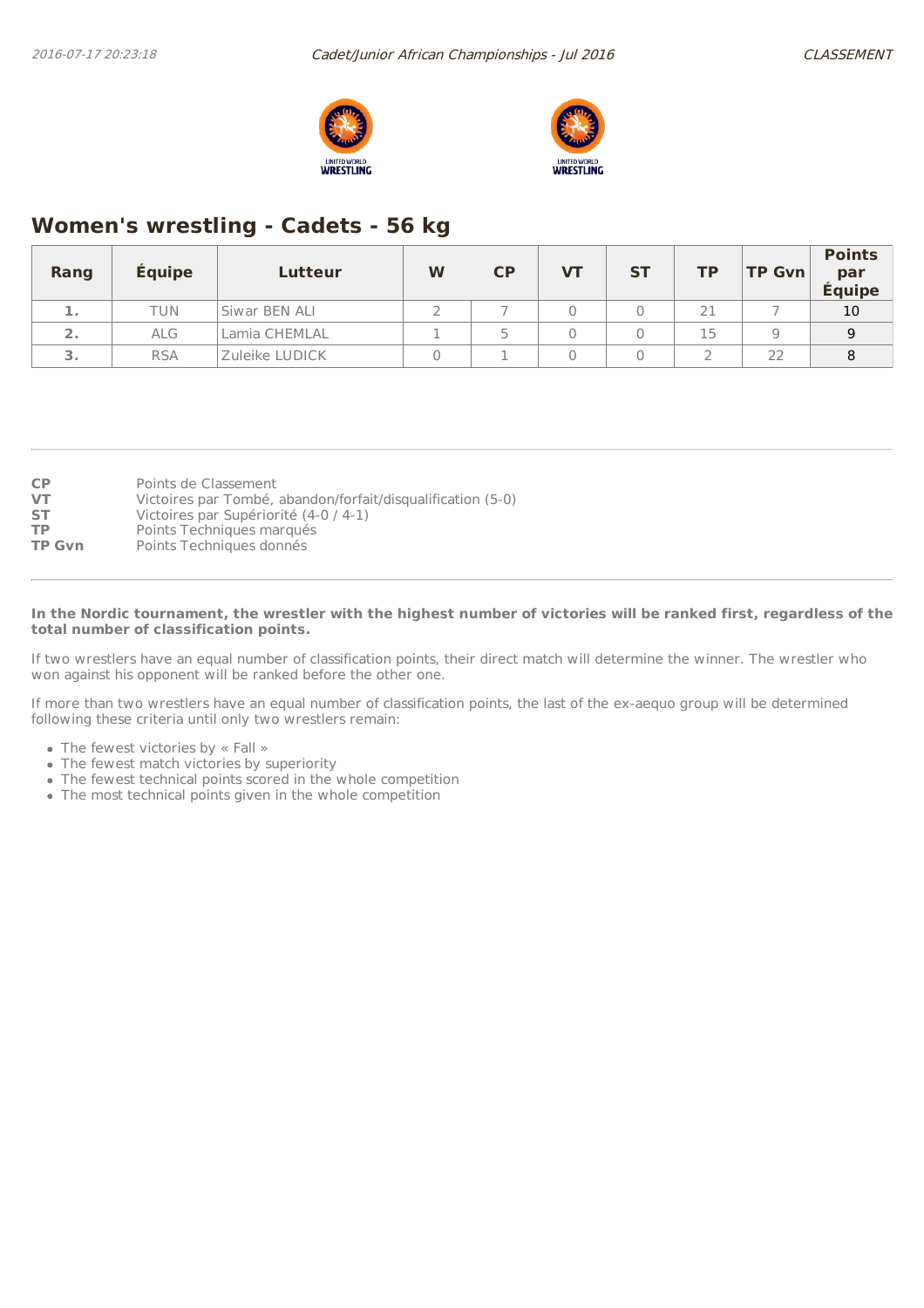



## **Women's wrestling - Cadets - 60 kg**

| Rang    | Équipe     | Lutteur       | W | $\mathsf{C}\mathsf{P}$ | VT | <b>ST</b> | <b>TP</b> | <b>TP Gvn</b> | <b>Points</b><br>par<br>Équipe |
|---------|------------|---------------|---|------------------------|----|-----------|-----------|---------------|--------------------------------|
| alian s | <b>ALG</b> | Lina KHELLAL  |   |                        |    |           |           |               | 10                             |
| 2.      | <b>RSA</b> | Cheyenne SMIT |   |                        |    |           |           | 16            |                                |
| 3.      | TUN        | Nour JELJELI  |   |                        |    |           |           | $\sim$ $\sim$ |                                |

| <b>CP</b><br>VT<br><b>ST</b><br>ТP | Points de Classement<br>Victoires par Tombé, abandon/forfait/disqualification (5-0)<br>Victoires par Supériorité (4-0 / 4-1)<br>Points Techniques marqués |
|------------------------------------|-----------------------------------------------------------------------------------------------------------------------------------------------------------|
|                                    |                                                                                                                                                           |
| <b>TP Gvn</b>                      | Points Techniques donnés                                                                                                                                  |

### In the Nordic tournament, the wrestler with the highest number of victories will be ranked first, regardless of the **total number of classification points.**

If two wrestlers have an equal number of classification points, their direct match will determine the winner. The wrestler who won against his opponent will be ranked before the other one.

- The fewest victories by « Fall »
- The fewest match victories by superiority
- The fewest technical points scored in the whole competition
- The most technical points given in the whole competition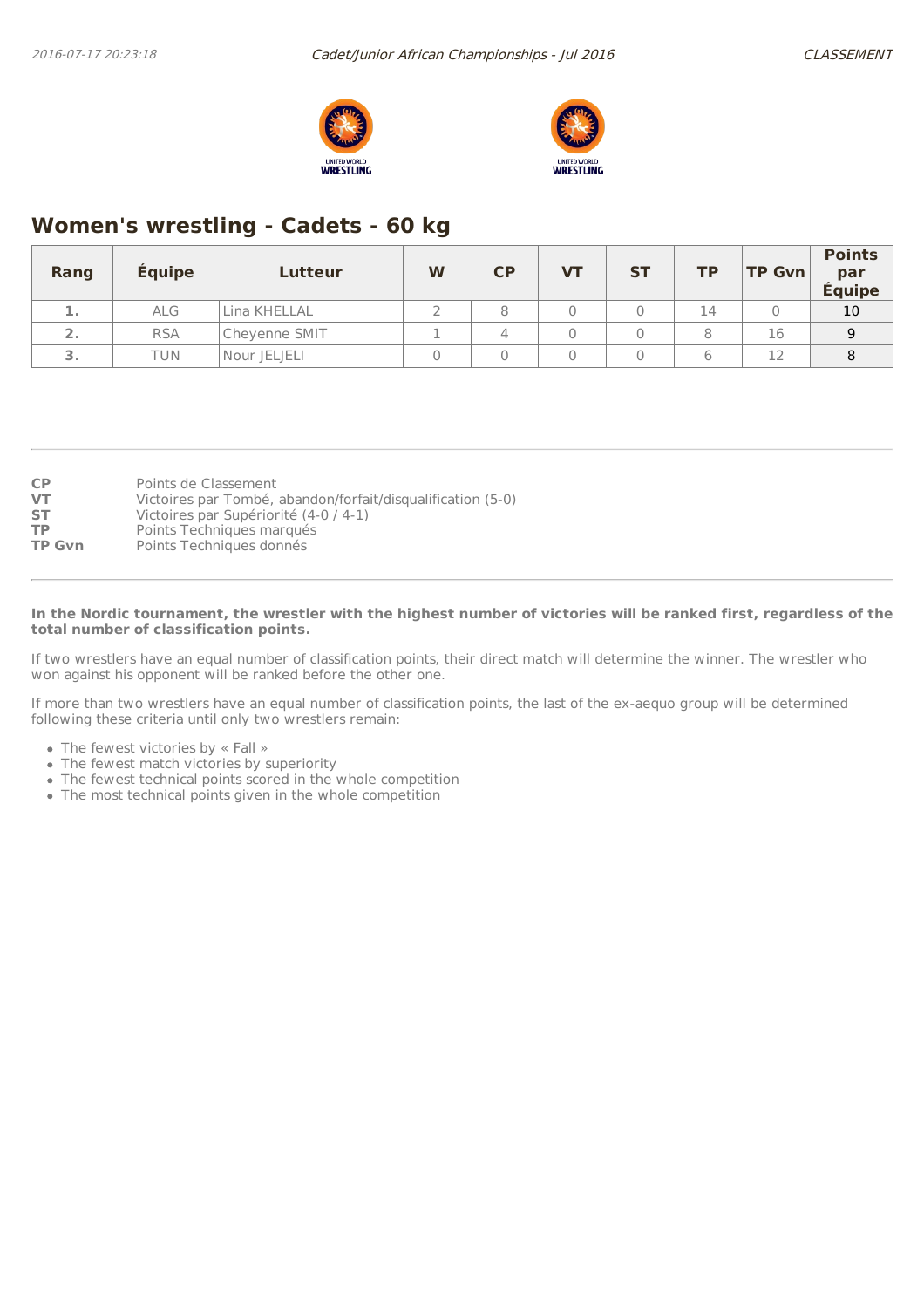



# **Women's wrestling - Cadets - 65 kg**

| Rang    | Équipe | Lutteur           | W | СP | $\sqrt{T}$ | <b>ST</b> | <b>TP</b> | <b>TP Gvn</b> | <b>Points</b><br>par<br><b>Équipe</b> |
|---------|--------|-------------------|---|----|------------|-----------|-----------|---------------|---------------------------------------|
| alle su | ALG    | Amel HAMMICHE     |   |    |            |           |           |               | 10                                    |
| . .     | TUN    | Syrine BEN KRAIEM |   |    |            |           |           |               |                                       |

| <b>CP</b><br><b>VT</b> | Points de Classement<br>Victoires par Tombé, abandon/forfait/disqualification (5-0) |
|------------------------|-------------------------------------------------------------------------------------|
| <b>ST</b>              | Victoires par Supériorité (4-0 / 4-1)                                               |
| <b>TP</b>              | Points Techniques marqués                                                           |
| <b>TP Gvn</b>          | Points Techniques donnés                                                            |

### In the Nordic tournament, the wrestler with the highest number of victories will be ranked first, regardless of the **total number of classification points.**

If two wrestlers have an equal number of classification points, their direct match will determine the winner. The wrestler who won against his opponent will be ranked before the other one.

- The fewest victories by « Fall »
- The fewest match victories by superiority
- The fewest technical points scored in the whole competition
- The most technical points given in the whole competition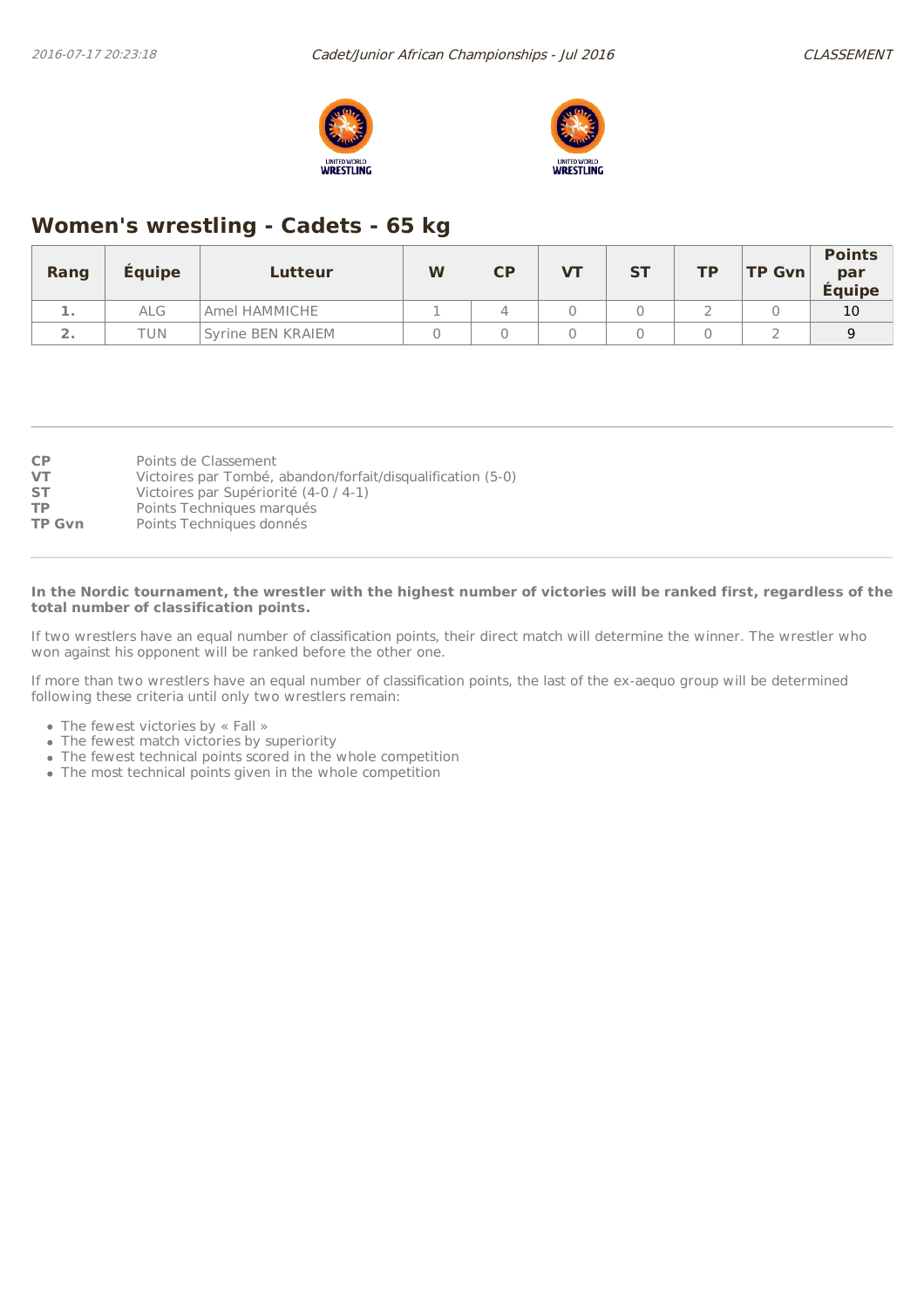



# **Women's wrestling - Cadets - 70 kg**

| Rang | Équipe     | Lutteur       | W | <b>CP</b> | <b>VT</b> | <b>ST</b> | <b>TP</b> | <b>TP Gvn</b> | <b>Points</b><br>par<br><b>Équipe</b> |
|------|------------|---------------|---|-----------|-----------|-----------|-----------|---------------|---------------------------------------|
|      | TUN        | Fatma INOUBLI |   |           |           |           |           |               | 10                                    |
|      | <b>ALG</b> | Melissa SALHI |   |           |           |           |           |               |                                       |

| <b>CP</b><br><b>VT</b> | Points de Classement<br>Victoires par Tombé, abandon/forfait/disqualification (5-0) |
|------------------------|-------------------------------------------------------------------------------------|
| <b>ST</b>              | Victoires par Supériorité (4-0 / 4-1)                                               |
| <b>TP</b>              | Points Techniques marqués                                                           |
| <b>TP Gvn</b>          | Points Techniques donnés                                                            |

### In the Nordic tournament, the wrestler with the highest number of victories will be ranked first, regardless of the **total number of classification points.**

If two wrestlers have an equal number of classification points, their direct match will determine the winner. The wrestler who won against his opponent will be ranked before the other one.

- The fewest victories by « Fall »
- The fewest match victories by superiority
- The fewest technical points scored in the whole competition
- The most technical points given in the whole competition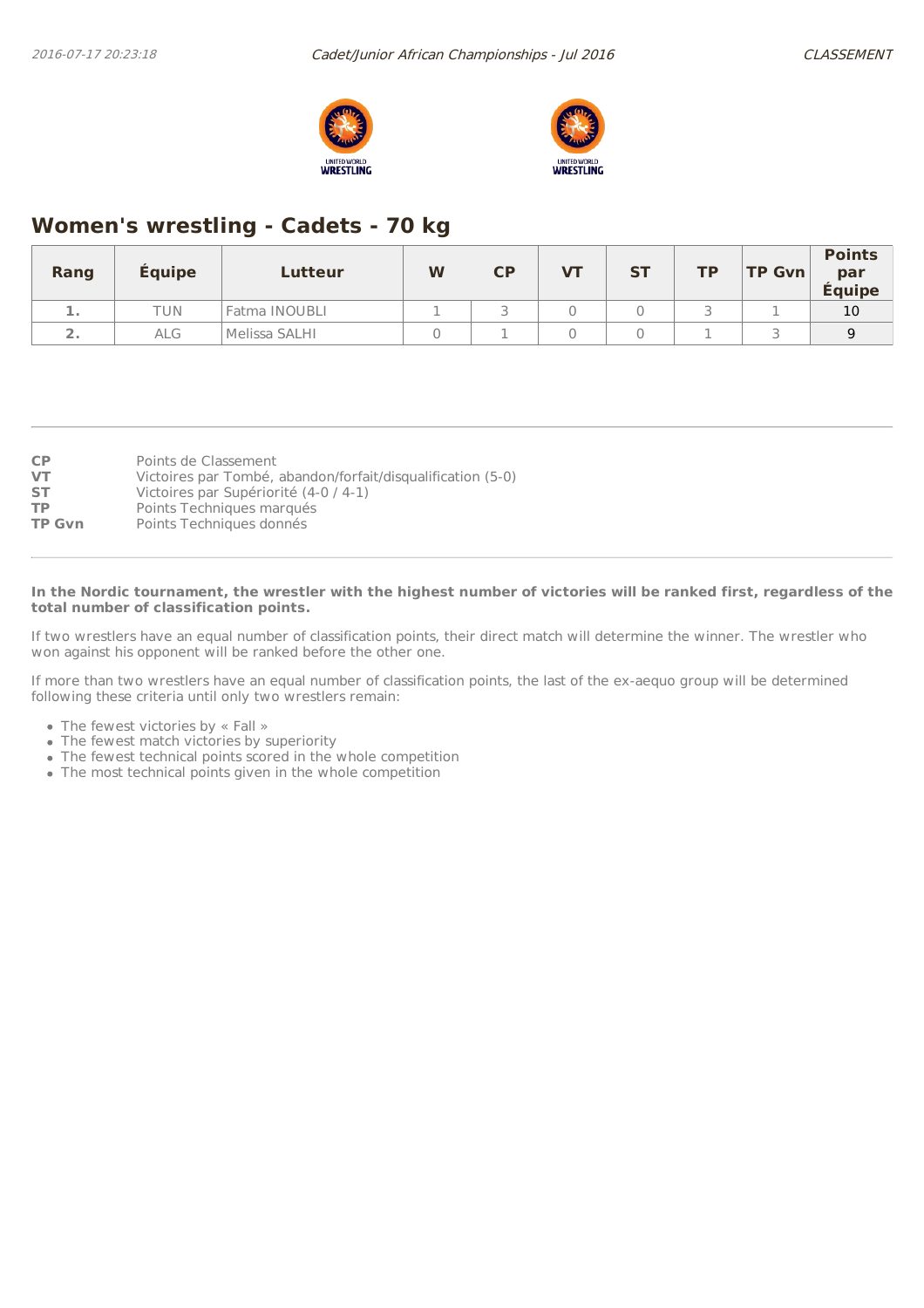



## **Women's wrestling - Juniors - 44 kg**

| Rang           | Équipe     | Lutteur                    | W | <b>CP</b> | VТ | <b>ST</b> | ТP | <b>TP Gvn</b> | <b>Points</b><br>par<br>Équipe |
|----------------|------------|----------------------------|---|-----------|----|-----------|----|---------------|--------------------------------|
| --             | <b>ALG</b> | Ibtissem DOUDOU            |   |           |    |           | 24 |               | 10                             |
| $\mathbf{2}$ . | TUN        | Yosra JAOUADI              |   |           |    |           |    | 16            |                                |
| з.             | <b>RSA</b> | Patricia Boitumelo THELEDI |   |           |    |           | 10 | 16            |                                |

| $\mathsf{C}\mathsf{P}$<br>VT<br><b>ST</b> | Points de Classement<br>Victoires par Tombé, abandon/forfait/disqualification (5-0)<br>Victoires par Supériorité (4-0 / 4-1) |
|-------------------------------------------|------------------------------------------------------------------------------------------------------------------------------|
| ТP                                        | Points Techniques marqués                                                                                                    |
| <b>TP Gvn</b>                             | Points Techniques donnés                                                                                                     |

### In the Nordic tournament, the wrestler with the highest number of victories will be ranked first, regardless of the **total number of classification points.**

If two wrestlers have an equal number of classification points, their direct match will determine the winner. The wrestler who won against his opponent will be ranked before the other one.

- The fewest victories by « Fall »
- The fewest match victories by superiority
- The fewest technical points scored in the whole competition
- The most technical points given in the whole competition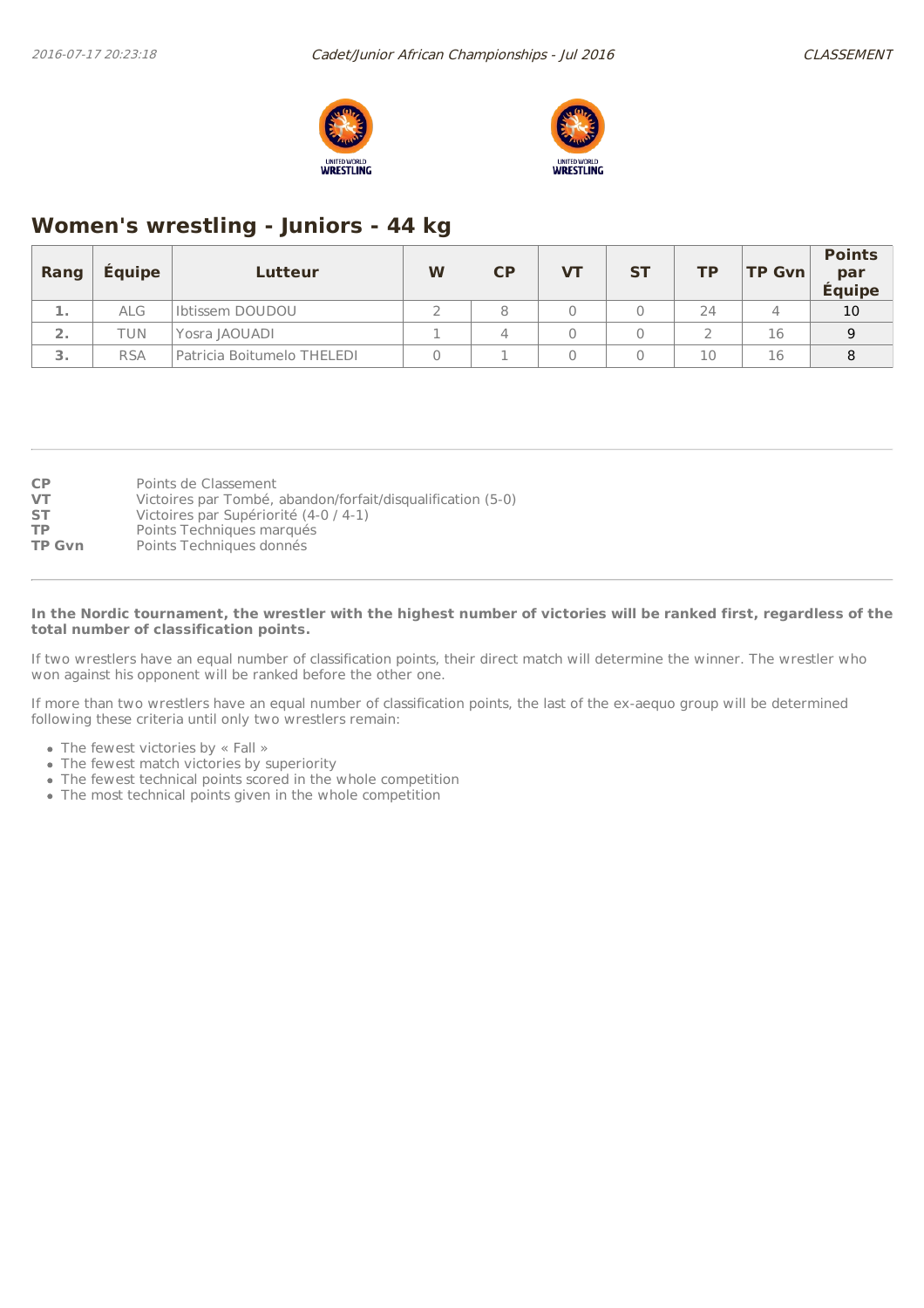



## **Women's wrestling - Juniors - 48 kg**

| Rang | Équipe     | <b>Lutteur</b>           | W | <b>CP</b> | VТ | <b>ST</b> | <b>TP</b> | <b>TP Gvn</b> | <b>Points</b><br>par<br>Équipe |
|------|------------|--------------------------|---|-----------|----|-----------|-----------|---------------|--------------------------------|
| 1.   | <b>ALG</b> | Cheima CHEBILA           |   |           |    |           | 24        |               | 10                             |
| 2.   | <b>TUN</b> | Siwar BOUSETTA           |   |           |    |           | Q         | 12            |                                |
| 3.   | EGY        | Kholod Ahmed Allam AHMED |   |           |    |           |           | 20            |                                |

| $\mathsf{C}\mathsf{P}$<br>VT<br><b>ST</b><br>ТP | Points de Classement<br>Victoires par Tombé, abandon/forfait/disqualification (5-0)<br>Victoires par Supériorité (4-0 / 4-1)<br>Points Techniques marqués |
|-------------------------------------------------|-----------------------------------------------------------------------------------------------------------------------------------------------------------|
|                                                 |                                                                                                                                                           |
| <b>TP Gvn</b>                                   | Points Techniques donnés                                                                                                                                  |

### In the Nordic tournament, the wrestler with the highest number of victories will be ranked first, regardless of the **total number of classification points.**

If two wrestlers have an equal number of classification points, their direct match will determine the winner. The wrestler who won against his opponent will be ranked before the other one.

- The fewest victories by « Fall »
- The fewest match victories by superiority
- The fewest technical points scored in the whole competition
- The most technical points given in the whole competition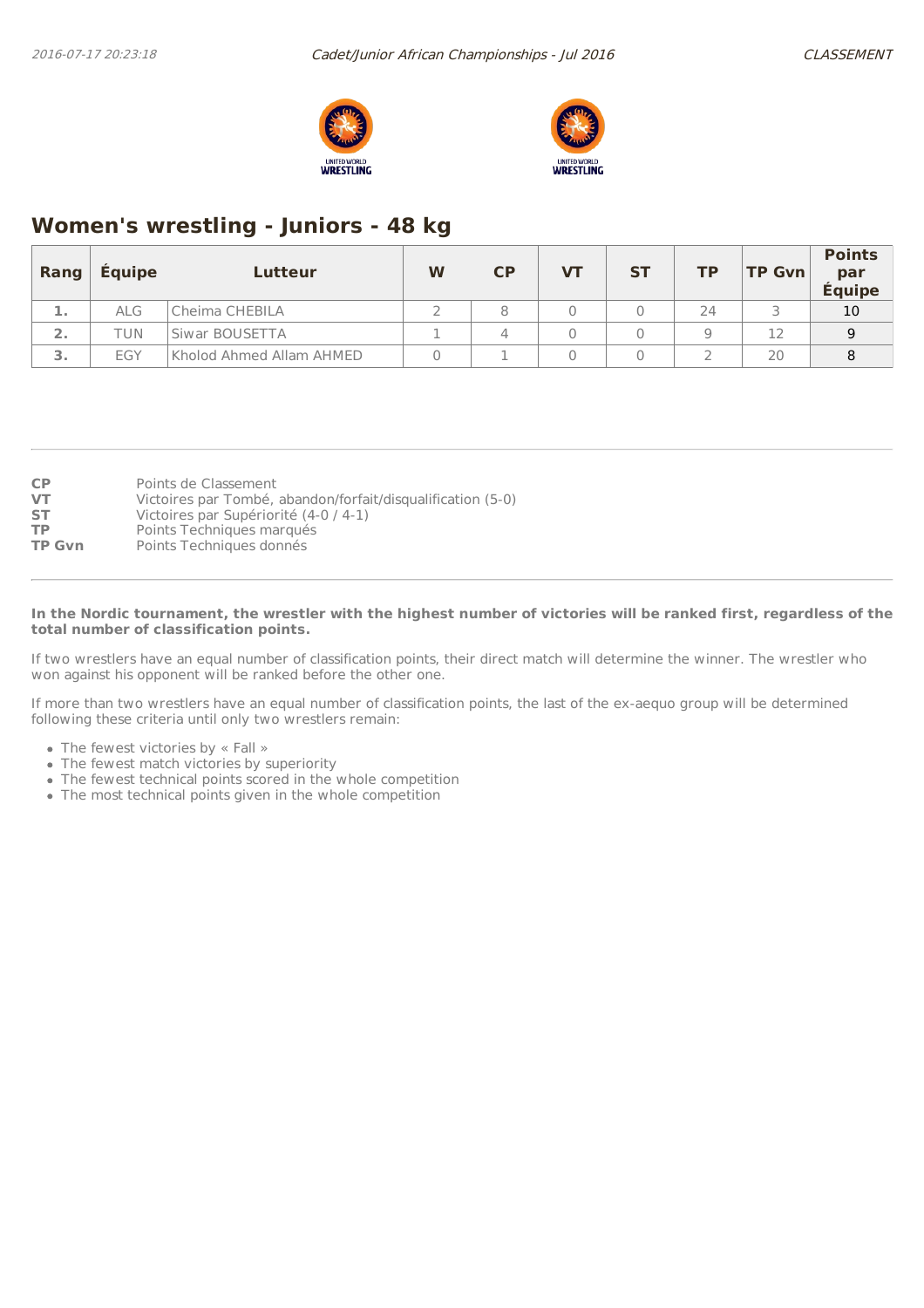



# **Women's wrestling - Juniors - 51 kg**

| Rang    | <b>Équipe</b> | Lutteur                 | W | <b>CP</b> | <b>VT</b> | <b>ST</b> | <b>TP</b> | <b>TP Gvn</b> | <b>Points</b><br>par<br><b>Équipe</b> |
|---------|---------------|-------------------------|---|-----------|-----------|-----------|-----------|---------------|---------------------------------------|
| alle su | ALG           | Kheira Chaimaa YAHIAOUI |   |           |           |           |           |               | 10                                    |
| -       | TUN           | Faten HAMMAMI           |   |           |           |           |           |               |                                       |

| <b>CP</b><br><b>VT</b> | Points de Classement<br>Victoires par Tombé, abandon/forfait/disqualification (5-0) |
|------------------------|-------------------------------------------------------------------------------------|
| <b>ST</b>              | Victoires par Supériorité (4-0 / 4-1)                                               |
| <b>TP</b>              | Points Techniques marqués                                                           |
| <b>TP Gvn</b>          | Points Techniques donnés                                                            |

### In the Nordic tournament, the wrestler with the highest number of victories will be ranked first, regardless of the **total number of classification points.**

If two wrestlers have an equal number of classification points, their direct match will determine the winner. The wrestler who won against his opponent will be ranked before the other one.

- The fewest victories by « Fall »
- The fewest match victories by superiority
- The fewest technical points scored in the whole competition
- The most technical points given in the whole competition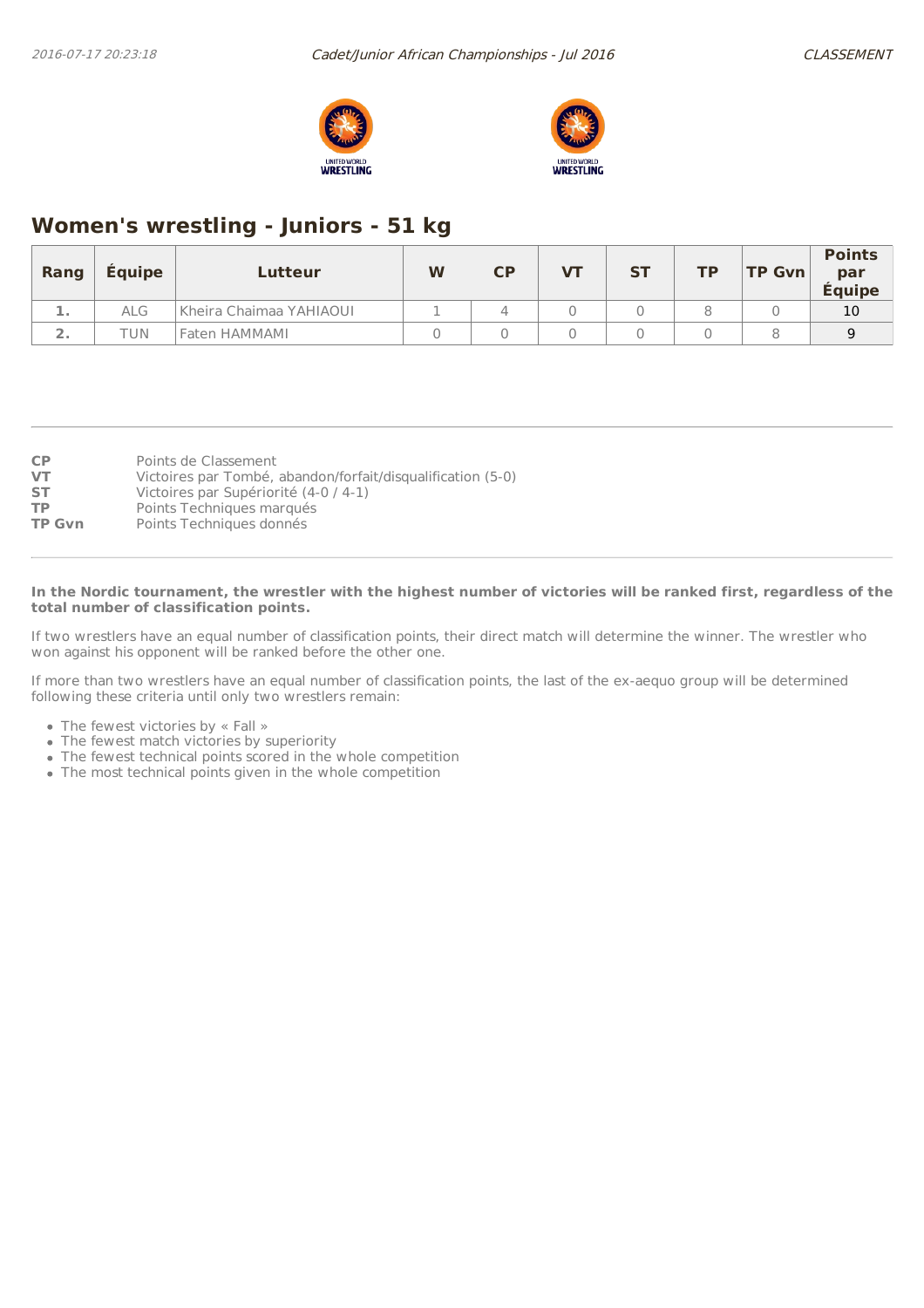



## **Women's wrestling - Juniors - 55 kg**

| <b>Rang</b> | Équipe     | Lutteur                   | W | CP | VТ | <b>ST</b> | ТP | <b>TP Gvn</b> | <b>Points</b><br>par<br>Équipe |
|-------------|------------|---------------------------|---|----|----|-----------|----|---------------|--------------------------------|
| 1.          | EGY        | Amal Ahmed Younes MOHAMED |   |    |    |           | 28 | 10            | 10                             |
| 2.          | <b>ALG</b> | Houda MESSOUAKA           |   |    |    |           | 21 | 21            |                                |
| 3.          | <b>TUN</b> | Dorssaf GHARSSI           |   |    |    |           |    | 30            |                                |

| $\mathsf{C}\mathsf{P}$<br>VT<br><b>ST</b> | Points de Classement<br>Victoires par Tombé, abandon/forfait/disqualification (5-0)<br>Victoires par Supériorité (4-0 / 4-1) |
|-------------------------------------------|------------------------------------------------------------------------------------------------------------------------------|
| ТP                                        | Points Techniques marqués                                                                                                    |
| <b>TP Gvn</b>                             | Points Techniques donnés                                                                                                     |

### In the Nordic tournament, the wrestler with the highest number of victories will be ranked first, regardless of the **total number of classification points.**

If two wrestlers have an equal number of classification points, their direct match will determine the winner. The wrestler who won against his opponent will be ranked before the other one.

- The fewest victories by « Fall »
- The fewest match victories by superiority
- The fewest technical points scored in the whole competition
- The most technical points given in the whole competition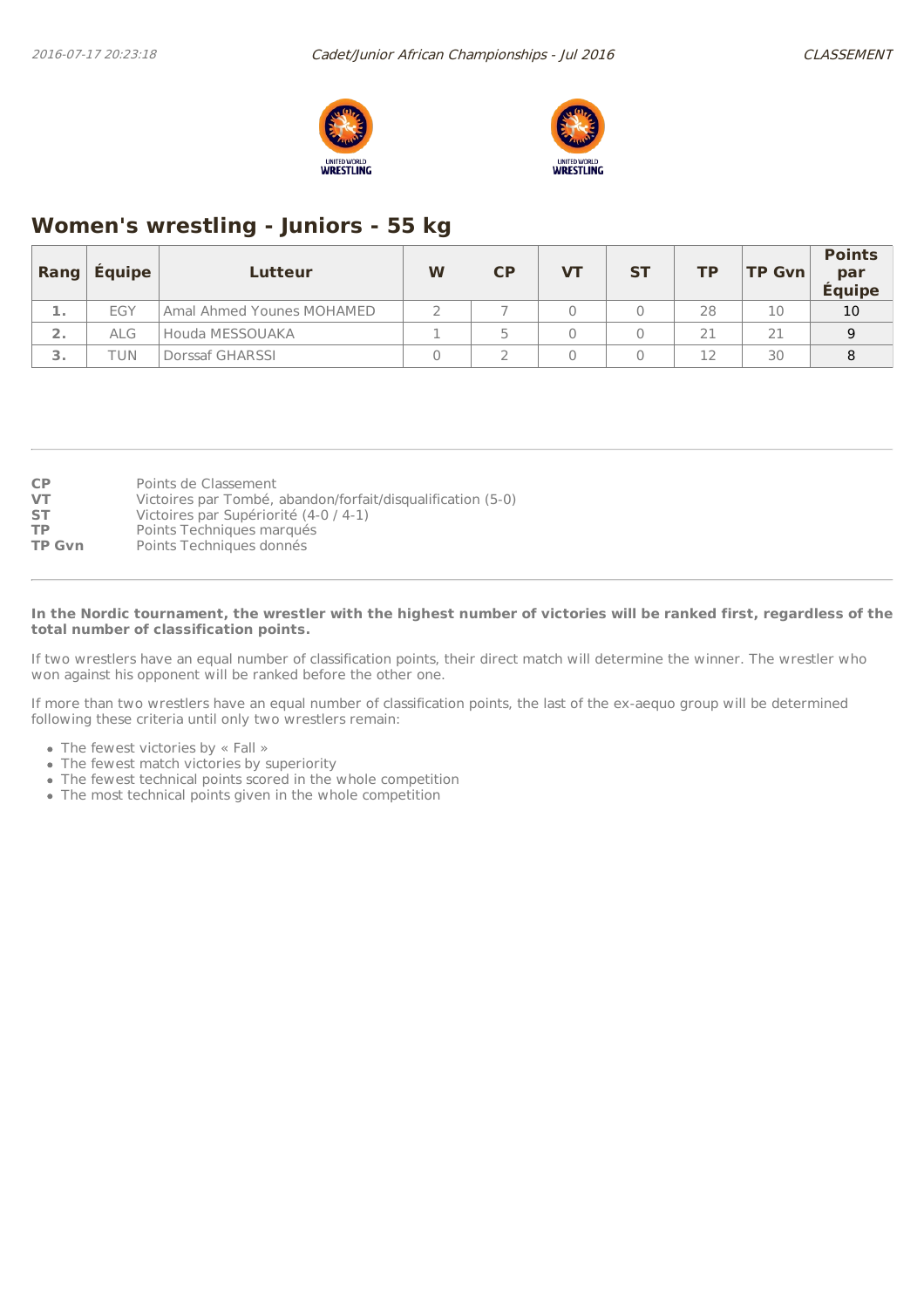



## **Women's wrestling - Juniors - 59 kg**

| Rang | Équipe | Lutteur                         | W | <b>CP</b> | VТ | <b>ST</b> | ТP | <b>TP Gvn</b> | <b>Points</b><br>par<br>Équipe |
|------|--------|---------------------------------|---|-----------|----|-----------|----|---------------|--------------------------------|
| 1.   | EGY    | Habiba Tarek Fathi Attia ISMAIL |   |           |    |           | 14 |               | 10                             |
| 2.   | ALG    | Chaimaa AOUISSI                 |   |           |    |           |    |               |                                |
| 3.   | TUN    | Khouloud EL OUNI                |   |           |    |           |    | 14            |                                |

| <b>CP</b>     | Points de Classement                                        |
|---------------|-------------------------------------------------------------|
| <b>VT</b>     | Victoires par Tombé, abandon/forfait/disqualification (5-0) |
| <b>ST</b>     | Victoires par Supériorité (4-0 / 4-1)                       |
| TP            | Points Techniques marqués                                   |
| <b>TP Gvn</b> | Points Techniques donnés                                    |

### In the Nordic tournament, the wrestler with the highest number of victories will be ranked first, regardless of the **total number of classification points.**

If two wrestlers have an equal number of classification points, their direct match will determine the winner. The wrestler who won against his opponent will be ranked before the other one.

- The fewest victories by « Fall »
- The fewest match victories by superiority
- The fewest technical points scored in the whole competition
- The most technical points given in the whole competition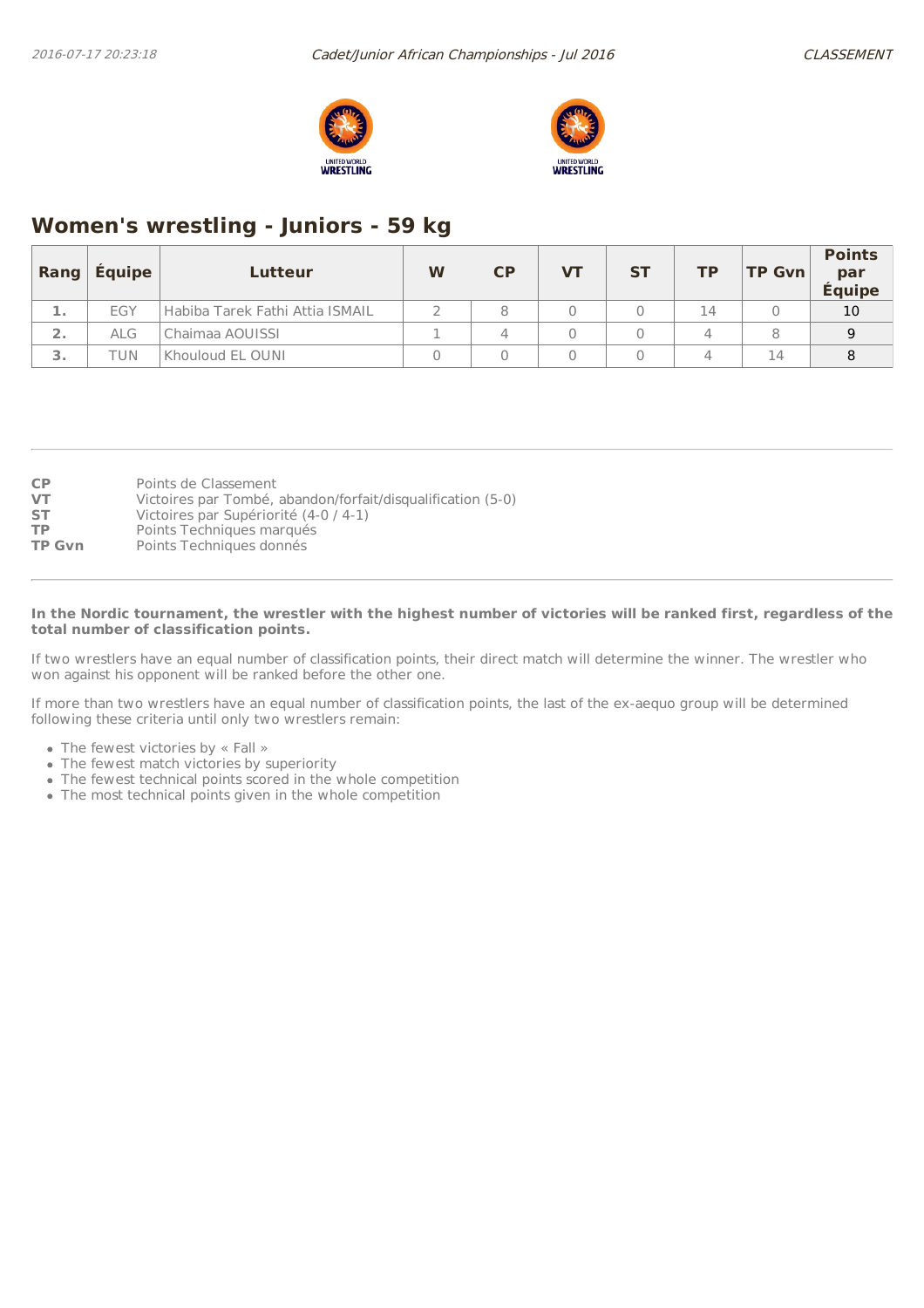



## **Women's wrestling - Juniors - 63 kg**

| Rang         | Équipe     | Lutteur                 | W | $\mathsf{C}\mathsf{P}$ | VТ | <b>ST</b> | ТP | <b>TP Gvn</b> | <b>Points</b><br>par<br>Équipe |
|--------------|------------|-------------------------|---|------------------------|----|-----------|----|---------------|--------------------------------|
| dia 11       | TUN        | Lilia MEJRI             |   |                        |    |           | 14 |               | 10                             |
| $\mathbf{2}$ | <b>ALG</b> | Lina KHELLAL            |   |                        |    |           |    | 10            |                                |
| 3.           | EGY        | Eman Essam Guda EBRAHIM |   |                        |    |           |    | 16            |                                |

| СP<br>VT<br>ST<br>ТP | Points de Classement<br>Victoires par Tombé, abandon/forfait/disqualification (5-0)<br>Victoires par Supériorité (4-0 / 4-1) |
|----------------------|------------------------------------------------------------------------------------------------------------------------------|
|                      | Points Techniques marqués                                                                                                    |
| <b>TP Gvn</b>        | Points Techniques donnés                                                                                                     |

### In the Nordic tournament, the wrestler with the highest number of victories will be ranked first, regardless of the **total number of classification points.**

If two wrestlers have an equal number of classification points, their direct match will determine the winner. The wrestler who won against his opponent will be ranked before the other one.

- The fewest victories by « Fall »
- The fewest match victories by superiority
- The fewest technical points scored in the whole competition
- The most technical points given in the whole competition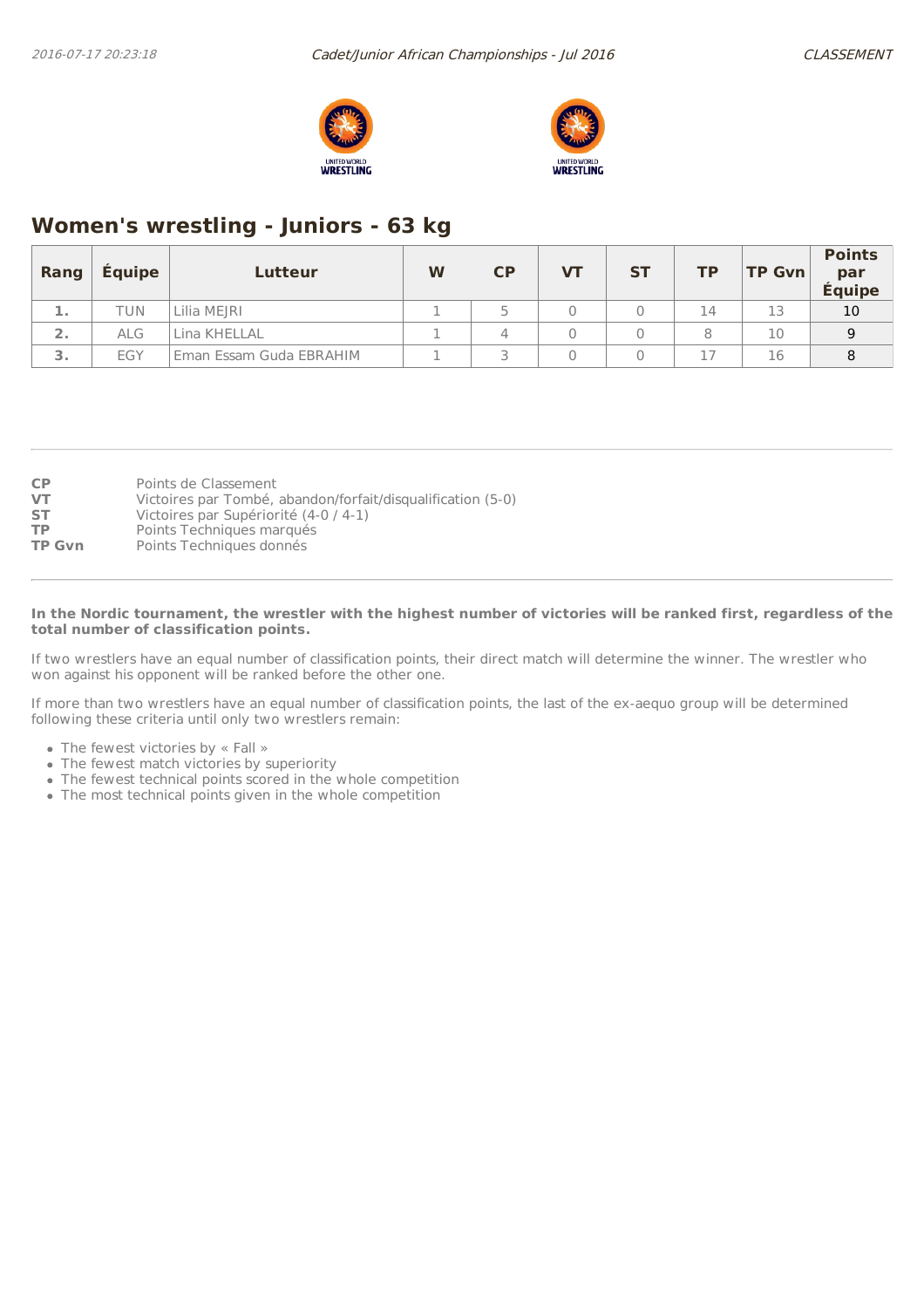



## **Women's wrestling - Juniors - 67 kg**

| Rang | Équipe     | Lutteur                      | W | <b>CP</b> | VТ | <b>ST</b> | <b>TP</b> | TP Gvn | <b>Points</b><br>par<br>Équipe |
|------|------------|------------------------------|---|-----------|----|-----------|-----------|--------|--------------------------------|
| 1.   | <b>ALG</b> | Amel HAMMICHE                |   | $\Omega$  |    |           | Q         | 13     | 10                             |
| 2.   | TUN        | Rihem AYARI                  |   |           |    |           | 20        |        | <sup>0</sup>                   |
| 3.   | EGY        | Amina Kamal Elsebaee IBRAHIM |   |           |    |           | 14        | 10     |                                |
| 4.   | <b>CIV</b> | Amy YOUIN                    |   |           |    |           | 4         | 20     |                                |

| CP            | Points de Classement                                        |
|---------------|-------------------------------------------------------------|
| VT            | Victoires par Tombé, abandon/forfait/disqualification (5-0) |
| <b>ST</b>     | Victoires par Supériorité (4-0 / 4-1)                       |
| ТP            | Points Techniques marqués                                   |
| <b>TP Gvn</b> | Points Techniques donnés                                    |

#### In the Nordic tournament, the wrestler with the highest number of victories will be ranked first, regardless of the **total number of classification points.**

If two wrestlers have an equal number of classification points, their direct match will determine the winner. The wrestler who won against his opponent will be ranked before the other one.

- The fewest victories by « Fall »
- The fewest match victories by superiority
- The fewest technical points scored in the whole competition
- The most technical points given in the whole competition